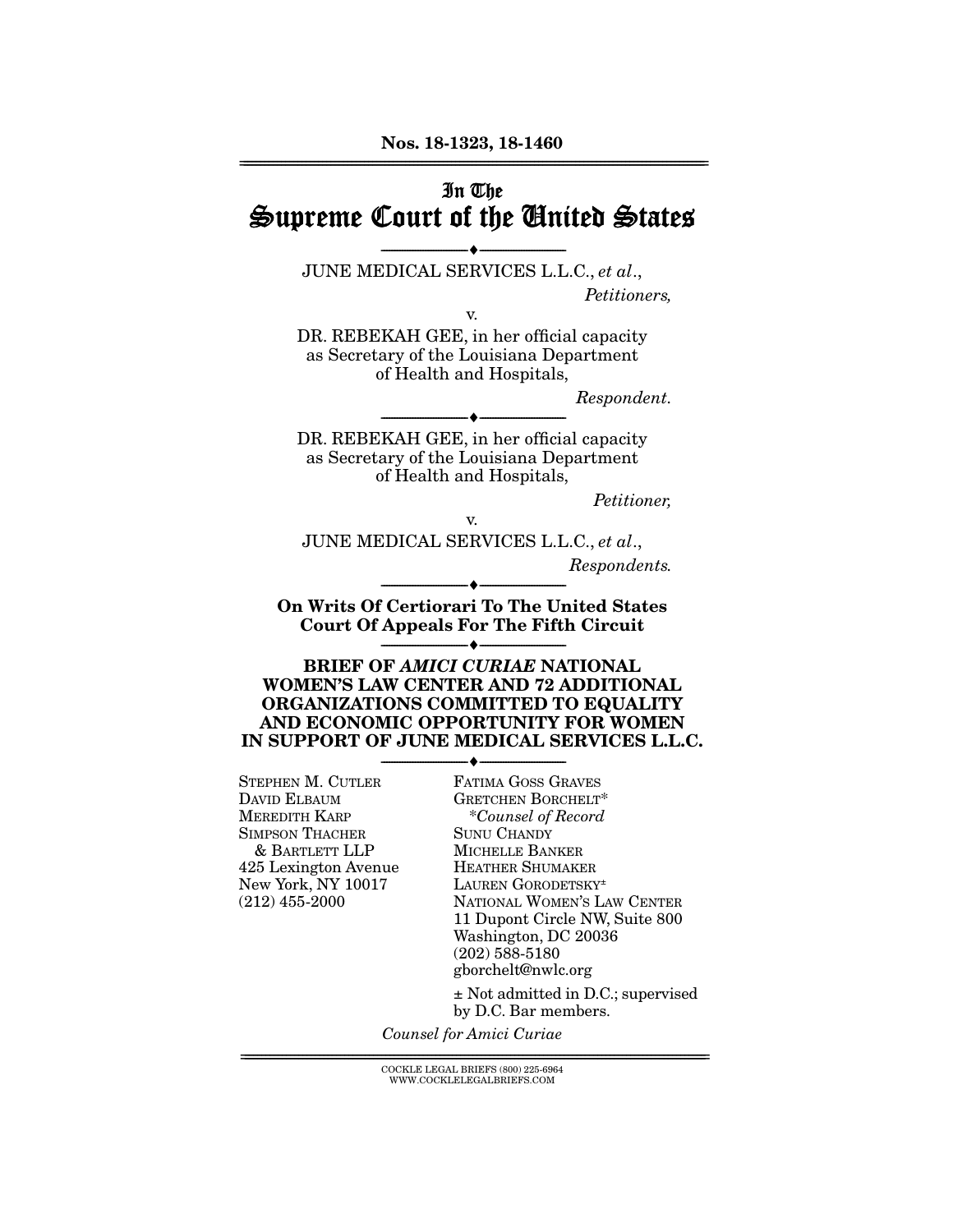# TABLE OF CONTENTS

|--|

|                                                                                                                                                   | ii                      |
|---------------------------------------------------------------------------------------------------------------------------------------------------|-------------------------|
| INTEREST OF THE AMICI CURIAE                                                                                                                      | $\mathbf{1}$            |
| SUMMARY OF THE ARGUMENT                                                                                                                           | $\overline{2}$          |
|                                                                                                                                                   | $\overline{\mathbf{4}}$ |
| Under Its Precedent, the Court Must Con-<br>I.<br>sider Act 620's Effect on Women's Equality<br>in Deciding Whether the Law Abridges              | $\overline{4}$          |
| Act 620 Curtails Louisiana Women's Right to<br>II.<br>Liberty by Undermining Their Equality                                                       | 10                      |
| А.<br>The Undue Burden Analysis Must<br>Take Into Account the Economic and<br>Social Circumstances of Those Women<br>Actually Impacted by Act 620 | 12                      |
| Act 620 Imposes an Undue Burden on<br>В.<br>Access to Abortion in Louisiana                                                                       | 14                      |
| $C_{\cdot}$<br>Act 620 Deprives Women of Equality<br>by Undermining Their Economic Secu-<br>rity, Health, Safety, and Autonomy                    | 24                      |
| 1. Individuals Unable to Obtain Abor-<br>tion Care Face Substantial Eco-<br>nomic and Social Costs                                                | 25                      |
| 2. Individuals Unable to Obtain Abortion<br>Care Face Significant Threats to Their<br>Health, Safety, and Autonomy                                | 31                      |
|                                                                                                                                                   | 35                      |
|                                                                                                                                                   | 1a                      |

i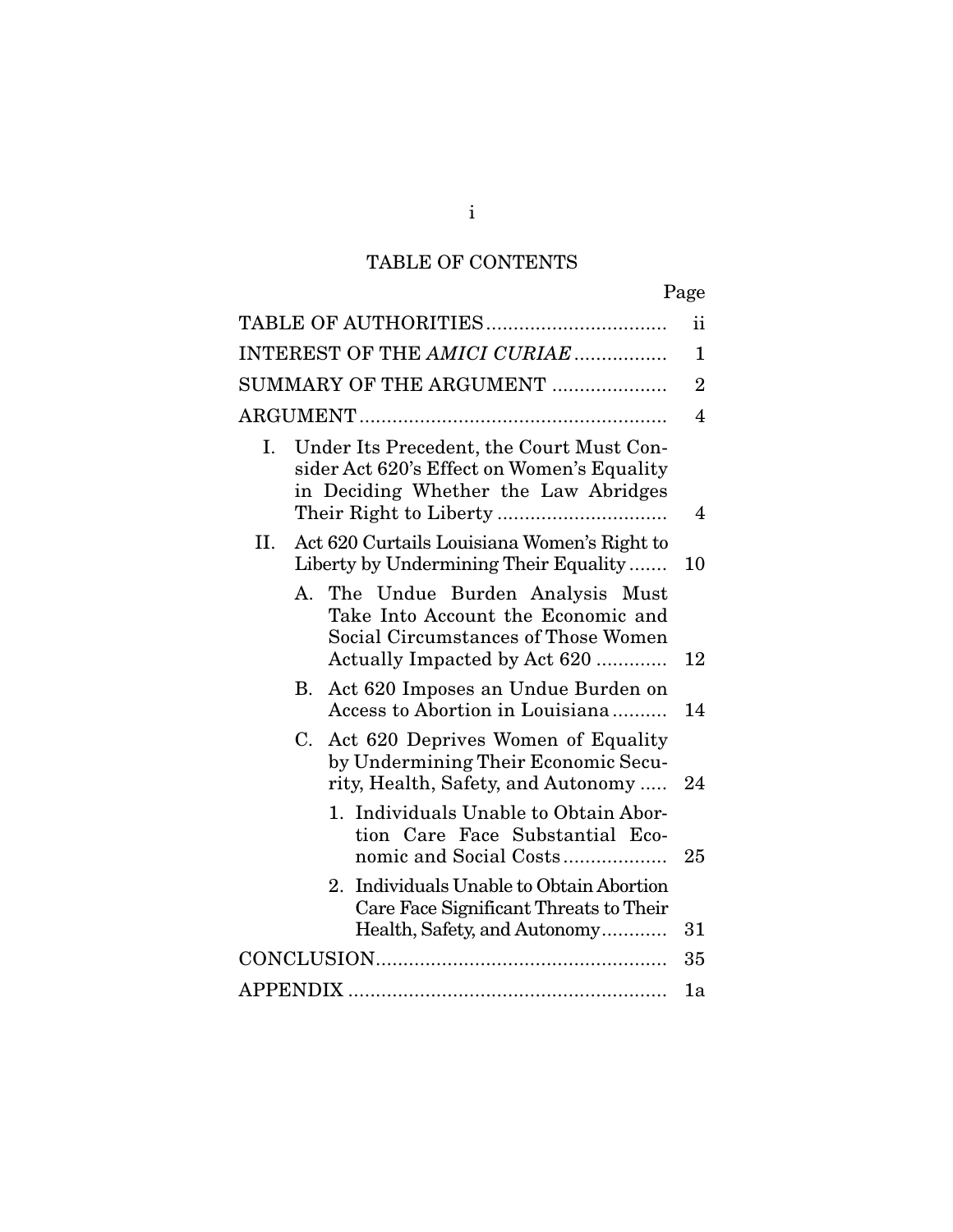# TABLE OF AUTHORITIES

**CASES** 

| Bradwell v. Illinois,                                                                                  |
|--------------------------------------------------------------------------------------------------------|
| Carey v. Population Services International,                                                            |
| Eisenstadt v. Baird,                                                                                   |
| Frontiero v. Richardson,                                                                               |
| Griswold v. Connecticut,                                                                               |
| Hoyt v. Florida,                                                                                       |
| June Medical Services LLC v. Gee,<br>280 F. Supp. 3d 849 (M.D. La. 2017)15                             |
| Lawrence v. Texas,                                                                                     |
| Nevada Department of Human Resources<br>v. Hibbs,                                                      |
| Obergefell v. Hodges,                                                                                  |
| Planned Parenthood Arkansas &<br>Eastern Oklahoma v. Jegley,<br>No. 4:15-CV-00784-KGB, 2018 WL 3029104 |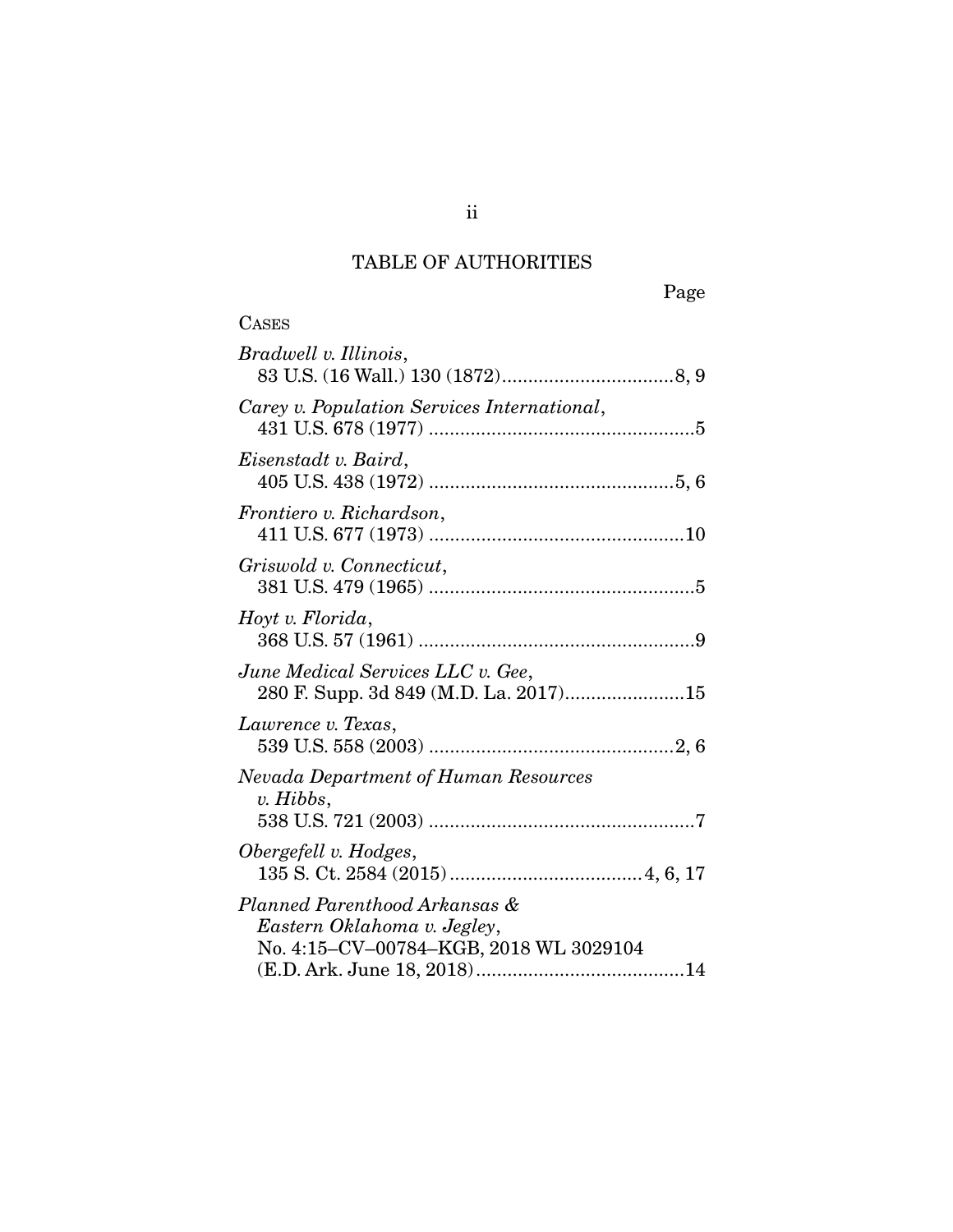| Page                                                                                                          |
|---------------------------------------------------------------------------------------------------------------|
| Planned Parenthood of Arizona, Inc. v. Humble,                                                                |
| Planned Parenthood of Indiana &<br>Kentucky, Inc. v. Commissioner,<br>273 F. Supp. 3d 1013 (S.D. Ind. 2017)13 |
| Planned Parenthood of Southeastern<br>Pennsylvania v. Casey,                                                  |
| Planned Parenthood of the Heartland v.<br>Reynolds ex rel. State,<br>915 N.W.2d 206 (Iowa 2018)  12, 13       |
| Planned Parenthood of Wisconsin, Inc.<br>v. Schimel,                                                          |
| Planned Parenthood of Wisconsin, Inc. v.<br>Van Hollen,                                                       |
| Planned Parenthood Southeast, Inc. v. Strange,<br>33 F. Supp. 3d 1330 (M.D. Ala. 2014)  12, 14                |
| Poe v. Ullman,                                                                                                |
| Roe v. Wade,                                                                                                  |
| Sessions v. Morales-Santana,                                                                                  |
| Skinner v. Oklahoma,                                                                                          |

iii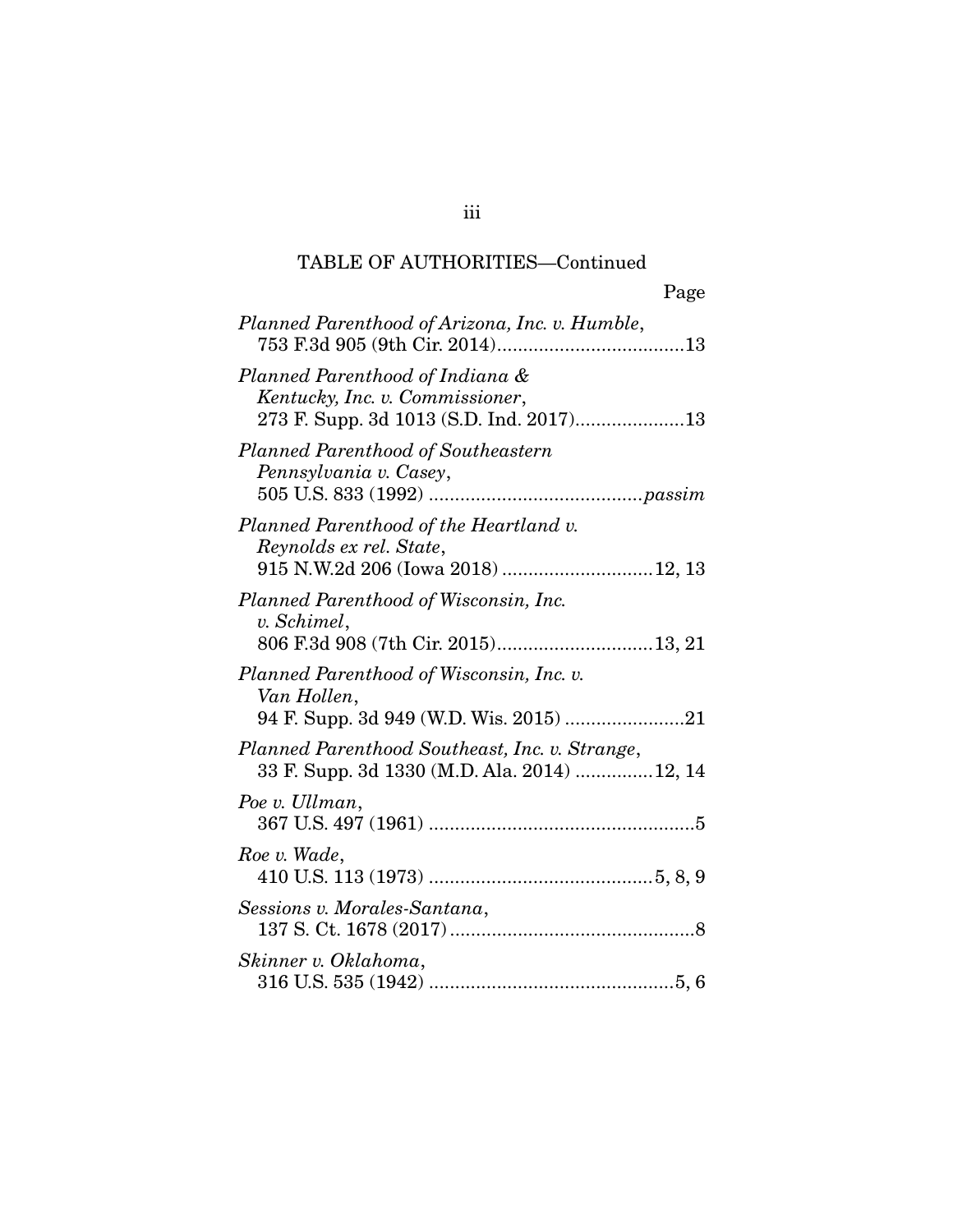| Page                                                                                                                                        |
|---------------------------------------------------------------------------------------------------------------------------------------------|
| Stanton v. Stanton,                                                                                                                         |
| West Alabama Women's Center v. Miller,<br>299 F. Supp. 3d 1244 (M.D. Ala. 2017) 13                                                          |
| Whole Woman's Health v. Hellerstedt,                                                                                                        |
| Whole Woman's Health v. Paxton,                                                                                                             |
| <b>STATE STATUTES</b>                                                                                                                       |
|                                                                                                                                             |
|                                                                                                                                             |
| <b>OTHER AUTHORITIES</b>                                                                                                                    |
| Abortion Clinics, HFS Provider Lists, ARK. DEP'T                                                                                            |
| KATE BAHN ET AL., CTR. FOR AM. PROGRESS, LINK-<br>ING REPRODUCTIVE HEALTH CARE ACCESS TO LA-<br>BOR MARKET OPPORTUNITIES FOR WOMEN (Nov.    |
| JOANNA BARSH & LAREINA YEE, MCKINSEY & Co.,<br>UNLOCKING THE FULL POTENTIAL OF WOMEN AT                                                     |
| Linda A. Bartlett et al., Risk Factors for Legal<br>Induced Abortion-Related Mortality in the<br>United States, 103 OBSTETRICS & GYNECOLOGY |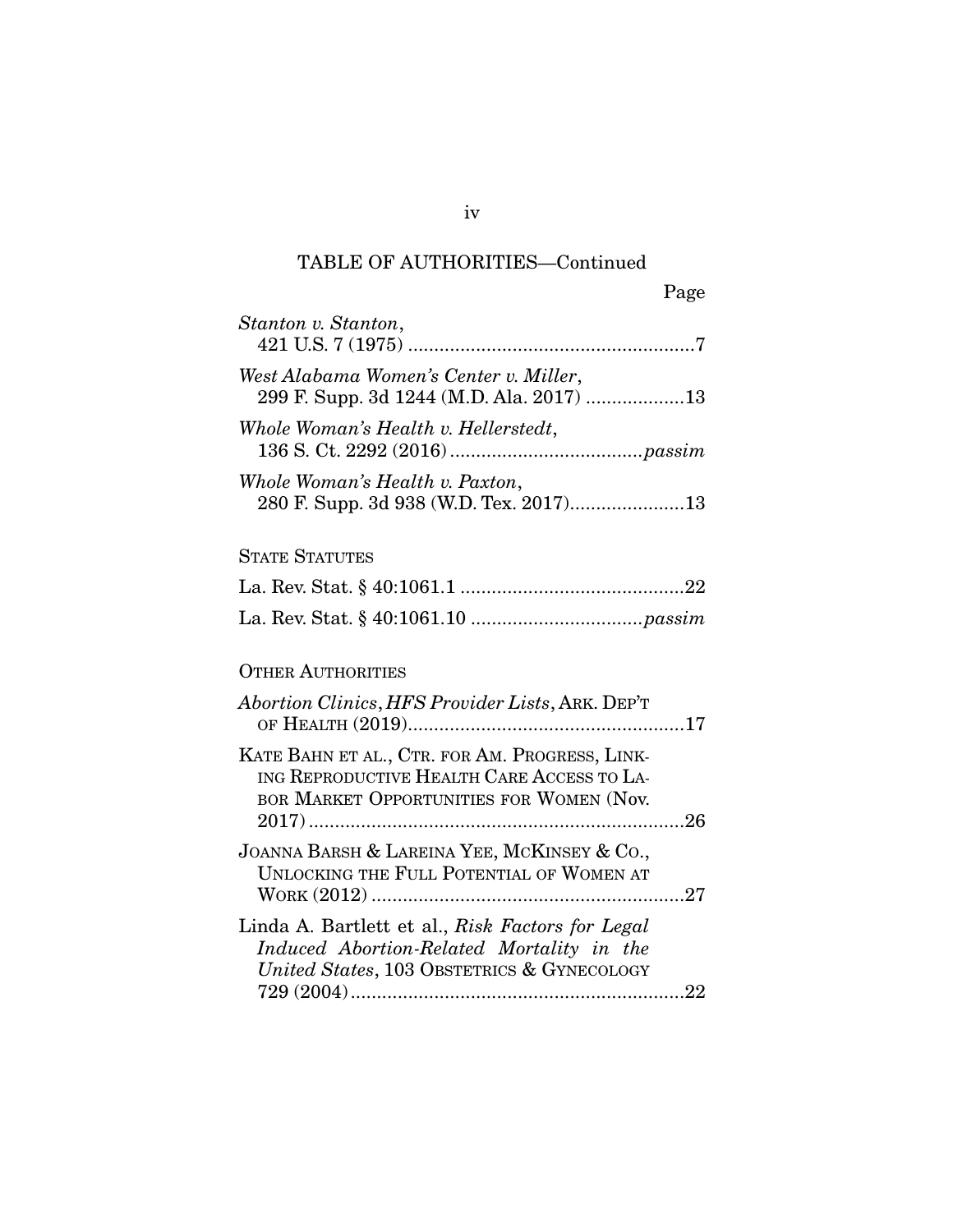| TALY BIALOSTOCKI, LA. BUDGET PROJECT, BUILD-<br>ING A PAID LEAVE PROGRAM FOR LOUISIANA                                                                                                  |
|-----------------------------------------------------------------------------------------------------------------------------------------------------------------------------------------|
| M. Antonia Biggs et al., Understanding Why<br>Women Seek Abortions in the US, BMC                                                                                                       |
| BD. GOVERNORS FED. RESERVE SYS., REPORT ON<br>THE ECONOMIC WELL-BEING OF U.S. HOUSE-                                                                                                    |
| Car Access: Louisiana, NAT'L EQUITY ATLAS<br>$(2015)$                                                                                                                                   |
| Child Care Assistance Program, LA. DEP'T OF<br>$E$ DUC. $(2019)$                                                                                                                        |
| Child Mortality, AM.'S HEALTH RANKINGS,<br>UNITED HEALTH FOUND. (2019)33                                                                                                                |
| Christine Dehlendorf et al., <i>Disparities in Abor-</i><br>tion Rates: A Public Health Approach, 103 AM.                                                                               |
| Diana Greene Foster et al., Socioeconomic Out-<br>comes of Women Who Receive and Women Who<br>Are Denied Wanted Abortions in the United<br>States, 108 AM. J. PUB. HEALTH 407 (2018) 30 |
| Find a Provider, NAT'L ABORTION FED'N (2019)17                                                                                                                                          |
| Lawrence B. Finer et al., Timing of Steps and<br>Reasons for Delays in Obtaining Abortions<br>in the United States, 74 CONTRACEPTION 334                                                |
|                                                                                                                                                                                         |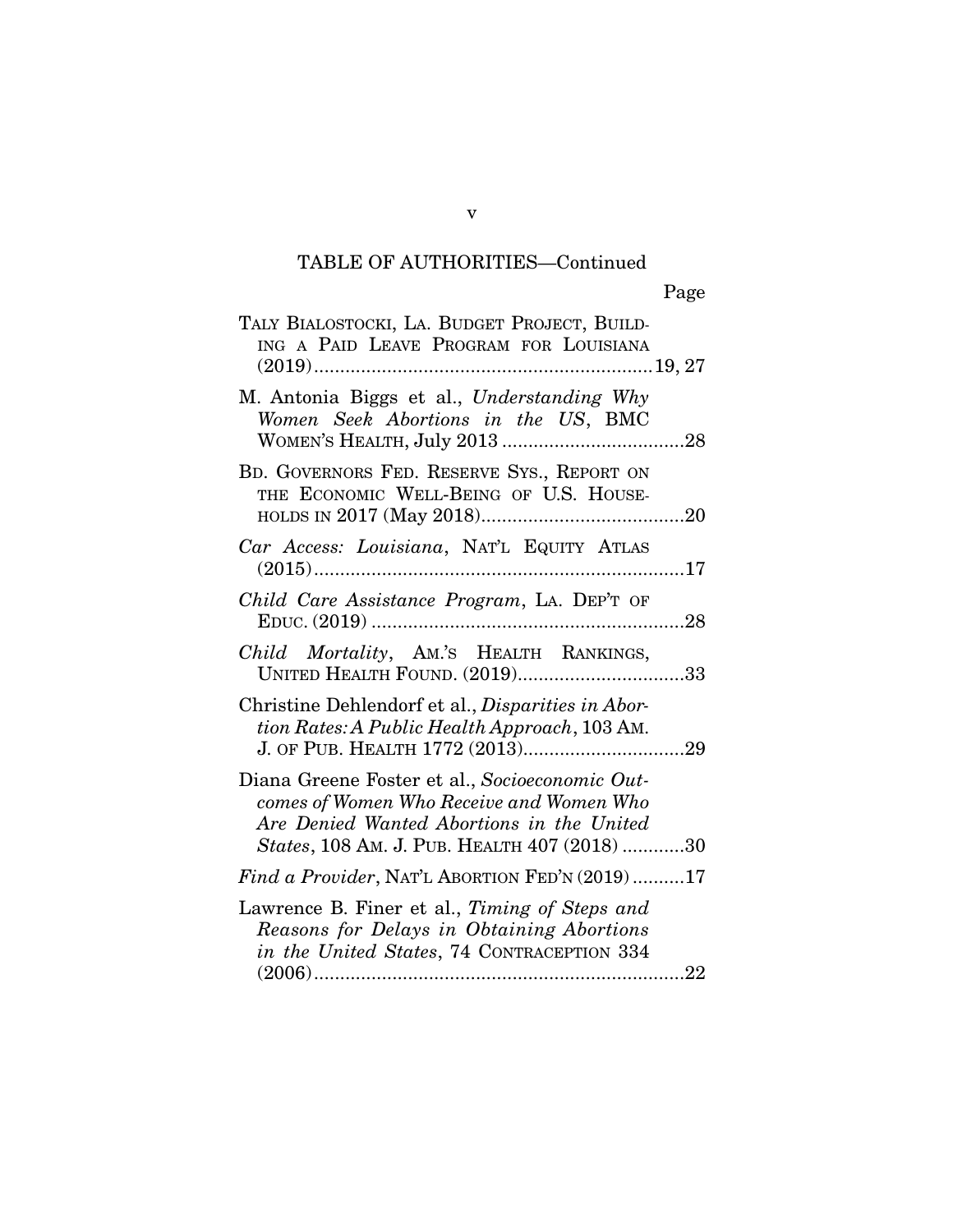| Diana Green Foster & Katrina Kimport, Who<br>Seeks Abortions at or After 20 Weeks?, 45<br>PERSP. IN SEXUAL & REPROD. HEALTH 210                                                                           |
|-----------------------------------------------------------------------------------------------------------------------------------------------------------------------------------------------------------|
| LYNETTE FRAGA ET AL., CHILD CARE AWARE OF<br>AM., THE US AND THE HIGH COST OF CHILD                                                                                                                       |
| Lara A. Friel, <i>Heart Disorders in Pregnancy</i> ,<br><b>MERCK MANUAL (2019) </b><br>$\dots$ 32                                                                                                         |
| Caitlin Gerdts et al., Side Effects, Physical<br>Health Consequences, and Mortality Associ-<br>ated with Abortion and Birth After an Un-<br>wanted Pregnancy, 26 WOMEN'S HEALTH<br>ISSUES 55 (2016)<br>22 |
| Ruth Bader Ginsburg, Some Thoughts on Auton-<br>omy and Equality in Relation to Roe v. Wade,                                                                                                              |
| LEIGH GOODMARK, A TROUBLED MARRIAGE: DO-<br>MESTIC VIOLENCE AND THE LEGAL SYSTEM (N.Y.                                                                                                                    |
| GREYHOUND (2019), https://www.greyhound.com18                                                                                                                                                             |
| Megan Hall et al., Associations Between Inti-<br>mate Partner Violence and Termination of<br>Pregnancy: A Systematic Review and Meta-<br>Analysis, 11 PLoS MED e1001581 (2014)23                          |
| Melisa M. Holmes et al., Rape-Related Preg-<br>nancy: Estimates and Descriptive Characteris-<br>tics from a National Sample of Women, 175<br>AM. J. OBSTETRICS & GYNECOLOGY 320 (1996)23                  |

vi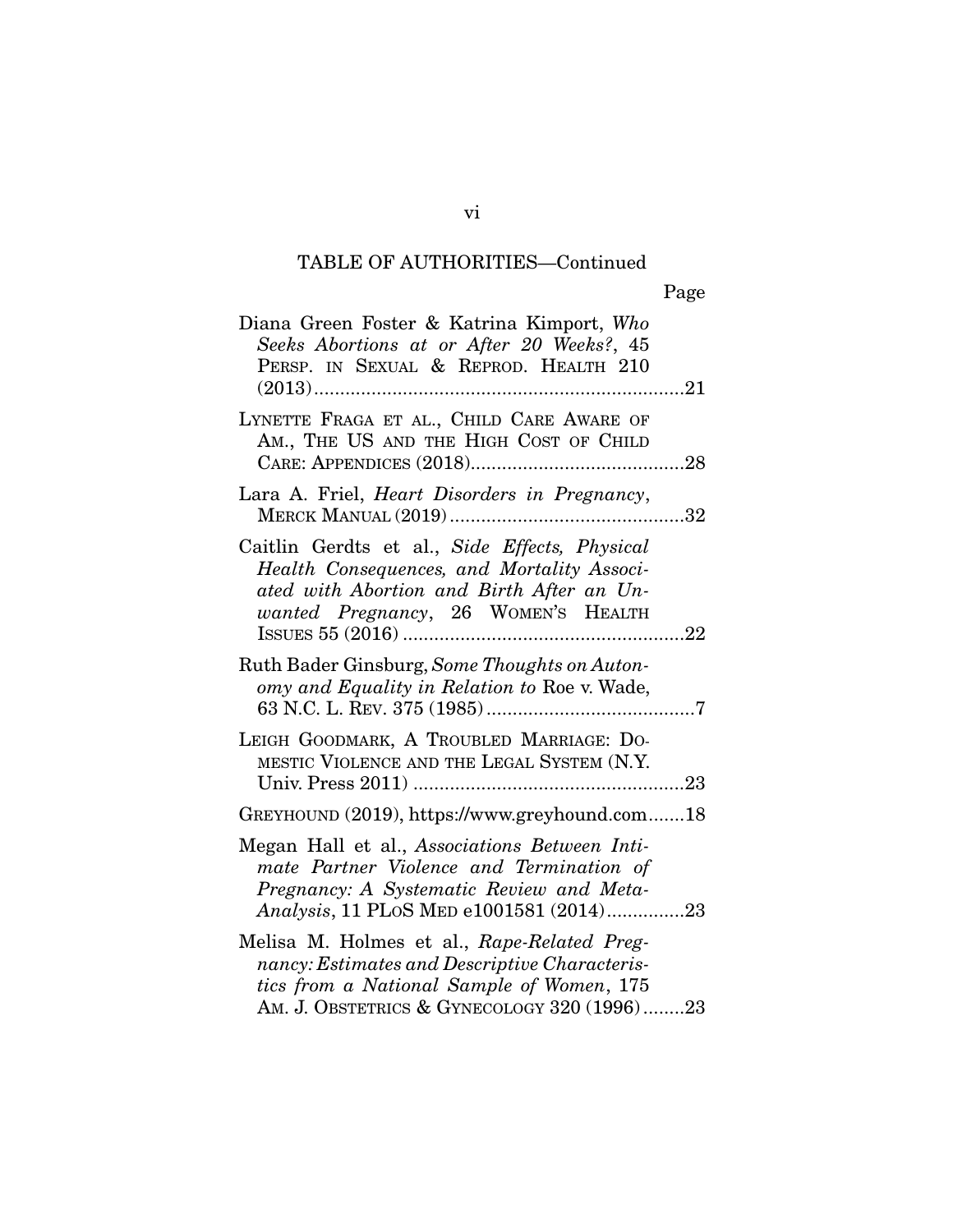| Infant Mortality, AM.'S HEALTH RANKINGS,<br>UNITED HEALTH FOUND. (2019)33                                                                                                                    |
|----------------------------------------------------------------------------------------------------------------------------------------------------------------------------------------------|
| INST. FOR WOMEN'S POL'Y RES., 44 MILLION U.S.<br>WORKERS LACKED PAID SICK DAYS IN 2010 (Jan.                                                                                                 |
| INST. FOR WOMEN'S POL'Y RESEARCH, ACCESS TO<br>PAID SICK DAYS IN LOUISIANA (Mar. 2015)19                                                                                                     |
| SANDY E. JAMES ET AL., NAT'L CTR. FOR TRANS-<br>GENDER EQUALITY, 2015 U.S. TRANSGENDER                                                                                                       |
| Rachel K. Jones & Jenna Jerman, Population<br>Group Abortion Rates and Lifetime Incidence<br>of Abortion: United States, 2008-2014, 107<br>AM. J. PUB. HEALTH 1904 (2017)  16, 20, 21        |
| Rachel K. Jones et al., At What Cost? Payment<br>for Abortion Care by U.S. Women, 23 WOMEN'S                                                                                                 |
| Rachel K. Jones et al., Differences in Abortion<br>Service Delivery in Hostile, Middle-Ground<br>and Supportive States in 2014, 28 WOMEN'S                                                   |
| KELLEEN KAYE ET AL., NAT'L CAMPAGIN TO PREVENT<br>TEEN & UNPLANNED PREGNANCY, THE BENE-<br>FITS OF BIRTH CONTROL IN AMERICA (2014)29, 31                                                     |
| Joan B. Kelly & Michael P. Johnson, Differentia-<br>tion Among Types of Intimate Partner Vio-<br>lence: Research Update And Implications for<br>Interventions, 46 FAM. CT. REV. 477 (2008)23 |

vii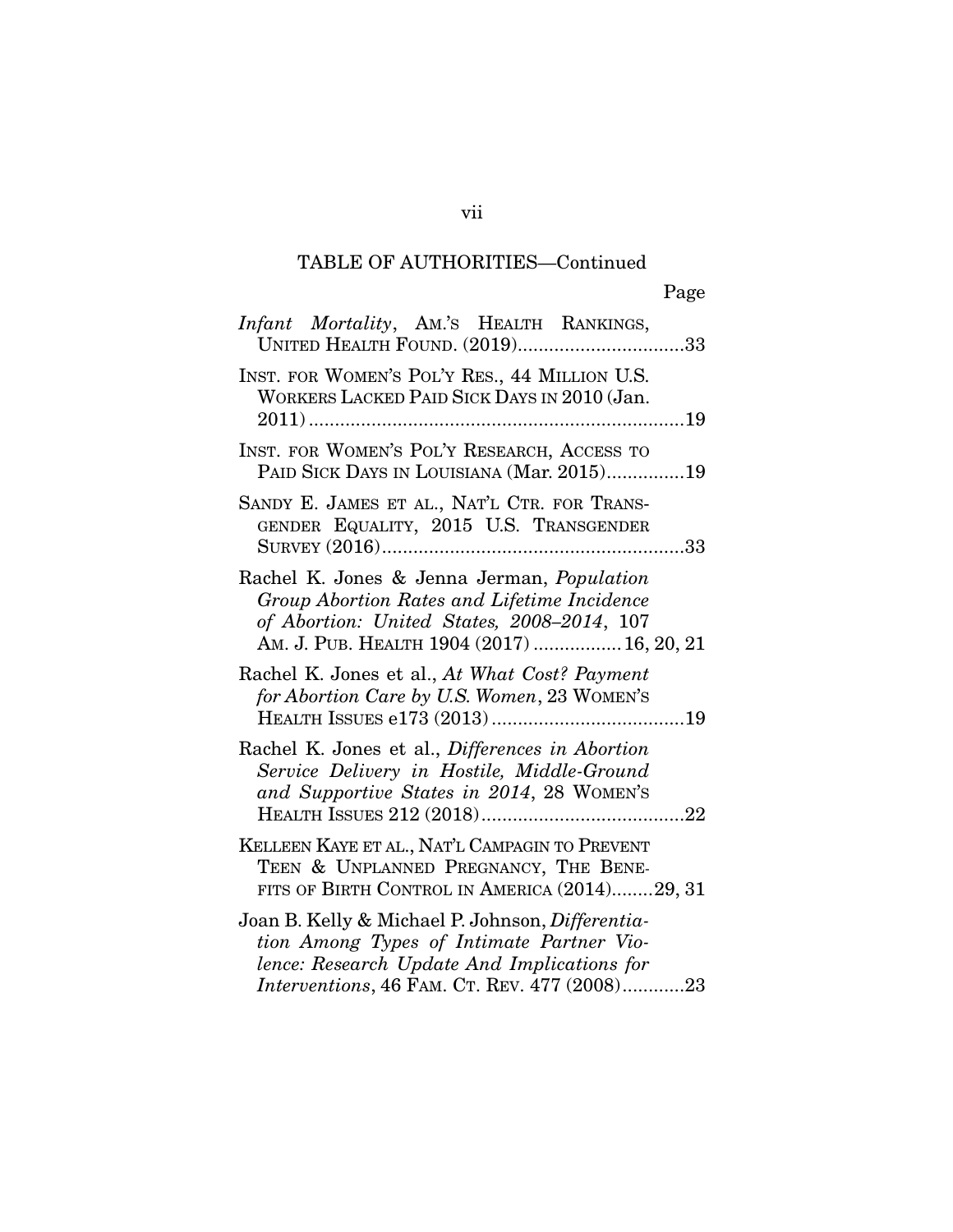| Page                                                                                                                                                                                              |
|---------------------------------------------------------------------------------------------------------------------------------------------------------------------------------------------------|
| LYN KIELTYKA ET AL., LA. DEP'T OF HEALTH, LOU-<br>ISIANA MATERNAL MORTALITY REVIEW REPORT                                                                                                         |
| NIRANJANA M. KOWLESSAR ET AL., AGENCY FOR<br>HEALTHCARE RESEARCH & QUALITY, HOSPITAL<br>STAYS FOR NEWBORNS, 2011 (Oct. 2013)25                                                                    |
| Alexis D. Light et al., Transgender Men Who<br>Experienced Pregnancy After Female-to-Male<br>Gender Transitioning, 124 OBSTETRICS & GY-                                                           |
| MARK LINO ET AL., U.S. DEP'T OF AGRIC., EX-<br>PENDITURES ON CHILDREN BY FAMILIES, 2015                                                                                                           |
| LOUISIANA DEP'T OF HEALTH, INDUCED TERMINA-<br>TIONS OF PREGNANCY BY WEEKS OF GESTATION,<br>RACE, AGE, AND MARITAL STATUS REPORTED OC-                                                            |
| LOUISIANA WOMEN'S POL'Y AND RESEARCH<br>COMM'N, 2018 ANNUAL REPORT (2019) 18                                                                                                                      |
| Low Birthweight, Am.'s HEALTH RANKINGS,<br>UNITED HEALTH FOUND. (2019)26                                                                                                                          |
| Jennifer Manlove & Hannah Lantos, <i>Data Point:</i><br>Half of 20- to 29-Year-Old Women Who Gave<br>Birth in Their Teens Have a High School Di-<br><i>ploma</i> , CHILD TRENDS (Jan. 11, 2018)30 |
| Maternal Mortality, AM.'S HEALTH RANKINGS,<br>UNITED HEALTH FOUND. (2019)32                                                                                                                       |

## viii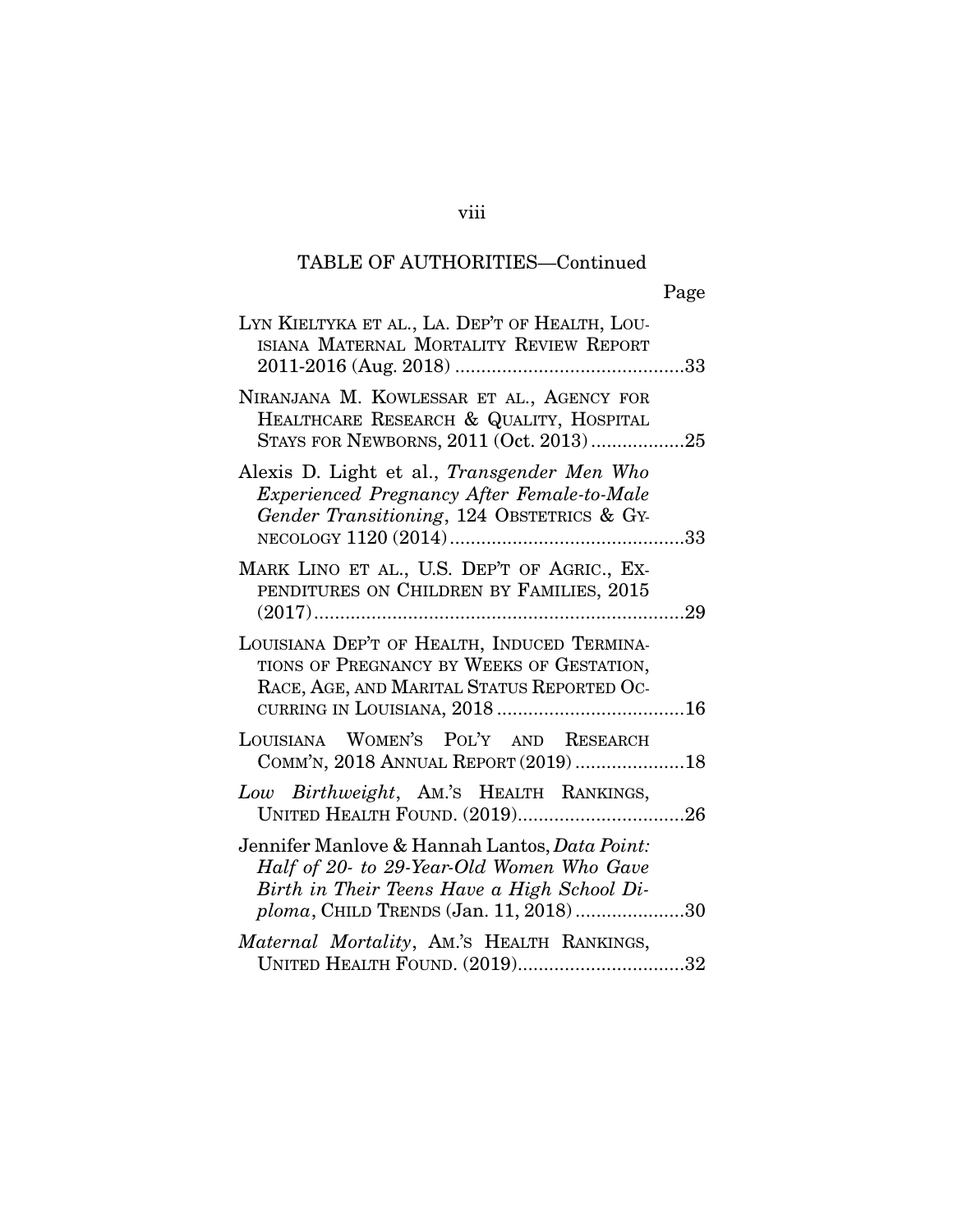| Elizabeth Miller et al., <i>Intimate Partner Violence</i><br>and Health Care-Seeking Patterns Among Fe-<br>male Users of Urban Adolescent Clinics, 14<br>MATERNAL CHILD HEALTH J. 910 (2010) 23 |
|-------------------------------------------------------------------------------------------------------------------------------------------------------------------------------------------------|
| MISS. DEP'T OF HEALTH, DIRECTORY OF MISSIS-<br>SIPPI HEALTH FACILITIES (July 2009) 17                                                                                                           |
| ANNE MORRISON & KATHERINE GALLAGHER ROB-<br>BINS, NAT'L WOMEN'S LAW CTR., PART-TIME<br><b>WORKERS ARE PAID LESS, HAVE LESS ACCESS TO</b><br>BENEFITS - AND TWO-THIRDS ARE WOMEN                 |
| NAT'L PARTNERSHIP FOR WOMEN & FAMILIES, BY<br>THE NUMBERS: WOMEN CONTINUE TO FACE<br>PREGNANCY DISCRIMINATION IN THE WORKPLACE                                                                  |
| NAT'L WOMEN'S LAW CTR., ACCOMMODATING<br>PREGNANCY ON THE JOB: THE STAKES FOR<br>WOMEN OF COLOR AND IMMIGRANT WOMEN                                                                             |
| NAT'L WOMEN'S LAW CTR., POVERTY RATES STATE                                                                                                                                                     |
| PAID LEAVE MEANS A STRONGER LOUISIANA, NAT'L<br>PARTNERSHIP FOR WOMEN & FAMILIES (Jan.                                                                                                          |
| Kim Painter, Doctors Say Abortions Do Some-<br>times Save Women's Lives, USA TODAY (Oct.<br>32                                                                                                  |
| Pregnancy Mortality Surveillance System, CDC<br>32                                                                                                                                              |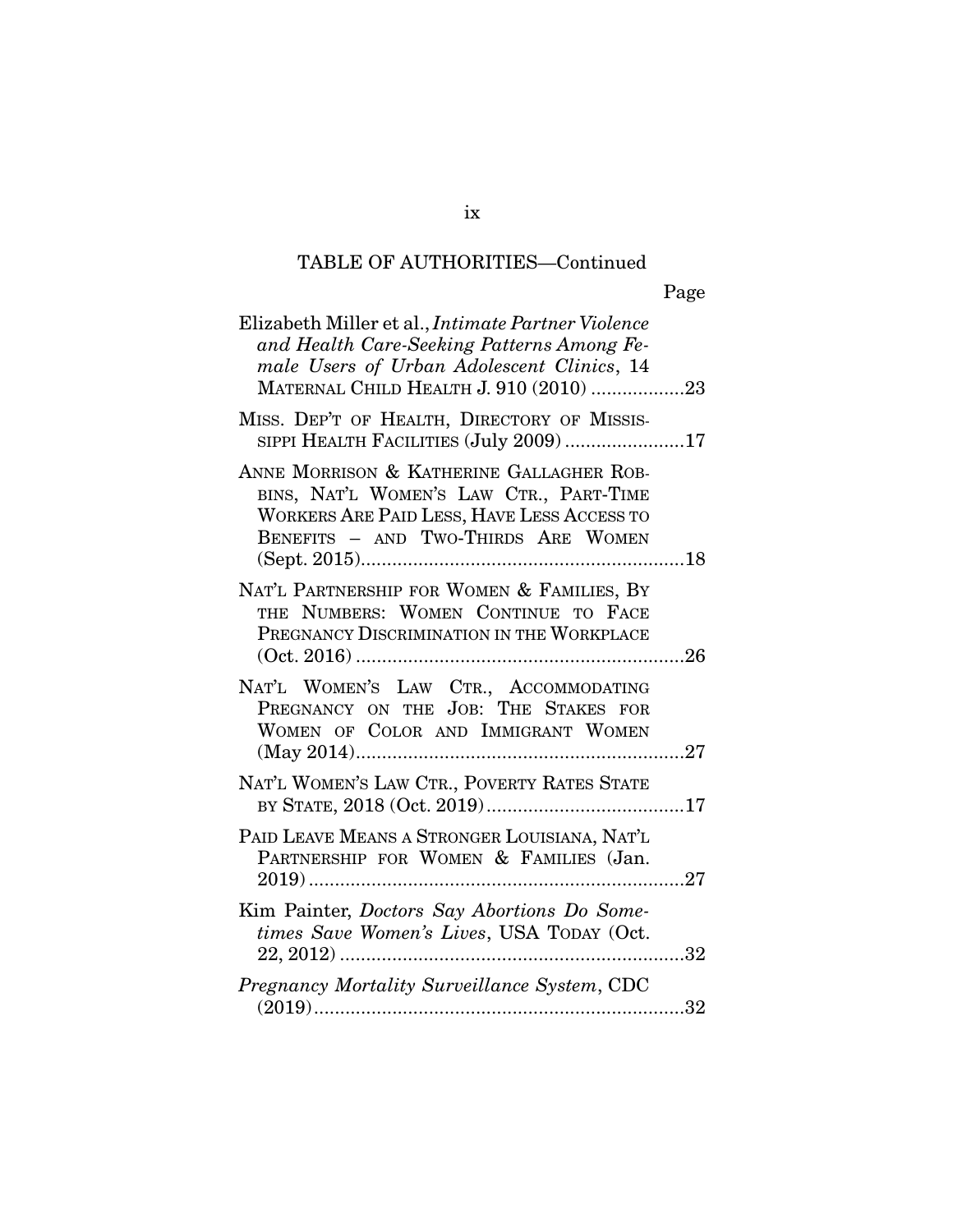| PRINCIPLES OF MEDICAL THERAPY IN PREGNANCY                                                                                                                                        |
|-----------------------------------------------------------------------------------------------------------------------------------------------------------------------------------|
| Sarah C.M. Roberts et al., Implications for<br>Women of Louisiana's Law Requiring Abor-<br>tion Providers to Have Hospital Admitting<br>Privileges, 91 CONTRACEPTION 368 (2015)20 |
| Sarah C.M. Roberts et al., Risk of Violence from<br>the Man Involved in the Pregnancy After Re-<br>ceiving or Being Denied an Abortion, BMC                                       |
| Daniel Schneider & Kristen Harknett, It's About<br>Time: How Work Schedule Instability Matters<br>for Workers, Families, and Racial Inequality,                                   |
| Selected Economic Characteristics: 2018 Ameri-<br>can Community Survey 1-Year Estimates, U.S.                                                                                     |
| Jennifer Bennett Shinall, The Pregnancy Pen-<br>alty, 103 MINN. L. REV. 749 (2018) 30                                                                                             |
| SHARON G. SMITH ET AL., CDC, NATIONAL INTI-<br>MATE PARTNER AND SEXUAL VIOLENCE SURVEY:<br>2015 DATA BRIEF - UPDATED RELEASE (Nov.                                                |
| ADAM SONFIELD ET AL., THE SOCIAL AND ECO-<br>NOMIC BENEFITS OF WOMEN'S ABILITY TO DE-<br>TERMINE WHETHER AND WHEN TO HAVE                                                         |
| ADIE TOMER, BROOKINGS, TRANSIT ACCESS AND<br>ZERO-VEHICLE HOUSEHOLDS (Aug. 2011)17                                                                                                |

x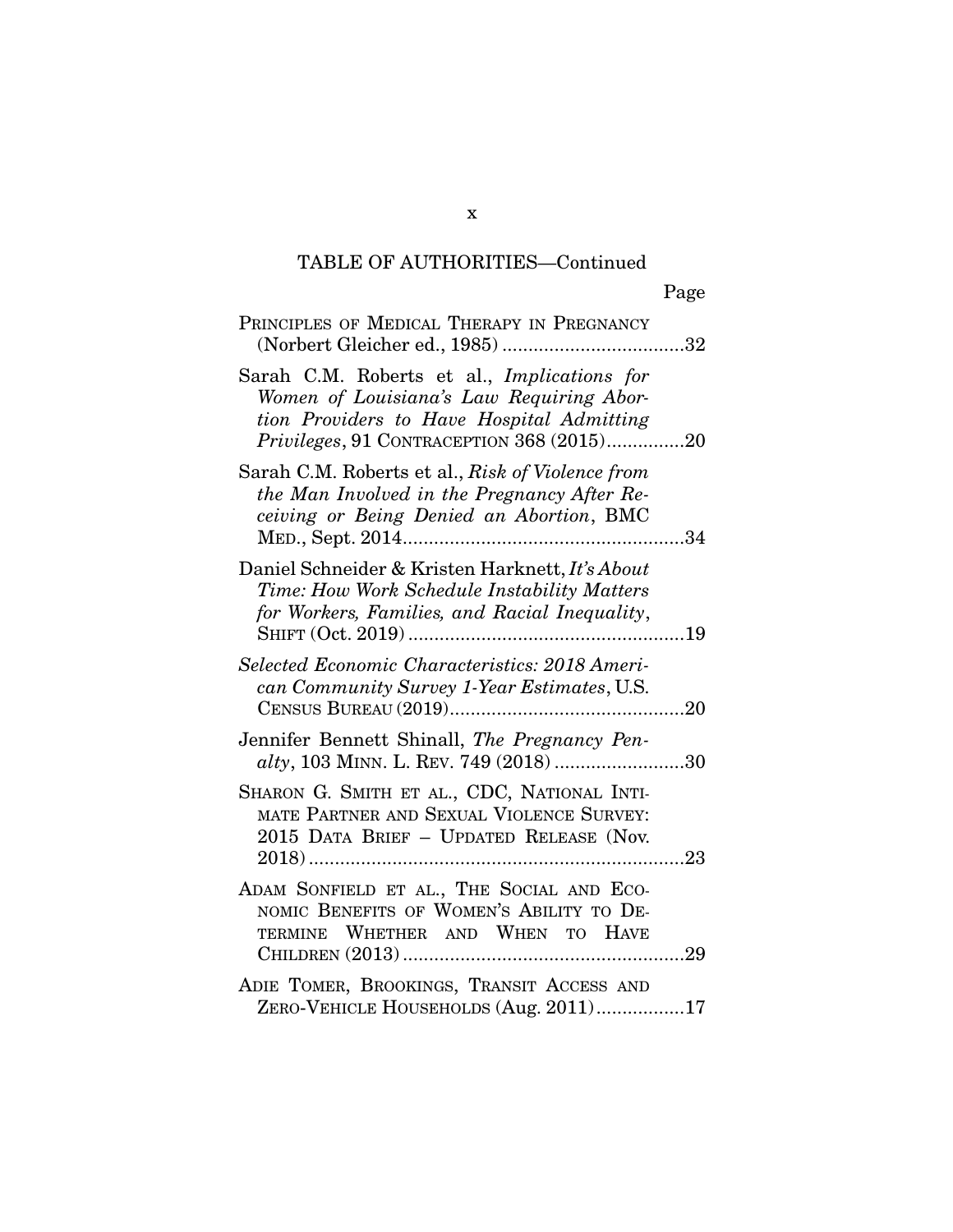| TRUVEN HEALTH ANALYTICS, THE COST OF HAVING<br>A BABY IN THE UNITED STATES (Jan. 2013) 25                                                |     |
|------------------------------------------------------------------------------------------------------------------------------------------|-----|
| <b>JASMINE TUCKER &amp; KAYLA PATRICK, NAT'L WOMEN'S</b><br>LAW CTR., WOMEN IN LOW-WAGE JOBS MAY NOT<br>BE WHO YOU EXPECT (Aug. 2017) 18 |     |
| Deborah Tuerkheimer, Conceptualizing Violence<br>Against Pregnant Women, 81 IND. L.J. 667                                                |     |
| Uninsured Women, AM.'S HEALTH RANKINGS,                                                                                                  |     |
| Joanna Venator & Richard V. Reeves, Three Rea-<br>sons College Matters for Social Mobility,                                              |     |
| Working Mothers Who Are Eligible for FMLA<br>Unpaid Leave, INST. FOR CHILD, YOUTH & FAM.                                                 | .27 |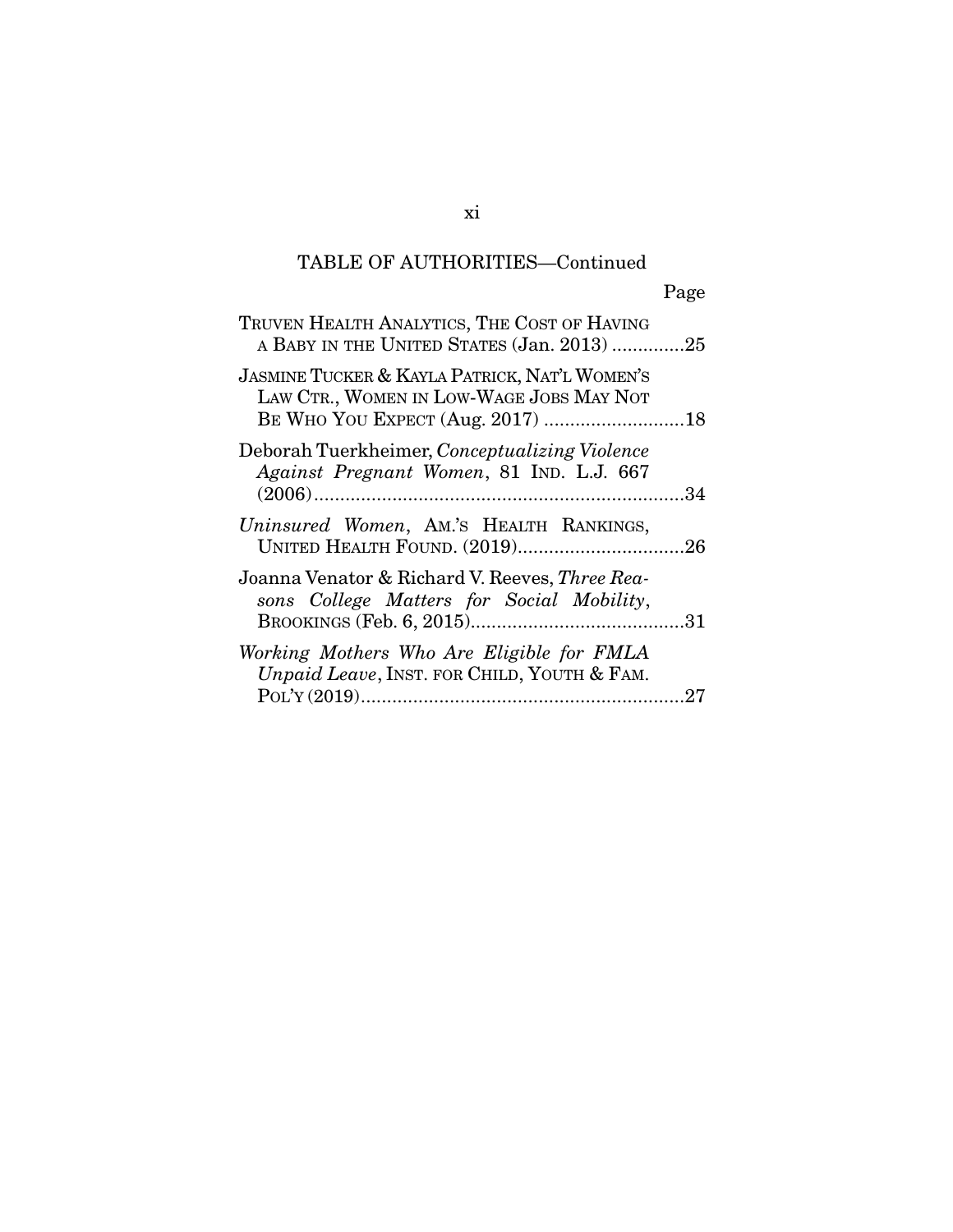#### INTEREST OF THE *AMICI CURIAE*

 The National Women's Law Center is a nonprofit legal advocacy organization founded in 1972 and is dedicated to the advancement and protection of the legal rights and opportunities of women and all who suffer from sex discrimination. The Center focuses on issues of key importance to women and their families, including economic security, employment, education, health, and reproductive rights, with particular focus on the needs of low-income women and those who face multiple and intersecting forms of discrimination. Because the ability to decide whether to bear children is of tremendous significance to women's equality, the Center seeks to preserve the right to safe, legal abortion, and has participated as *amicus* in this Court and the lower courts in numerous cases to help secure this right.

 This brief is also submitted on behalf of 72 additional organizations, listed in the Appendix to this brief.1 Other *amici curiae* are organizations also committed to obtaining full legal, economic, and social equality and economic security for women and others with capacity for pregnancy and their families.<sup>2</sup>

<sup>&</sup>lt;sup>1</sup> No party or its counsel authored this brief in whole or in part, and no person or entity other than *amici*, their members, or their counsel made a monetary contribution intended to fund the preparation or submission of this brief. Counsel of record for the parties have consented to the filing of this brief.

<sup>&</sup>lt;sup>2</sup> While this brief refers to a woman's right to obtain an abortion, *amici* recognize that individuals who do not identify as women, including transgender men and non-binary persons, may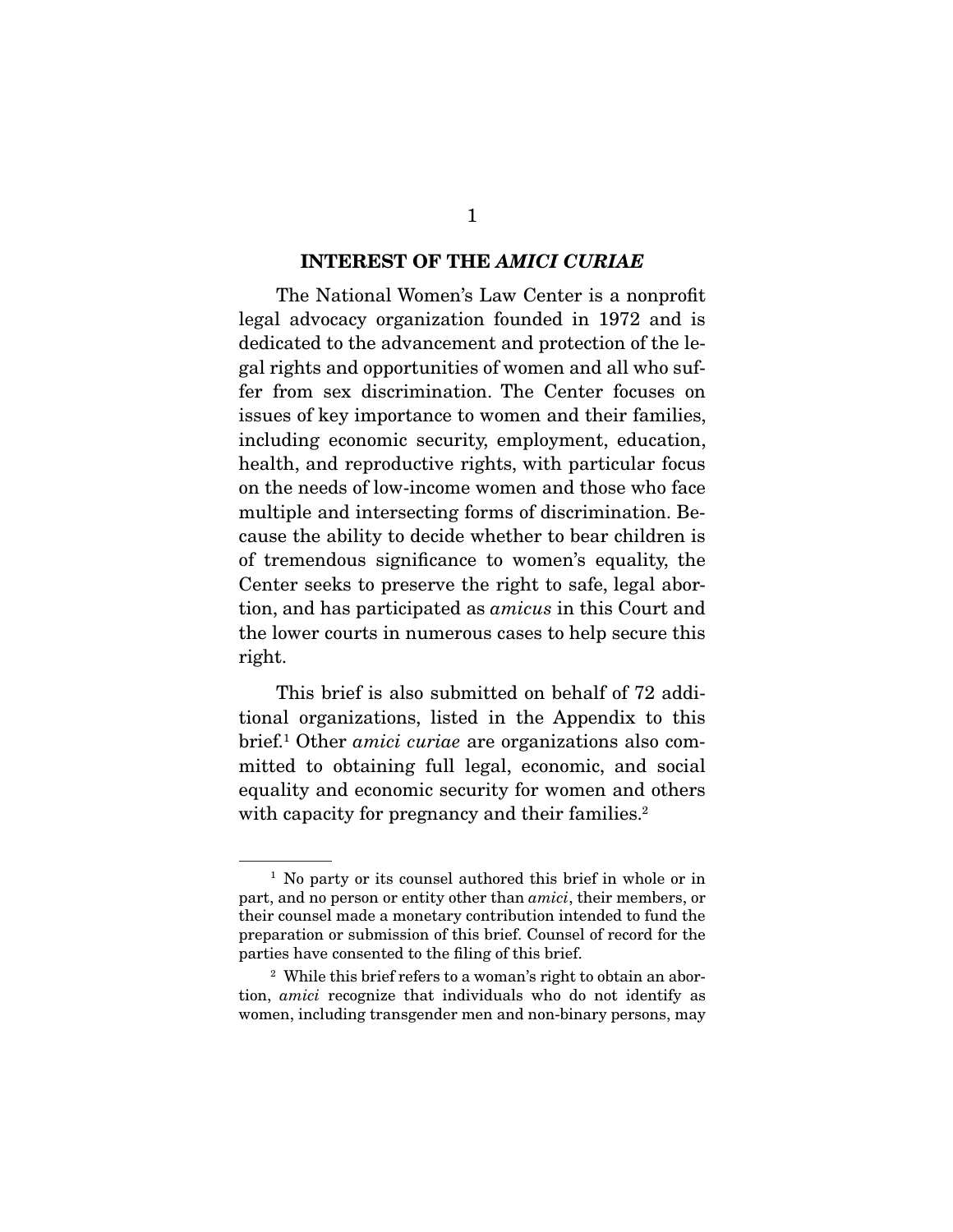*Amici* write to highlight the ways in which restrictions on abortion, like Louisiana Revised Statutes § 40:1061.10 ("Act 620"), impinge on women's right to liberty by unduly burdening their right to decide whether to carry a pregnancy to term and undermining their equality. *Amici* describe the serious adverse consequences to women's economic security, health, safety, and autonomy that can result from such restrictions.

#### SUMMARY OF THE ARGUMENT

--------------------------------- ---------------------------------

 Abortion restrictions such as Act 620 deny women the right to liberty guaranteed under the Fourteenth Amendment's Due Process Clause by unduly burdening a woman's right to decide whether to carry a pregnancy to term. These laws impose substantial costs on women and deprive them of the ability to participate in society on equal terms.

 As this Court has repeatedly affirmed, the Constitution protects "personal decisions relating to marriage, procreation, contraception, family relationships, child rearing, and education" because such decisions are among " 'the most intimate and personal choices a person may make in a lifetime, choices . . . central to the liberty protected by the Fourteenth Amendment.' " *Lawrence v. Texas*, 539 U.S. 558, 573–74 (2003)

also become pregnant and are equally entitled to protection of their ability to obtain an abortion.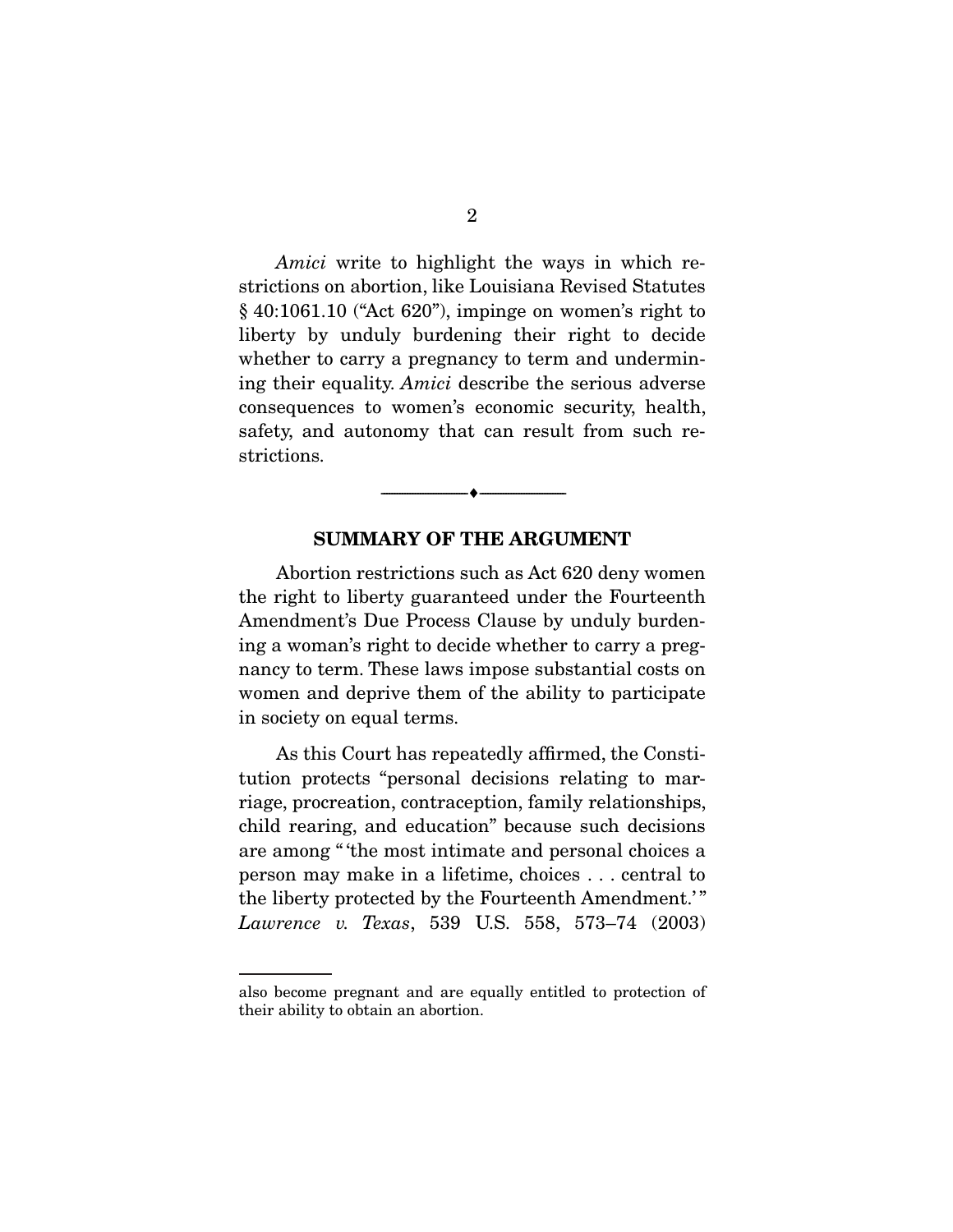### (quoting *Planned Parenthood of Se. Pa. v. Casey*, 505 U.S. 833, 851 (1992)).

 This brief focuses on the equality principles that animate this Court's Due Process jurisprudence and the undue burden standard applicable to regulations of abortion. These principles "guided the Court" in *Casey*, and they "should be our guides today." 505 U.S. at 897. Accordingly, this brief addresses the actual burdens that Act 620 imposes on women's ability to make reproductive decisions, as well as the resulting negative impacts that deny women's equal participation in social and economic life. These include significant and, at times, insurmountable costs that threaten women's financial well-being, job security, workforce participation, educational attainment, health, personal security, and autonomy. These costs have particularly detrimental effects on low-income women, women living in poverty, women of color, women who already have children, women subjected to intimate partner violence, and transgender and non-binary individuals. These impacts confirm that Act 620 unduly burdens individuals' reproductive autonomy and inhibits their equal participation in society, thereby depriving them of the right to liberty promised by the Constitution.

*Amici* respectfully request that this Court reverse the judgment of the Fifth Circuit.

--------------------------------- ---------------------------------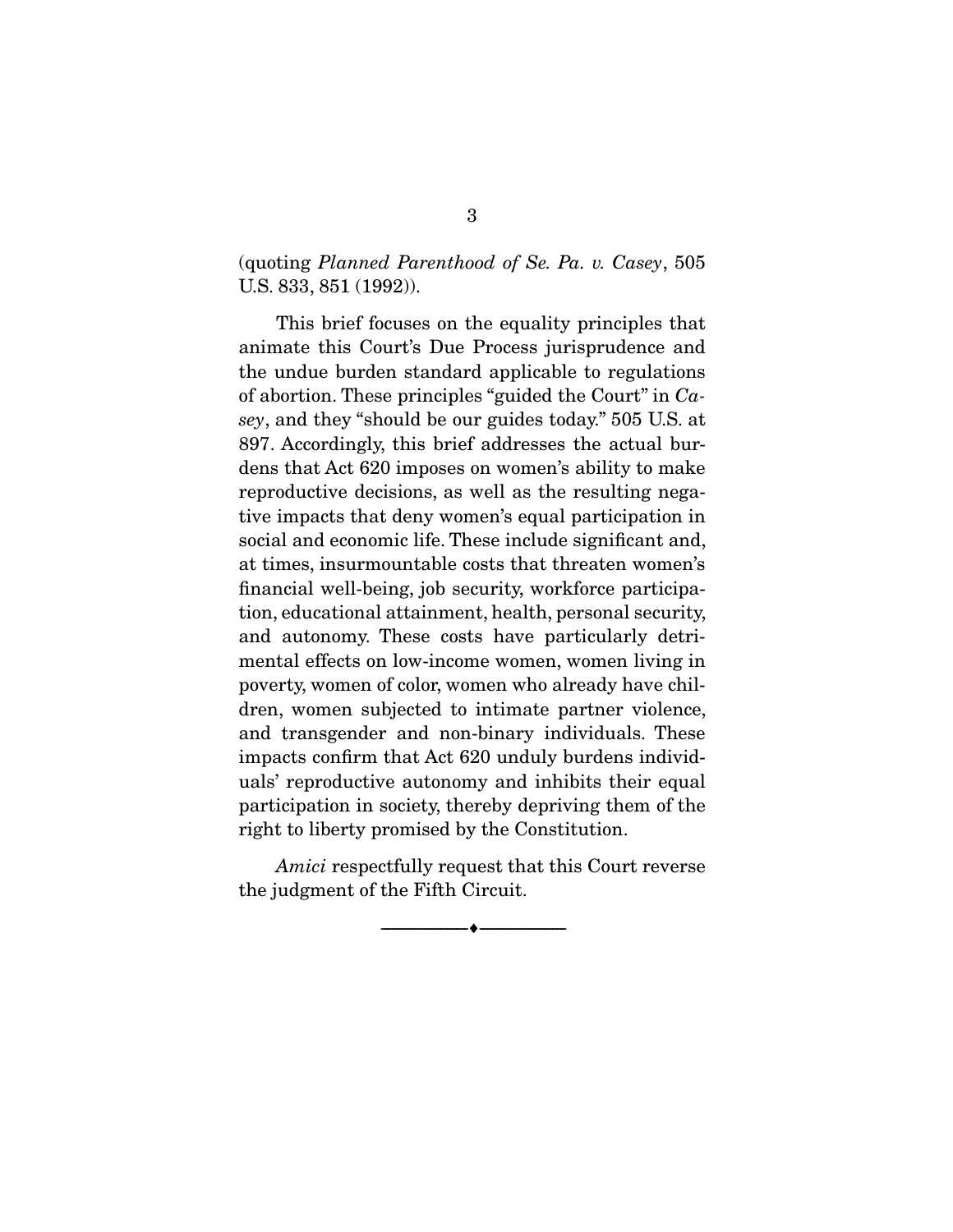#### ARGUMENT

### I. Under Its Precedent, the Court Must Consider Act 620's Effect on Women's Equality in Deciding Whether the Law Abridges Their Right to Liberty.

 Act 620 requires that a physician providing abortions hold "active admitting privileges" at a hospital located within thirty miles from where the abortion is provided.3 The purpose and effect of this provision will be to drastically reduce the number of abortion providers, leaving one provider in one clinic in a state with nearly one million women of reproductive age, thereby sharply curtailing the availability of abortion care in Louisiana.4 Just three years ago, this Court invalidated an identical Texas law and reaffirmed that a woman's right to decide to have an abortion is "a constitutionally protected personal liberty." *Whole Woman's Health v. Hellerstedt* ("*WWH*"), 136 S. Ct. 2292, 2300, 2309 (2016). But a constitutional right that is not accessible because of state-imposed barriers is no right at all.

*WWH* follows a long line of precedent holding that the Constitution limits the state's ability to regulate "choices central to personal dignity and autonomy," including the decision whether to have an abortion. *Casey*, 505 U.S. at 851; *see also Obergefell v. Hodges*, 135 S. Ct. 2584, 2597 (2015) (the "fundamental liberties" protected by due process include "intimate choices that

<sup>3</sup> La. Rev. Stat. § 40:1061.10.

<sup>4</sup> *See* Pet. App. 254a–57a.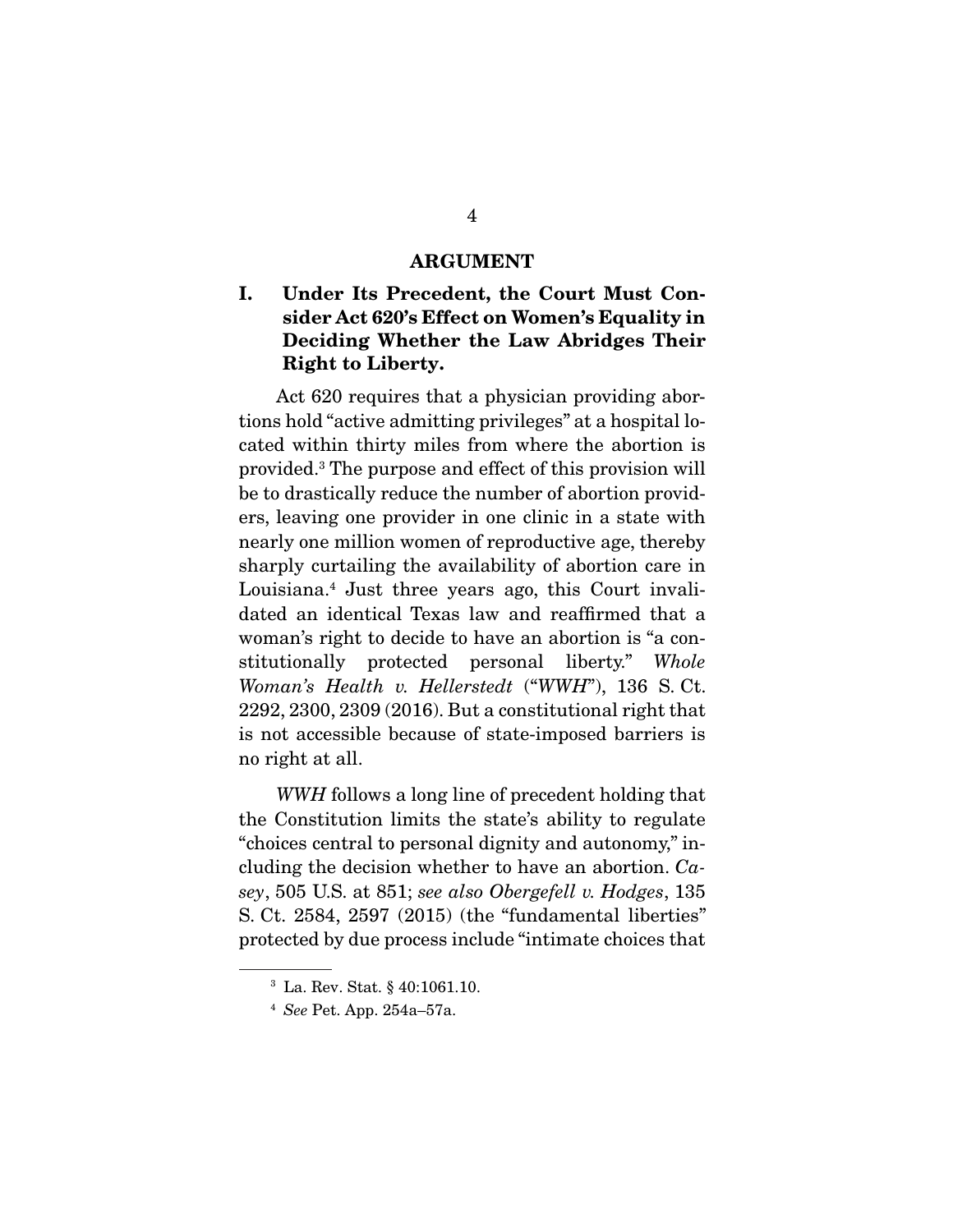define personal identity and beliefs"). For over seventy years, the Court has recognized that reproductive decisions are foundational liberties protected by the Fourteenth Amendment. *See*, *e.g.*, *Eisenstadt v. Baird*, 405 U.S. 438, 453 (1972); *Griswold v. Connecticut*, 381 U.S. 479, 484 (1965); *Skinner v. Oklahoma*, 316 U.S. 535, 541 (1942). As the Court explained in *Eisenstadt*, the Constitution protects "the right of the *individual*, married or single, to be free from unwarranted governmental intrusion into matters so fundamentally affecting a person as the decision whether to bear or beget a child." 405 U.S. at 453. This decision "is at the very heart of this cluster of constitutionally protected choices. . . . concern[ing] the most intimate of human activities." *Carey v. Population Servs. Int'l*, 431 U.S. 678, 684–85 (1977).

 Building on these cases and Justice Harlan's opinion in *Poe v. Ullman*, 367 U.S. 497, 541 (1961), the *Casey* Court reaffirmed the fundamental right of women to "control their reproductive lives." *Casey*, 505 U.S. at 846–51, 856 (reaffirming the essential holding from *Roe v. Wade*, 410 U.S. 113 (1973)). The Constitution thus protects a woman's right to decide whether or when to carry a pregnancy to term, one of "the most intimate and personal choices a person may make in a lifetime, choices . . . central to the liberty protected by the Fourteenth Amendment." *Casey*, 505 U.S. at 851.

 The Court has relied on equal protection values in determining the scope of protected liberty interests. *See*, *e.g.*, *Eisenstadt*, 405 U.S. at 453 (extending right to use contraception to single persons under the Equal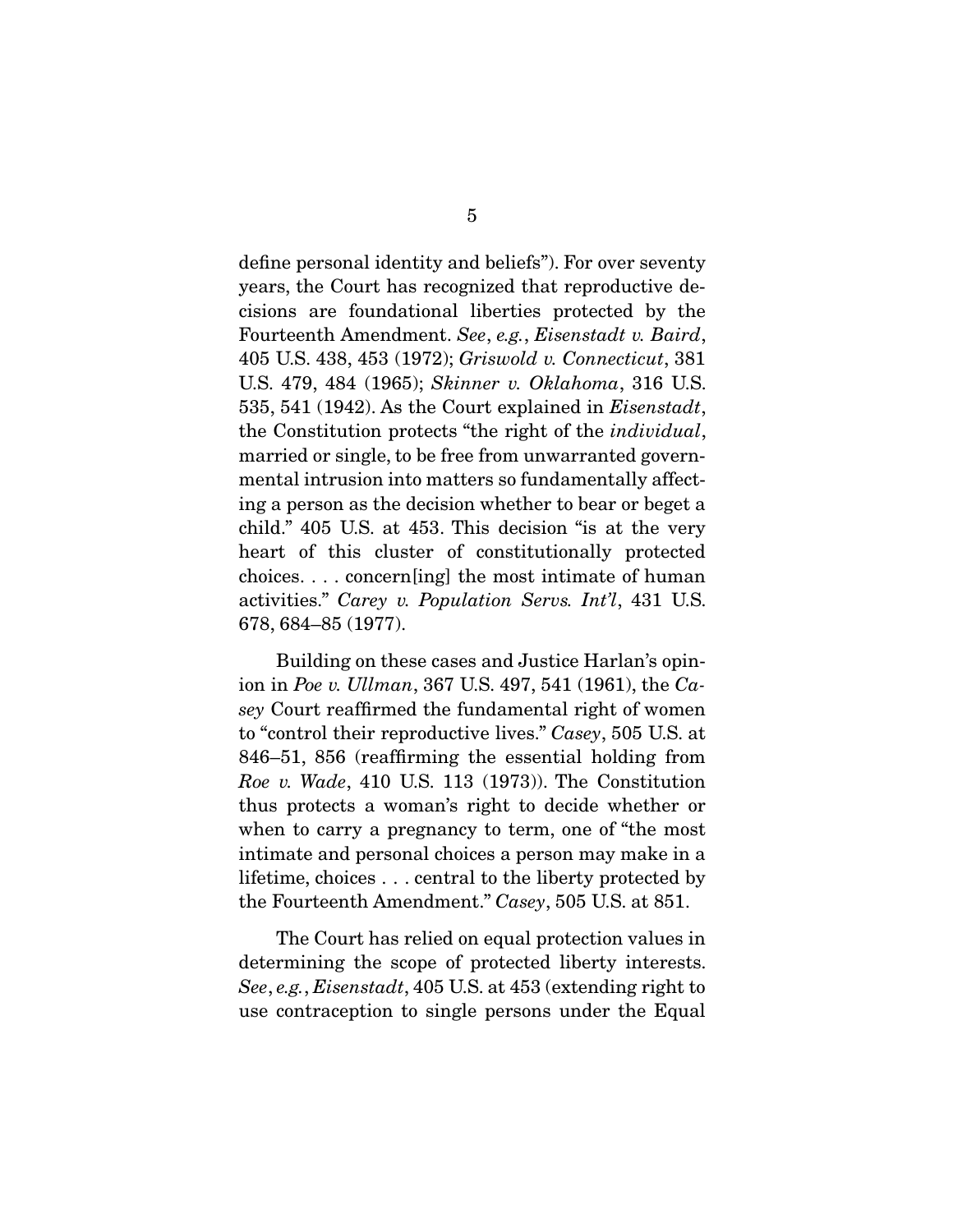Protection Clause); *Skinner*, 316 U.S. at 541 (invalidating statute mandating sterilization of certain felons, implicating "one of the basic civil rights of man," "lest . . . invidious discriminations [be] made against groups or types of individuals in violation of. . . . equal protection"); *Casey*, 505 U.S. at 851, 858 (relying on *Eisenstadt* and *Skinner*). In *Lawrence*, the Court held that "[e]quality of treatment and the due process right to demand respect for conduct protected by the substantive guarantee of liberty are linked in important respects." 539 U.S. at 575. And this Court recently confirmed that equality of treatment informs the determination of whether a government action deprives individuals of a liberty interest guaranteed by due process. *Obergefell*, 135 S. Ct. at 2603–04. Where laws regulate a class of persons' "existence or control [over] their destiny," the law not only "burden[s] the liberty" of the regulated class but also "abridge[s] central precepts of equality." *Id.* at 2604 (quoting *Lawrence*, 539 U.S. at 578).

 In *Casey*, the Court recognized that women's right to control their reproductive lives is particularly grounded in principles of equality. The Court explained that the right to abortion not only safeguards women's decisional autonomy, it also is central to her status in society: "The ability of women to participate equally in the economic and social life of the Nation has been facilitated by their ability to control their reproductive lives." 505 U.S. at 856. That is, a woman's agency over her own body affects "her ability to stand in relation to man, society, and the state as an independent,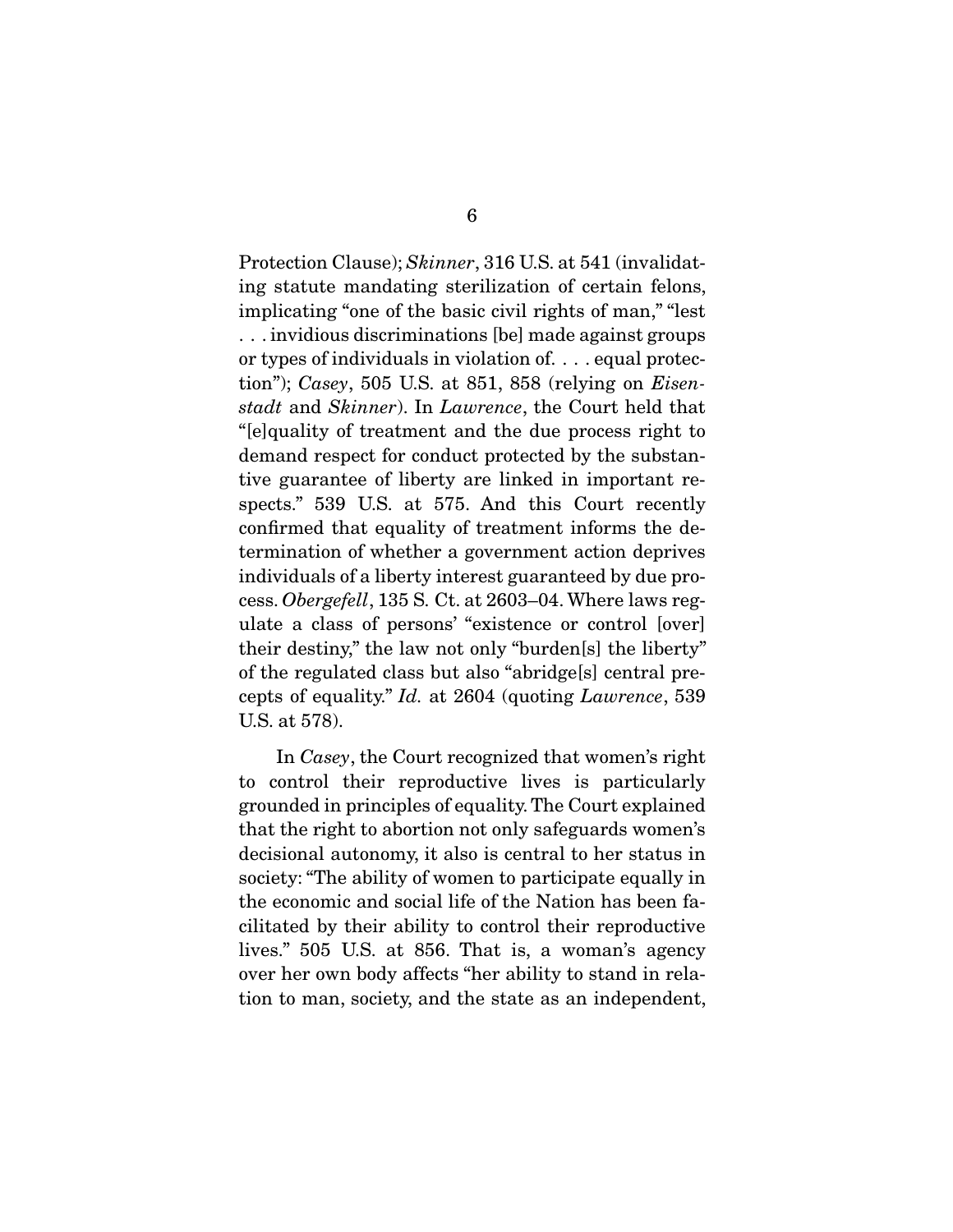self-sustaining, equal citizen." Ruth Bader Ginsburg, *Some Thoughts on Autonomy and Equality in Relation to* Roe v. Wade, 63 N.C. L. REV. 375, 383 (1985). Accordingly, this Court must consider Act 620's effect on women's equality in determining whether the law is unconstitutional.

 Abortion restrictions like Act 620 limit women's autonomy and dignity as a class by retreating to the now-proscribed notion that "the female [is] destined solely for the home and the rearing of the family, and only the male for the marketplace and the world of ideas." *Stanton v. Stanton*, 421 U.S. 7, 14–15 (1975). Abortion restrictions rest on an "assumption . . . that women can simply be forced to accept the 'natural' status and incidents of motherhood." *Casey*, 505 U.S. at 928 (Blackmun, J., concurring in part, dissenting in part). Stereotypes relegating women to the role of "mothers or mothers-to-be" but "presuming a lack of domestic responsibilities for men" are "mutually reinforcing" and "create[] a self-fulfilling cycle of discrimination that force[s] women to continue to assume the role of primary family caregiver." *Nevada Dep't of Human Res. v. Hibbs*, 538 U.S. 721, 736 (2003). By assuming that one's physiology should dictate one's role in society, such laws are harmful to all individuals.

 Abortion restrictions also perpetuate sex stereotypes by limiting women's future educational and employment opportunities and thereby denying their ability "to participate equally" in society. *Casey*, 505 U.S. at 856; *see also id*. at 928 (Blackmun, J., concurring in part, dissenting in part) ("Because motherhood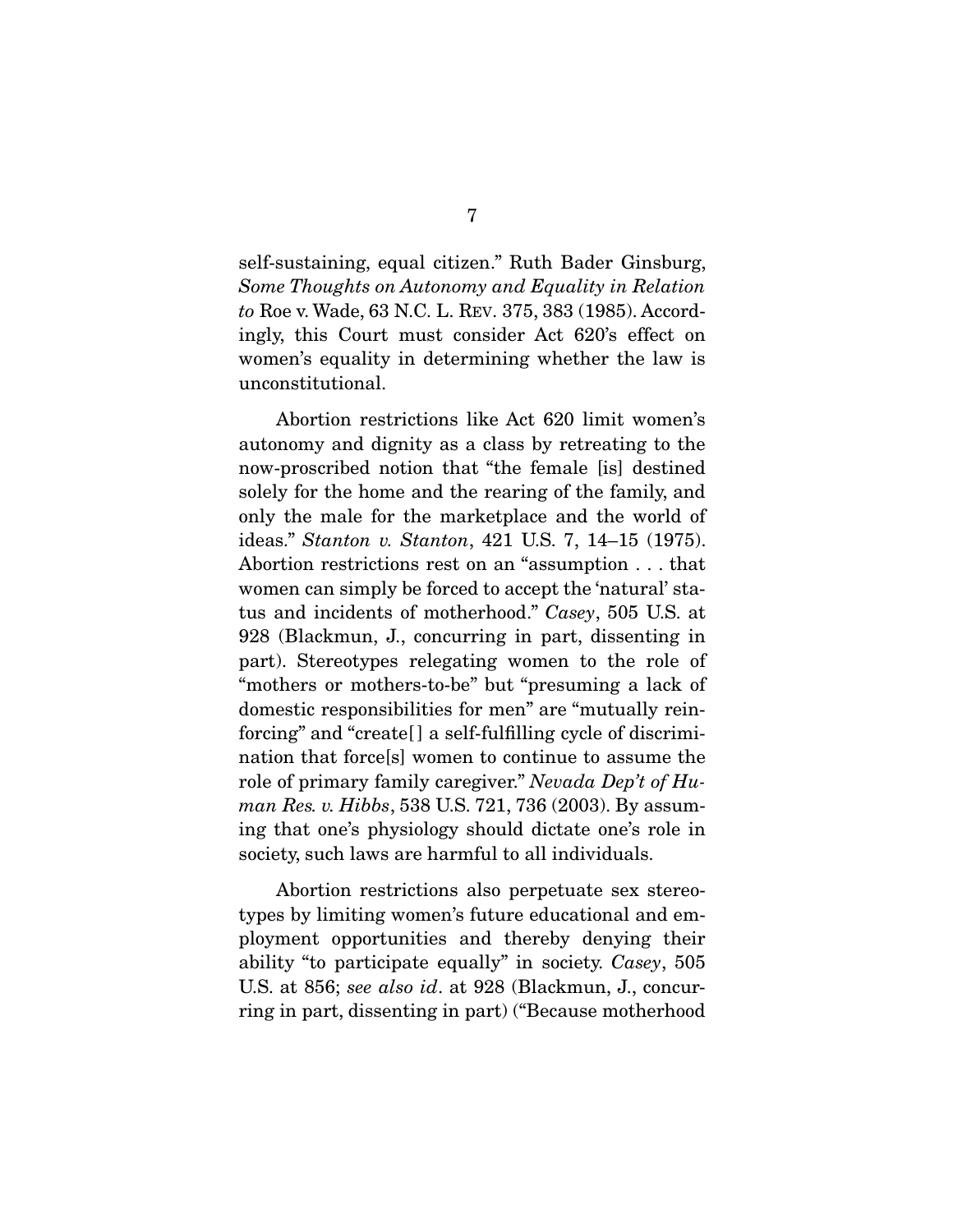has a dramatic impact on a woman's educational prospects, employment opportunities, and self-determination, restrictive abortion laws deprive her of basic control over her life."); *Roe*, 410 U.S. at 170 (Stewart, J., concurring) (emphasizing "the interests of a woman in giving of her physical and emotional self during pregnancy and the interests that will be affected throughout her life by the birth and raising of a child").

 While "now untenable," for generations "the lawbooks of our Nation were rife with overbroad generalizations about the way men and women are." *Sessions v. Morales-Santana*, 137 S. Ct. 1678, 1689, 1691 (2017). In particular, principles of "male dominance" and woman-as-mother were "once habitual" in this Court's jurisprudence. *Id.* at 1690–91. Just as previous state limitations on women's ability to participate in public life presumed that the "paramount destiny and mission of woman are to fulfil[l] the noble and benign offices of wife and mother," *Bradwell v. Illinois*, 83 U.S. (16 Wall.) 130, 141 (1872), laws that deprive women of their ability to decide whether to end a pregnancy force women to fulfill that same destiny. The Court has since made clear that "[t]his 'ancient principle' [of 'male dominance'] no longer guides the Court's jurisprudence." *Sessions*, 137 S. Ct. at 1691 n.9.

 Accordingly, in *Casey*, the Court recognized that forcing a woman to carry a pregnancy to term subjects her "to anxieties, to physical constraints, to pain that only she must bear" and causes "suffering [that] is too intimate and personal for the State to insist, without more, upon its own vision of the woman's role, however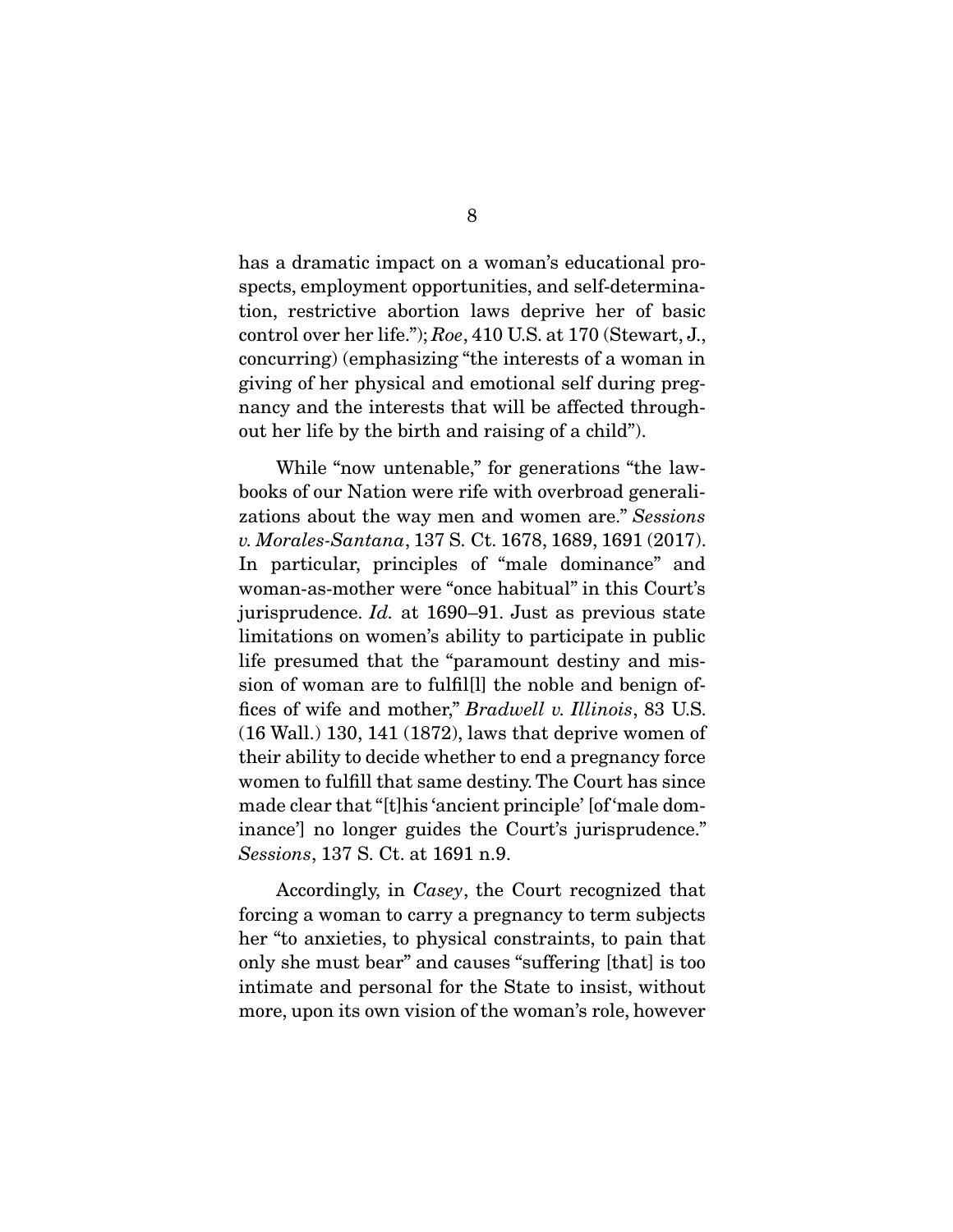dominant that vision has been in the course of our history and our culture." *Casey*, 505 U.S*.* at 852. The *Casey*  Court recognized that one's beliefs about whether to become a parent "define the attributes of personhood" and are so "central to personal dignity and autonomy" that they cannot be "formed under compulsion of the State." *Id.* at 851. The Court held a spousal notification requirement violated the right to liberty because it harkened back to "the common-law understanding of a woman's role within the family." *Id.* at 897. The Court cautioned that its prior decisions based on "the common-law principle that 'a woman had no legal existence separate from her husband," and the view that women had "'special responsibilities' [in the home] that precluded full and independent legal status under the Constitution" were "no longer consistent with our understanding of the family, the individual, or the Constitution." *Id.* at 896–97 (quoting *Bradwell*, 83 U.S. (16 Wall.) at 141 (Bradley, J., concurring) and *Hoyt v. Florida*, 368 U.S. 57, 62 (1961)). To the contrary, the Court recognized that "[a]n entire generation has come of age free to assume *Roe*'s concept of liberty in defining the capacity of women to act in society." *Id.* at 860.

 As in *Casey*, Act 620 perpetuates a particular historical and cultural "vision of the woman's role" in society that is "repugnant to our present understanding . . . of the nature of the rights secured by the Constitution." *Id.* at 852, 898. Act 620 relies on paternalistic and pretextual claims about women's best interests and reinforces antiquated stereotypes. Like the admitting privileges law invalidated in *WWH*, Act 620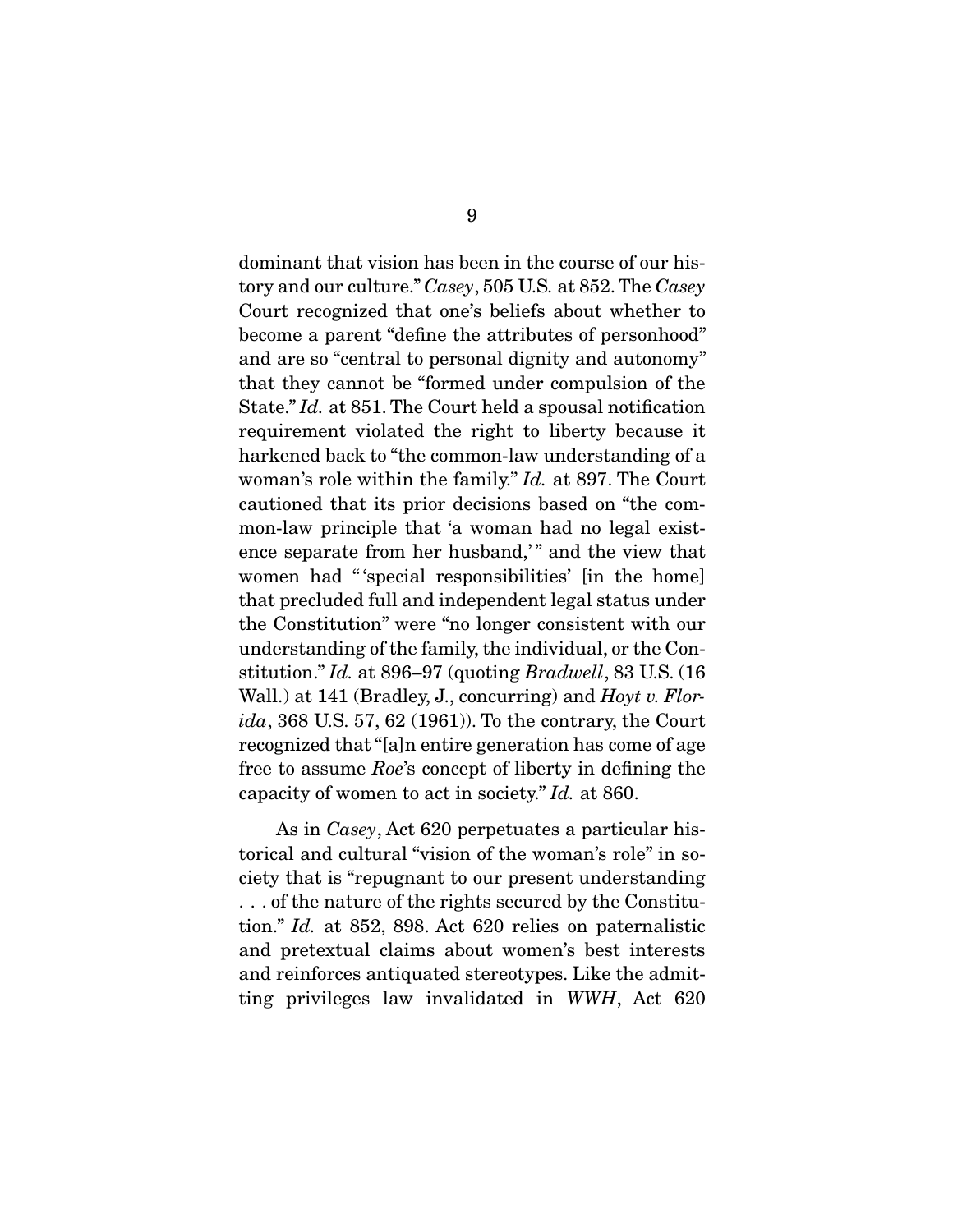singles out abortion for requirements that are not applicable to comparable procedures under the guise of protecting women's health, suggesting that women are incapable of making decisions about their own health, bodies, and place in society. And like the admitting privileges law enjoined in *WWH*, Act 620 provides no health benefits to women. 136 S. Ct. at 2311–12; Pet. App. 215a–16a. The Court risks repeating and even worsening the "long and unfortunate history of sex discrimination," *Frontiero v. Richardson*, 411 U.S. 677, 684 (1973) (plurality), by allowing states, in the asserted name of women's health, to control a woman's right to determine what is in her own best interests and to decide whether to carry a pregnancy to term.

 Laws that unduly burden a woman's right to decide whether to carry a pregnancy to term thus reinforce the persistent social and economic inequalities confronted by women and impede their ability to participate as full and equal members of society. By abridging women's equal right to self-determination, autonomy, and dignity, these regulations deprive women of the right to liberty guaranteed by the Fourteenth Amendment.

## II. Act 620 Curtails Louisiana Women's Right to Liberty by Undermining Their Equality.

 Act 620's medically unnecessary admitting privileges requirement imposes an undue burden on Louisiana women's right to abortion.<sup>5</sup> If this Court were to

<sup>5</sup> *See* Brief for Pet'rs, Arg. § II.B.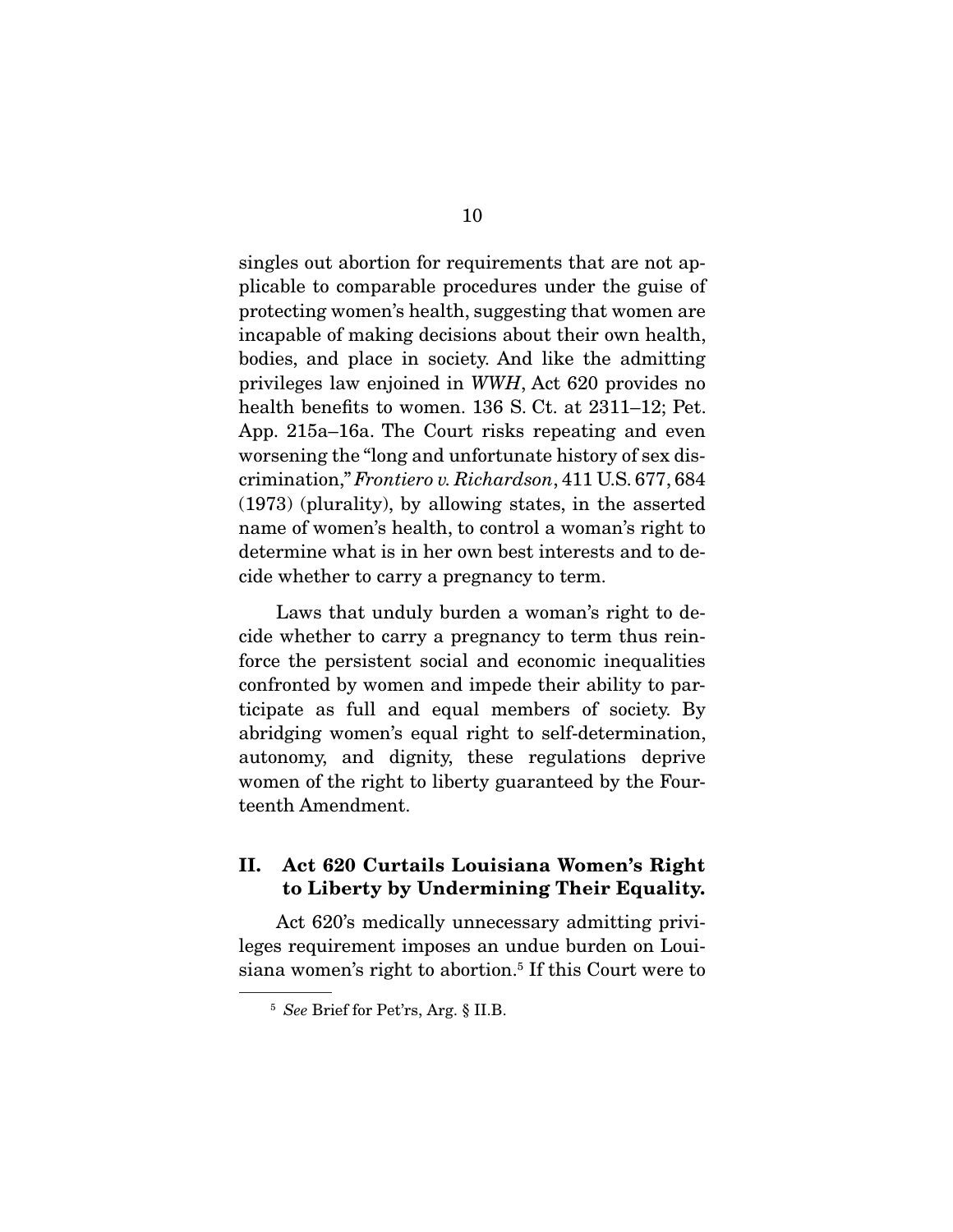uphold Act 620—which will effectively force pregnant women to bear children—it would render empty the constitutional promise of liberty for women by allowing a state government to profoundly structure their individual lives and personal decisions.

 For many Louisianans seeking abortions—particularly people with limited incomes, people of color, those who already have children, and individuals subjected to intimate partner violence—the financial, logistical, and geographical barriers to abortion caused by Act 620 will be insurmountable, forcing them to carry their pregnancy to term and give birth. At a minimum, if Act 620 goes into effect, many Louisianans will experience increased travel times and distances, delaying their ability to obtain care at the state's one remaining clinic. Even if a woman is ultimately able to reach a clinic, she will be forced to incur significantly longer wait times and increased costs, including the costs of travel, lodging, child care, and more expensive procedures.

 These barriers to abortion access wreak devastating consequences for women's financial well-being, job security, workforce participation, and educational attainment, thus undermining women's ability to "participate equally in the economic and social life of the Nation." *Casey*, 505 U.S. at 856. This denial of equality, in turn, abridges the fundamental right to liberty: it limits a woman's ability to shape her life in accordance with her own views of herself and her role in society, rather than under the "compulsion of the State." *Id.* at 851–52.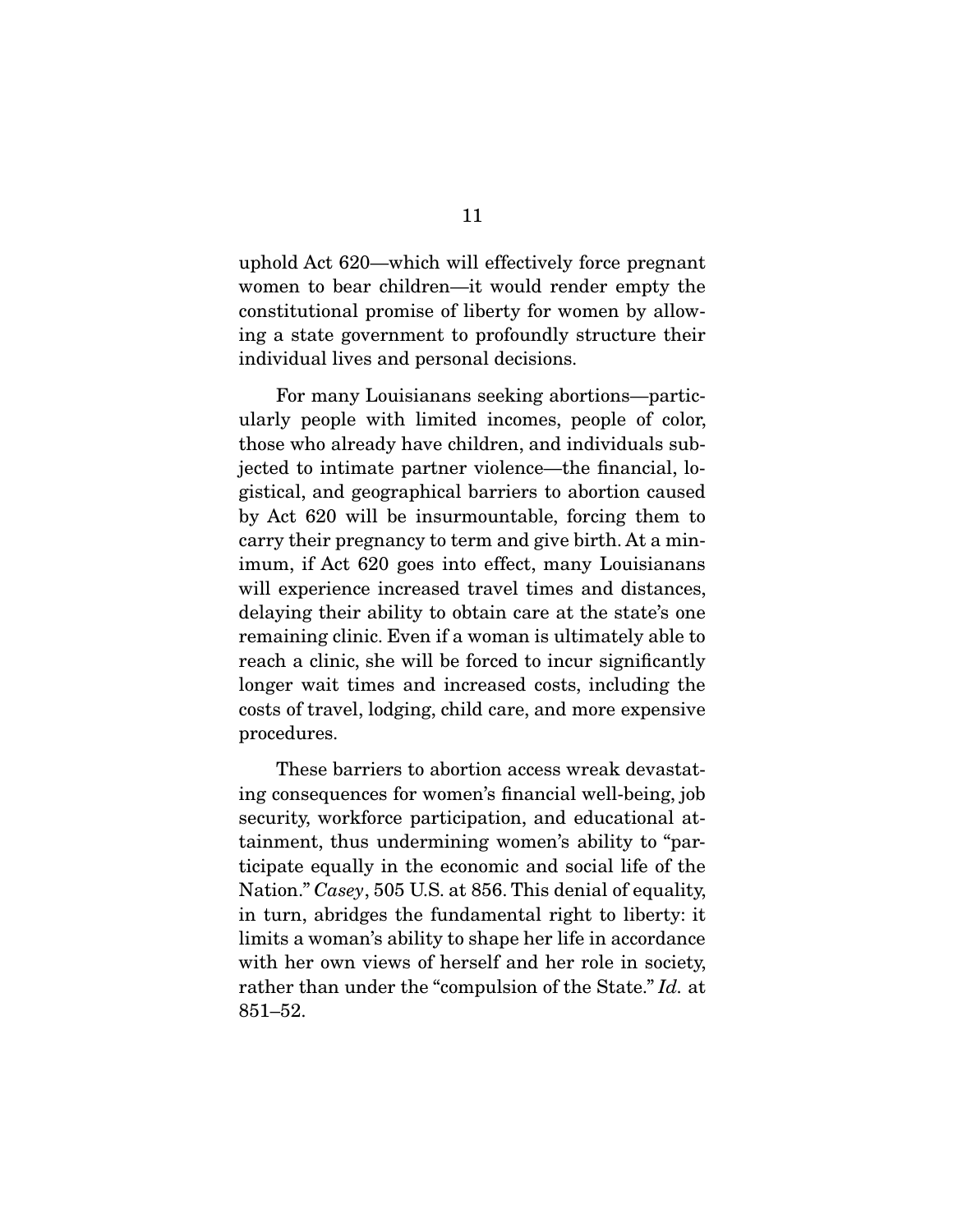### A. The Undue Burden Analysis Must Take Into Account the Economic and Social Circumstances of Those Women Actually Impacted by Act 620.

 When a state attempts to regulate a woman's Fourteenth Amendment right to access abortion, this Court analyzes whether the regulation has "the purpose or effect of placing a substantial obstacle in the path of a woman seeking an abortion." *Casey*, 505 U.S. at 874, 877–78; *WWH*, 136 S. Ct. at 2300. Where—like the identical admitting privileges law struck down in *WWH*—a law fails to "confer<sup>[]</sup> medical benefits sufficient to justify the burdens upon access," it fails the undue burden analysis. *WWH*, 136 S. Ct. at 2300.

*Casey* and *WWH* require that courts evaluate the burdens on the class of people actually impacted by the regulation. *See id.* at 2320; *Casey*, 505 U.S. at 894–95. Very often, this inquiry will focus on those women who, due to their lack of financial and social resources, will be disproportionately affected. Indeed, *Casey* shows that "the interaction of the state regulation and existing social conditions can create an obstacle for women." *Planned Parenthood Se., Inc. v. Strange*, 33 F. Supp. 3d 1330, 1358 (M.D. Ala. 2014), *amended by* 2014 WL 5426891 (M.D. Ala. Oct. 24, 2014). As the Supreme Court of Iowa recently recognized, "[t]here are few hurdles that are of level height for women of different races, classes, and abilities," and "[t]here are few impositions that cannot be solved by wealth." *Planned Parenthood of the Heartland v. Reynolds ex rel. State*, 915 N.W.2d 206, 232 (Iowa 2018). "Yet, it is axiomatic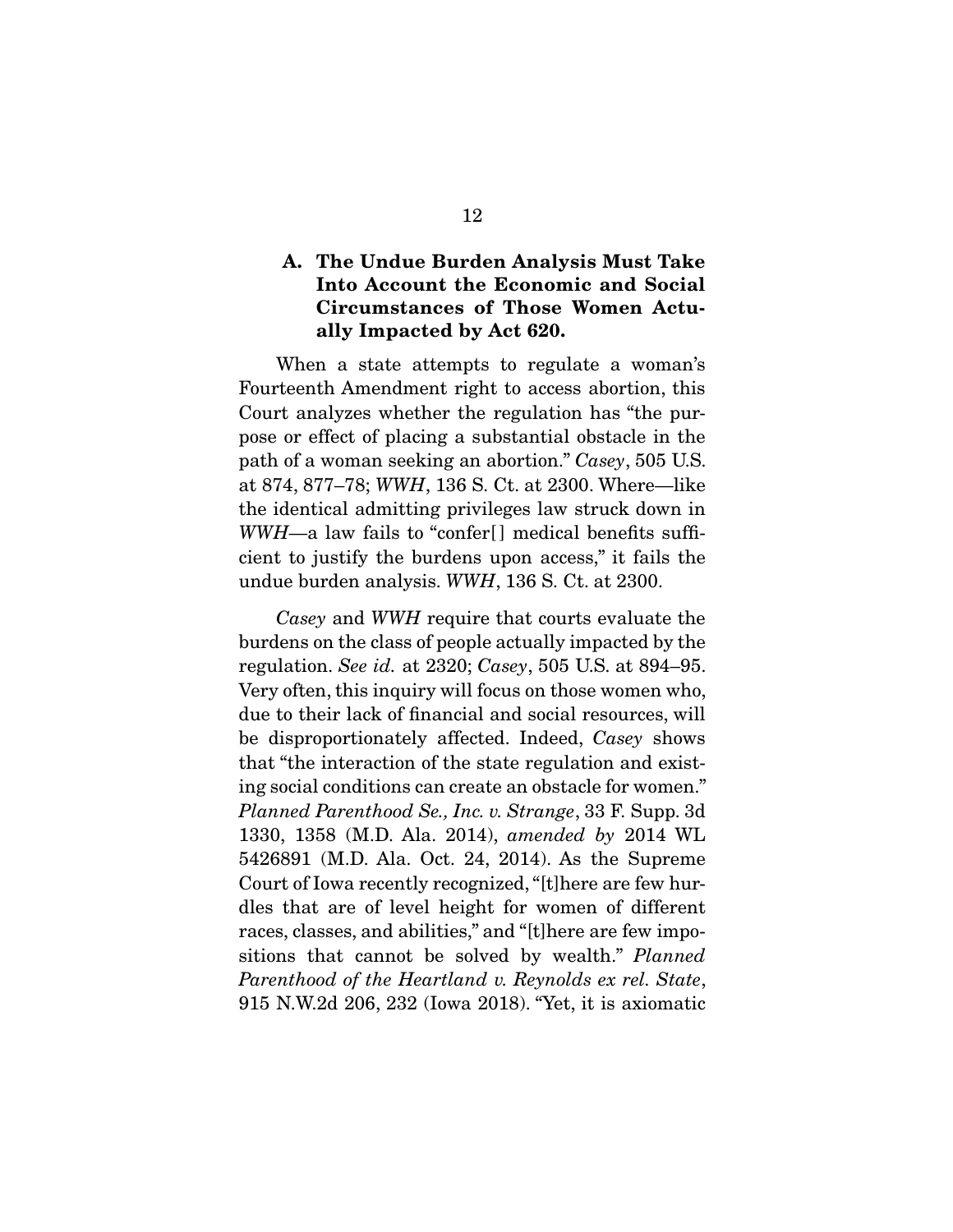that a right that is only accessible to the wealthy or privileged is no right at all." *Id.*

 Thus, in *WWH*, the Court considered the "particularly high barrier for poor, rural, or disadvantaged women." 136 S. Ct. at 2302. Lower courts have similarly focused on those who are disproportionately impacted by such restrictions in applying the undue burden standard. *See*, *e.g.*, *Planned Parenthood of Wis., Inc. v. Schimel*, 806 F.3d 908, 919 (7th Cir. 2015) (Wisconsin's admitting privileges requirement may impose burdens that are "prohibitively expensive" for low-income women); *Planned Parenthood of Ariz., Inc. v. Humble*, 753 F.3d 905, 915 (9th Cir. 2014) (courts may "consider the ways in which an abortion regulation interacts with women's lived experience, socioeconomic factors, and other abortion regulations"); *Whole Woman's Health v. Paxton*, 280 F. Supp. 3d 938, 953 (W.D. Tex. 2017) (invalidating restriction because "delay and extra cost would be particularly burdensome for low-income women"), *appeal filed*, No. 17-51060 (5th Cir. Dec. 1, 2017); *W. Ala. Women's Ctr. v. Miller*, 299 F. Supp. 3d 1244, 1261 (M.D. Ala. 2017) (highlighting that a law would be "particularly devastating for low-income women who represent the majority of women seeking abortions in Alabama"), *aff 'd sub nom. W. Ala. Women's Ctr. v. Williamson*, 900 F.3d 1310 (11th Cir. 2018), *cert. denied*, 139 S. Ct. 2606 (2019); *Planned Parenthood of Ind. & Ky., Inc. v. Comm'r*, 273 F. Supp. 3d 1013, 1015, 1021–27 (S.D. Ind. 2017) (focusing on the "compelling evidence" that "women, particularly low-income women, face significant financial and other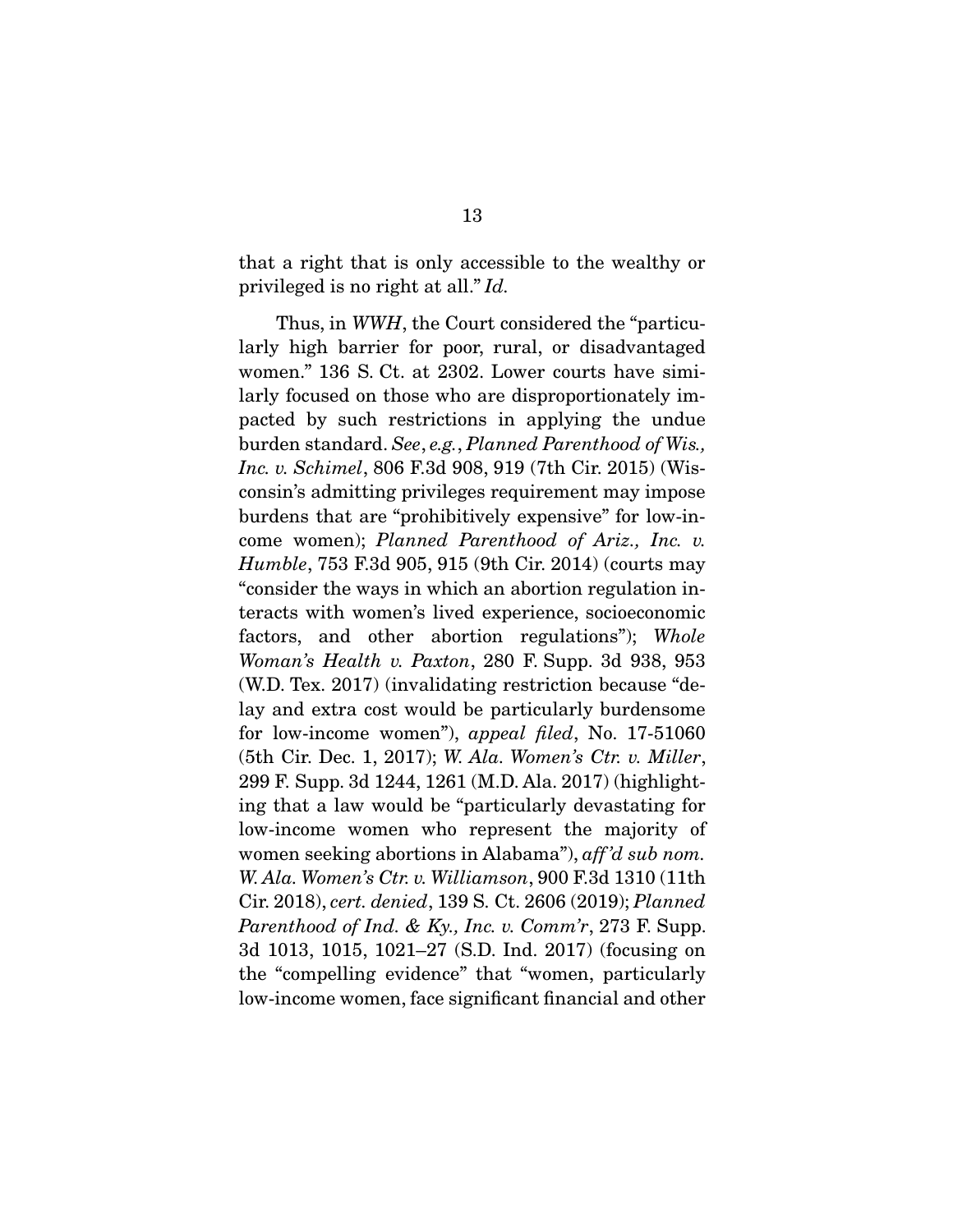burdens"), *aff 'd*, 896 F.3d 809 (7th Cir. 2018), *petition for cert. filed*, No. 18-1019 (U.S. Feb. 4, 2019); *Planned Parenthood Ark. & E. Okla. v. Jegley*, No. 4:15–CV– 00784–KGB, 2018 WL 3029104, at \*22 (E.D. Ark. June 18, 2018) (issuing TRO against admitting privileges requirement for physicians who provide medication abortion based in part on burdens on low-income women), *appeal dismissed per stipulation*, No. 18- 02463 (8th Cir. Nov. 9, 2018); *see also* Pet. App. 260a– 62a, 264a.

 In applying the undue burden analysis, this Court should therefore evaluate the burdens Act 620 imposes based on its real-world context, taking into consideration the ways in which it interacts with other laws and compounds the existing economic and social disparities many Louisiana women already face. *See WWH*, 136 S. Ct. at 2320; *Casey*, 505 U.S. at 894–95.

### B. Act 620 Imposes an Undue Burden on Access to Abortion in Louisiana.

 This Court and others have correctly concluded that admitting privileges laws like Act 620 violate the Constitution because they impose an undue burden on the right to abortion. *See*, *e.g.*, *WWH*, 136 S. Ct. at 2318 (enjoining admitting privileges requirement); *Schimel*, 806 F.3d at 922 (same); *Strange*, 33 F. Supp. 3d at 1332–33 (same). In *WWH*, this Court struck down Texas's identical admitting privileges law where it caused "the number of facilities providing abortions [to] drop[] in half," and where the state admitted there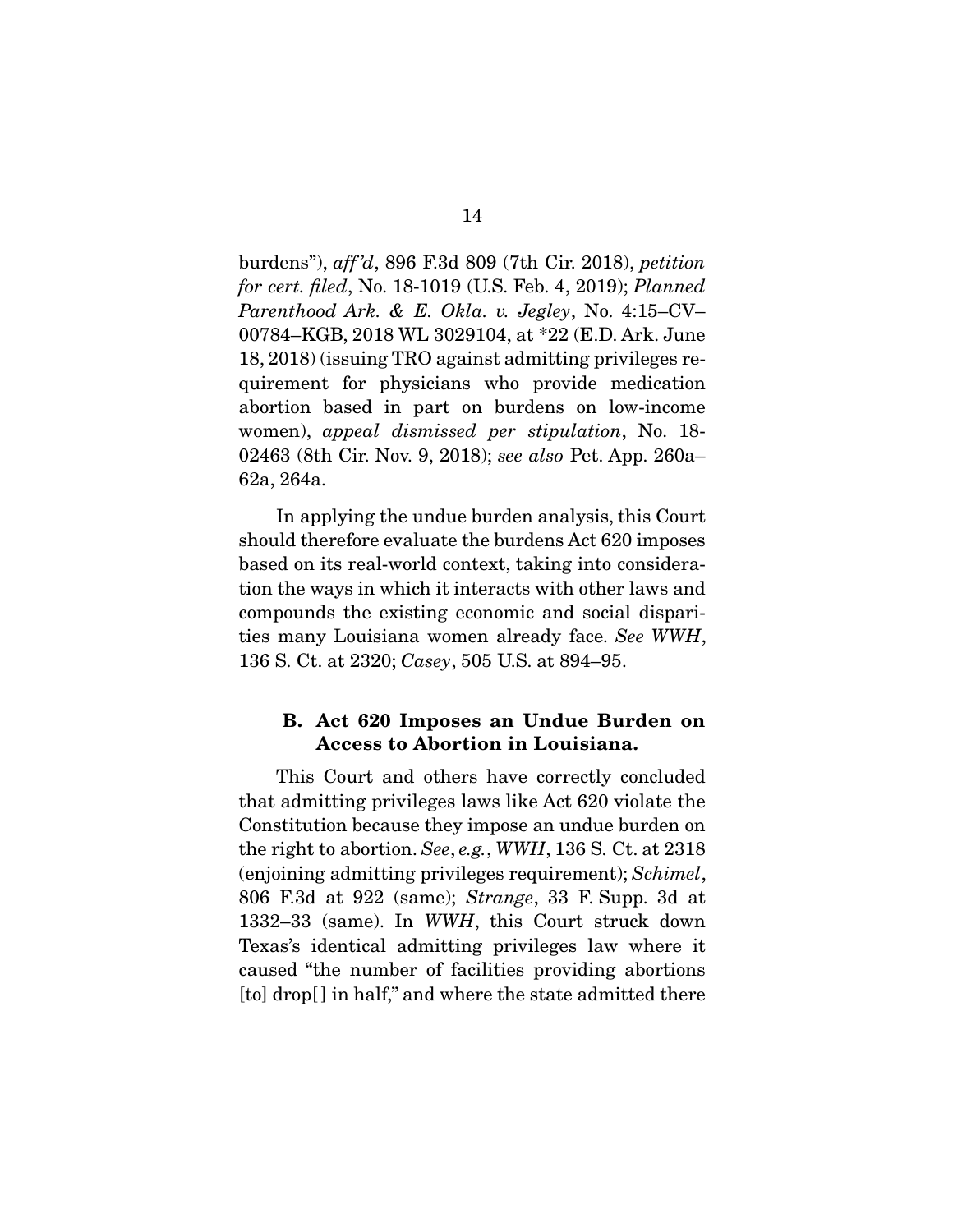was no evidence the law would "have helped even one woman obtain better treatment." *Id.* at 2311–12. So too here.

 Full enforcement of Act 620 would leave one clinic and one physician to care for every person seeking an abortion in Louisiana. One physician cannot provide care for the roughly 10,000 women who seek abortions in the state each year.6 Act 620 will create substantial delays from extended wait times and crowding at the one remaining clinic, as well as lengthier—sometimes out-of-state—travel to a clinic, or preclude access to abortion altogether.7 *See WWH*, 136 S. Ct. at 2313 ("[C]losures meant fewer doctors, longer waiting times, and increased crowding."). Considering the real-world context in which Act 620 operates, including Louisiana's existing 24-hour mandatory delay requirement,8 which necessitates two visits to a clinic by each woman, the closure of clinics caused by Act 620 will compound waiting times, while also compressing the time period during which a woman may obtain an abortion. As the district court found, Act 620 will effectively impose a ban on abortion after seventeen weeks, as no physicians in the state will provide abortion after

<sup>6</sup> Pet. App. 273a.

<sup>7</sup> Pet. App. 273a–74a.

 $^8$  Current Louisiana law provides that a woman must wait at least seventy-two hours after receiving state-mandated information to obtain an abortion. La. Rev. Stat.  $\S 40:1061.10(D)(2)(a)$ . This provision, however, is not currently being enforced per agreement in an ongoing lawsuit. *See June Med. Servs. LLC v. Gee*, 280 F. Supp. 3d 849, 869 (M.D. La. 2017). The twenty-four hour mandatory delay remains in effect.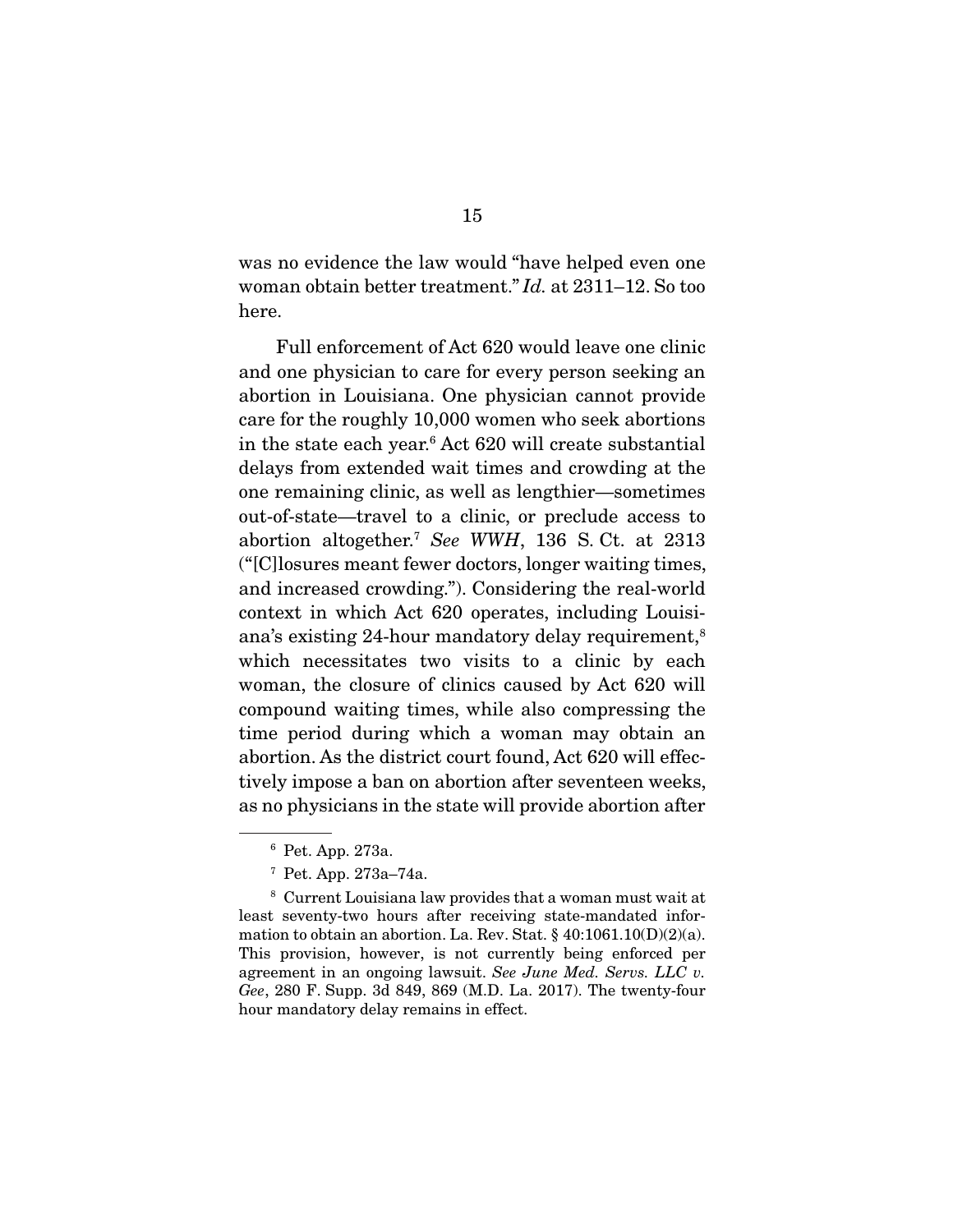that time.9 By forcing people to delay their care due to increased wait times, or to travel increased distances or flee their state to exercise their constitutional rights, Act 620 imposes both economic and dignitary burdens on those seeking to terminate a pregnancy.

 These burdens will especially affect women living in poverty. Women seeking abortion care disproportionately live in poverty. In 2014, nearly half of abortion patients were women with family incomes below the federal poverty level; women whose families earned less than 200% of the federal poverty level made up an additional quarter of abortion patients.<sup>10</sup> At the Hope Clinic in Shreveport, 70% to 90% of patients live below the federal poverty level.<sup>11</sup>

 So too will these burdens fall particularly hard on women of color: in 2018, approximately 70% of women in Louisiana who obtained an abortion were women of color.12 And Louisiana women of color are especially likely to be living in poverty—approximately 28% of Black women, 24% of Hispanic women, 12% of Asian women, and 22% of Native American women in the

<sup>9</sup> Pet. App. 260a.

<sup>10</sup> Rachel K. Jones & Jenna Jerman, *Population Group Abortion Rates and Lifetime Incidence of Abortion: United States, 2008–2014*, 107 AM. J. PUB. HEALTH 1904, 1906 (2017).

<sup>11</sup> Pet. App. 155a.

<sup>&</sup>lt;sup>12</sup> LOUISIANA DEP'T OF HEALTH, INDUCED TERMINATIONS OF PREGNANCY BY WEEKS OF GESTATION, RACE, AGE, AND MARITAL STATUS REPORTED OCCURRING IN LOUISIANA, 2018, http://ldh. la.gov/assets/oph/Center-RS/vitalrec/leers/ITOP/ITOP\_Reports/ Ap18\_T21.pdf.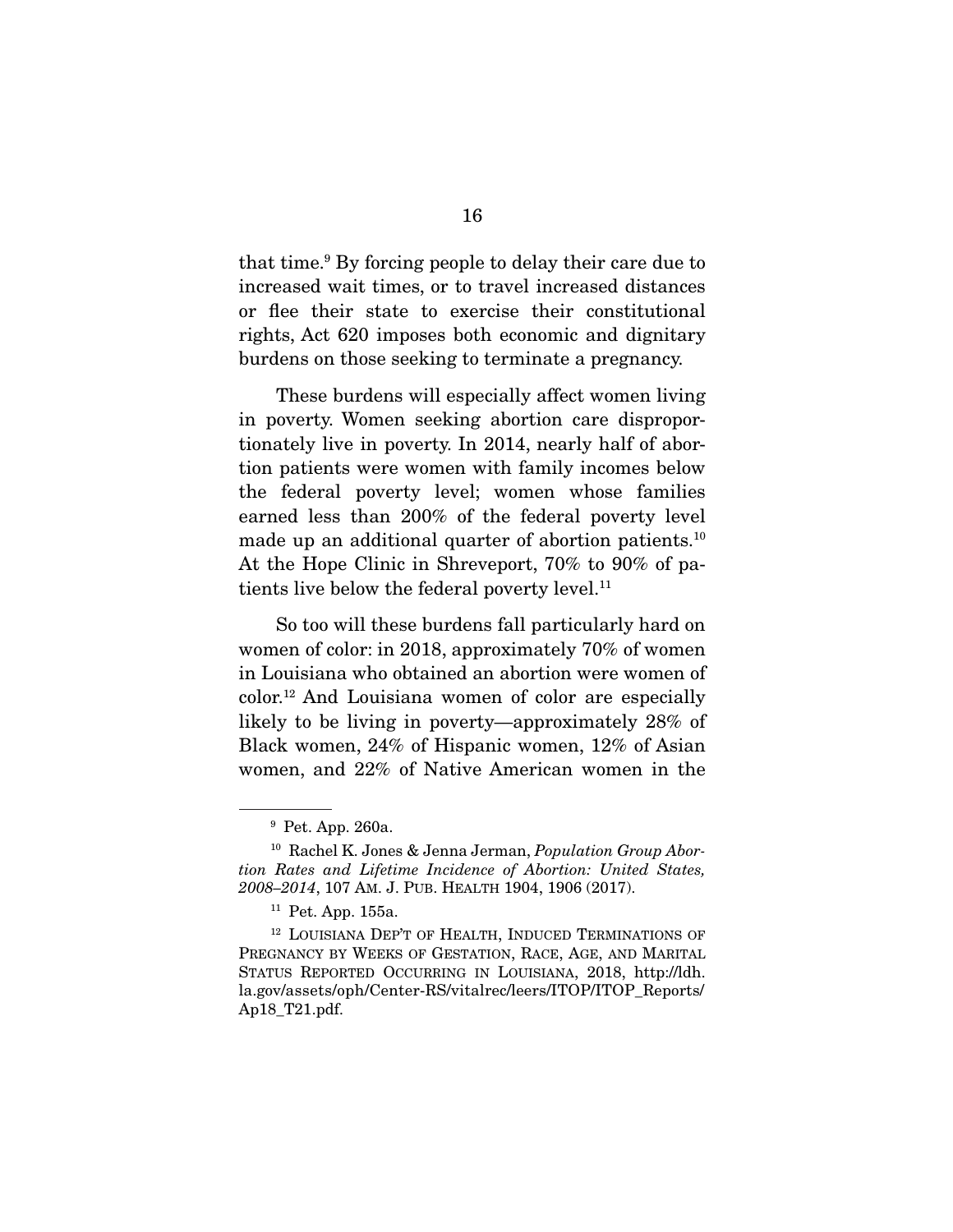state live in poverty, compared to 19% of women generally.13

 The increased travel required under Act 620 will impose an especially grave burden on those without car access.14 For example, if the Hope Clinic closed, a Monroe resident relying on public transportation would either be forced to travel out of state<sup>15</sup> or pay at least  $$150$ to take a bus roundtrip to the one remaining clinic in state, with over twenty-two hours of round-trip travel

<sup>&</sup>lt;sup>13</sup> NAT'L WOMEN'S LAW CTR., POVERTY RATES STATE BY STATE, 2018 (Oct. 2019), https://nwlc-ciw49tixgw5lbab.stackpath dns.com/wp-content/uploads/2019/10/Poverty-Rates-State-by-State-2018.pdf.

<sup>14</sup> ADIE TOMER, BROOKINGS, TRANSIT ACCESS AND ZERO-VEHICLE HOUSEHOLDS 9 (Aug. 2011), https://www.brookings.edu/wp-content/uploads/2016/06/0818 transportation tomer.pdf (finding 73.6%) of zero-vehicle Baton Rouge households are low-income); *Car Access: Louisiana*, NAT'L EQUITY ATLAS (2015), https://national equityatlas.org/indicators/Car\_access/By\_race~ethnicity:49791/ Louisiana/false (finding Black households four times more likely to not have car access than white households).

 $15$  The nearest out-of-state abortion providers are hours away in Jackson, Mississippi, and Little Rock, Arkansas, both of which are the only surgical abortion providers in their respective states. *See Find a Provider*, NAT'L ABORTION FED'N, https://prochoice. org/think-youre-pregnant/find-a-provider (last visited Nov. 25, 2019); MISS. DEP'T OF HEALTH, DIRECTORY OF MISSISSIPPI HEALTH FACILITIES (July 2009), https://msdh.ms.gov/msdhsite/\_ static/resources/7660.pdf; *Abortion Clinics*, *HFS Provider Lists*, ARK. DEP'T OF HEALTH (2019), https://www.healthy.arkansas. gov/programs-services/topics/hfs-provider-lists. Regardless, women's ability to access abortion in neighboring states does not remedy Act 620's constitutional infirmities. *See Obergefell*, 135 S. Ct. at 2602 (holding state laws banning same-sex marriage unconstitutional notwithstanding availability of same-sex marriage in other states).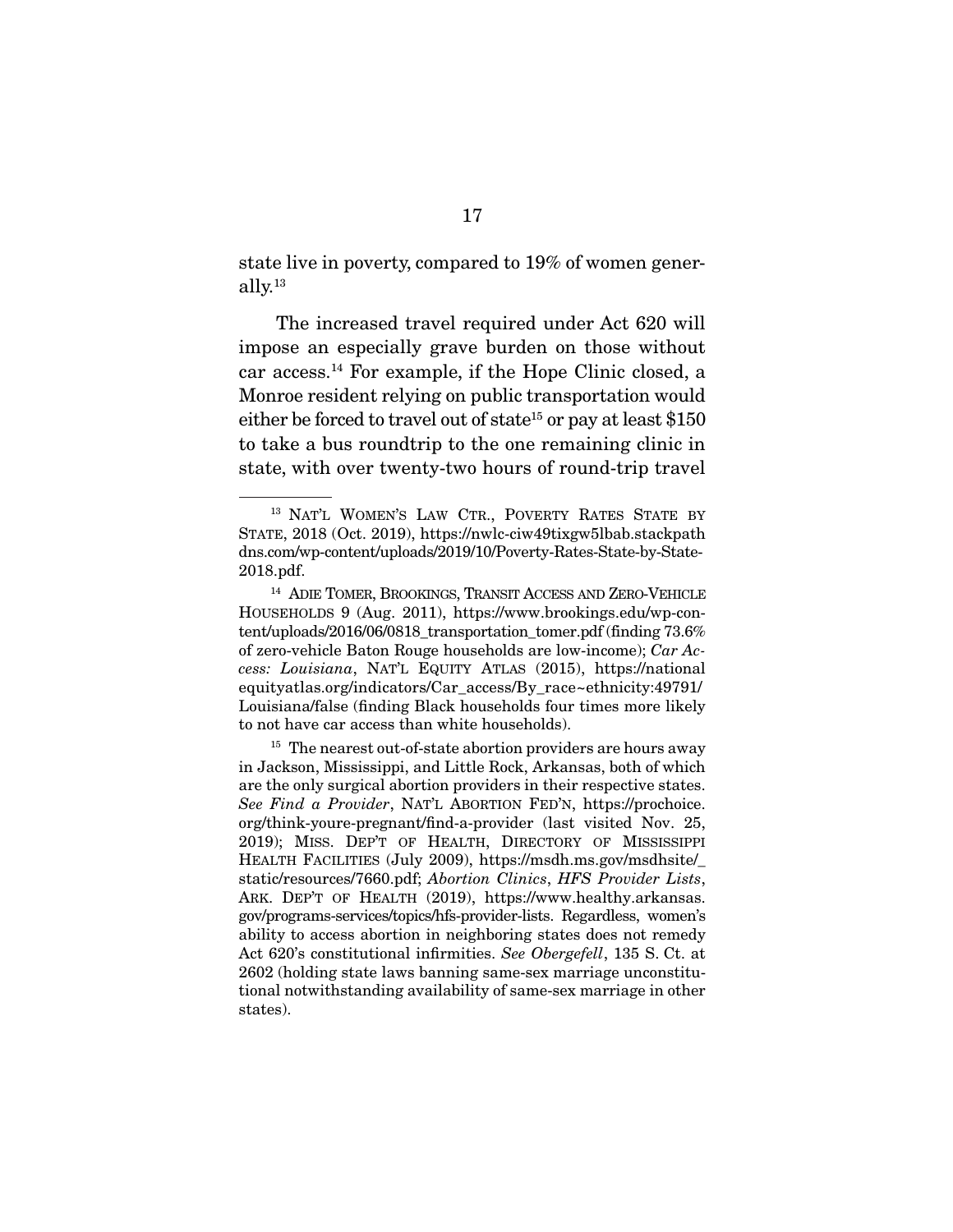time for just one trip.16 And she must make this trip twice, or stay overnight with associated costs, to satisfy the 24-hour mandatory delay period. These burdens would likely prove insurmountable to many women seeking an abortion.

 Flexibility to travel to multiple clinic visits is also a luxury unavailable to low-wage workers, who are disproportionately women and especially women of color.17 This is particularly true in Louisiana, where two-thirds of low-wage workers are women.<sup>18</sup> Women are also more likely than men to hold part-time positions without sick leave and flexible schedules, and women of color are disproportionately likely to do so.<sup>19</sup> Extended travel and multiple clinic visits also require considerable advanced planning. However, low-wage workers frequently receive their work schedules just

<sup>18</sup> LOUISIANA WOMEN'S POL'Y AND RESEARCH COMM'N, 2018 ANNUAL REPORT (2019), http://gov.louisiana.gov/assets/docs/LWPRC\_ 2018AnnualReportONLINE.pdf.

<sup>19</sup> ANNE MORRISON & KATHERINE GALLAGHER ROBBINS, NAT'L WOMEN'S LAW CTR., PART-TIME WORKERS ARE PAID LESS, HAVE LESS ACCESS TO BENEFITS—AND TWO-THIRDS ARE WOMEN 1 (Sept. 2015), https://nwlc-ciw49tixgw5lbab.stackpathdns.com/wpcontent/uploads/2015/08/part-time\_workers\_fact\_sheet\_8.21.1513. pdf.

<sup>16</sup> GREYHOUND, https://www.greyhound.com (last visited Nov. 25, 2019).

<sup>&</sup>lt;sup>17</sup> Although women constitute half the workforce, they hold nearly three in five low-wage jobs. Nearly half of these low-wage jobs are held by women of color. JASMINE TUCKER & KAYLA PAT-RICK, NAT'L WOMEN'S LAW CTR., WOMEN IN LOW-WAGE JOBS MAY NOT BE WHO YOU EXPECT 1 (Aug. 2017), https://nwlc-ciw49tixgw 5lbab.stackpathdns.com/wp-content/uploads/2017/08/Women-in-Low-Wage-Jobs-May-Not-Be-Who-You-Expect.pdf.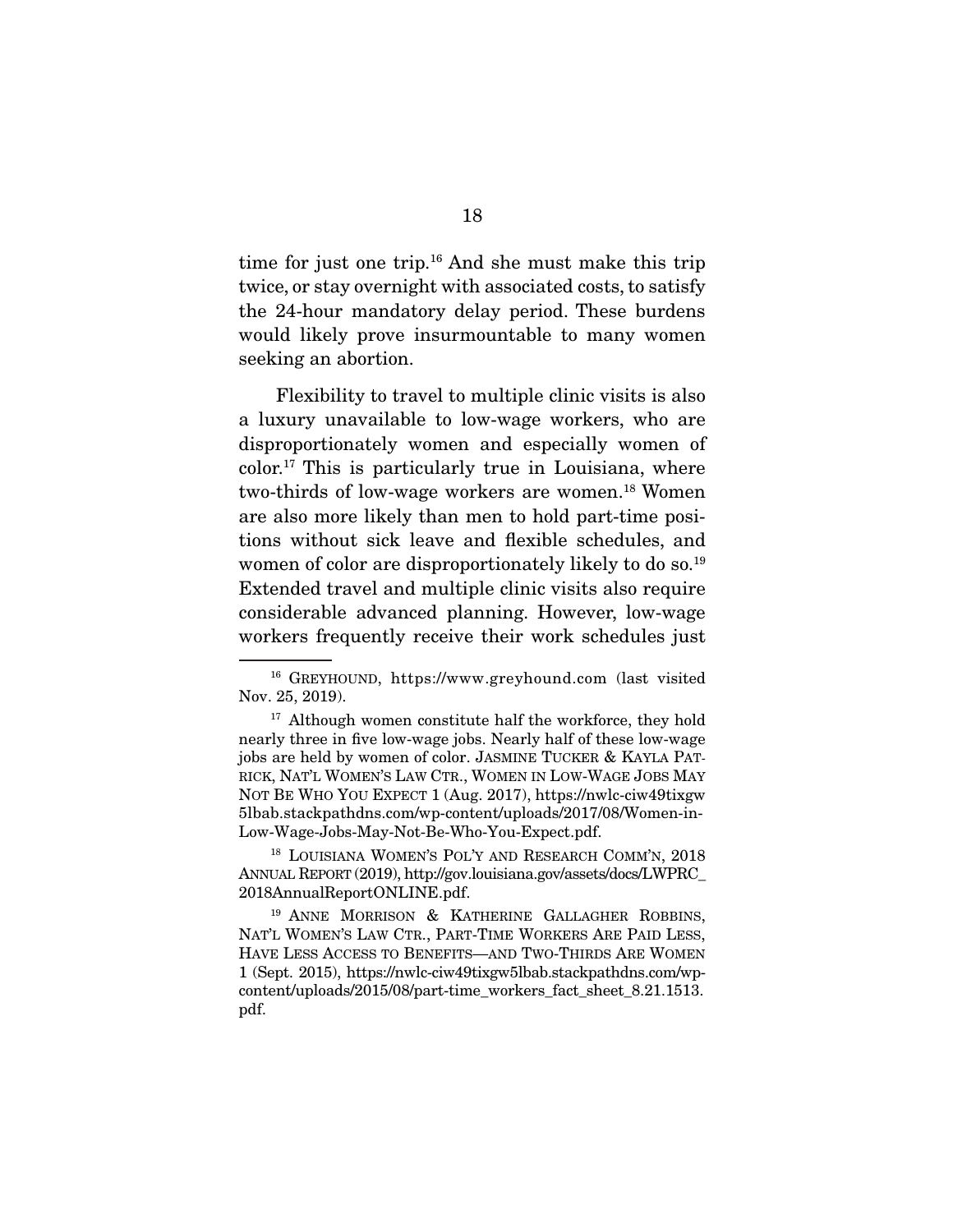one week or less in advance,<sup>20</sup> and their schedules often change at the last minute.21 Moreover, Louisiana does not require that employers provide paid vacation or sick leave<sup>22</sup>—and low-wage jobs in particular lack these benefits.23 Consequently, if a low-wage worker who needs an abortion is unable to align her work schedule with an over-burdened clinic's schedule, she may lose  $i$ ncome, $24$  and even her job, in order to obtain an abortion. In this regard, Act 620 requires low-income

<sup>20</sup> Daniel Schneider & Kristen Harknett, *It's About Time: How Work Schedule Instability Matters for Workers, Families, and Racial Inequality*, SHIFT 1–2 (Oct. 2019), https://shift.berkeley. edu/files/2019/10/Its-About-Time-How-Work-Schedule-Instability-Matters-for-Workers-Families-and-Racial-Inequality.pdf (finding two-thirds of workers in retail and food service receive less than two weeks' notice of their schedules, and half of those get less than a week's notice).

<sup>21</sup> *Id.*

<sup>22</sup> TALY BIALOSTOCKI, LA. BUDGET PROJECT, BUILDING A PAID LEAVE PROGRAM FOR LOUISIANA 3 (2019), https://www. labudget.org/wp-content/uploads/2019/05/Building-a-Paid-Leave-Program-for-Louisiana.pdf.

<sup>23</sup> INST. FOR WOMEN'S POL'Y RESEARCH, ACCESS TO PAID SICK DAYS IN LOUISIANA (Mar. 2015), https://iwpr.org/wp-content/ uploads/wpallimport/files/iwpr-export/publications/B346%20 Louisiana%20Access%20Rates.pdf (finding 71% of Louisiana workers earning less than \$15,000 annually lack access to paid sick days, compared with 20% of workers making more than \$65,000 annually); INST. FOR WOMEN'S POL'Y RES., 44 MILLION U.S. WORKERS LACKED PAID SICK DAYS IN 2010, at 1 (Jan. 2011), http://www.iwpr.org/publications/pubs/44-million-u.s.-workerslacked-paid-sick-days-in-2010-77-percent-of-food-service-workerslacked-access.

<sup>24</sup> Rachel K. Jones et al., *At What Cost? Payment for Abortion Care by U.S. Women*, 23 WOMEN'S HEALTH ISSUES e173, e176 (2013).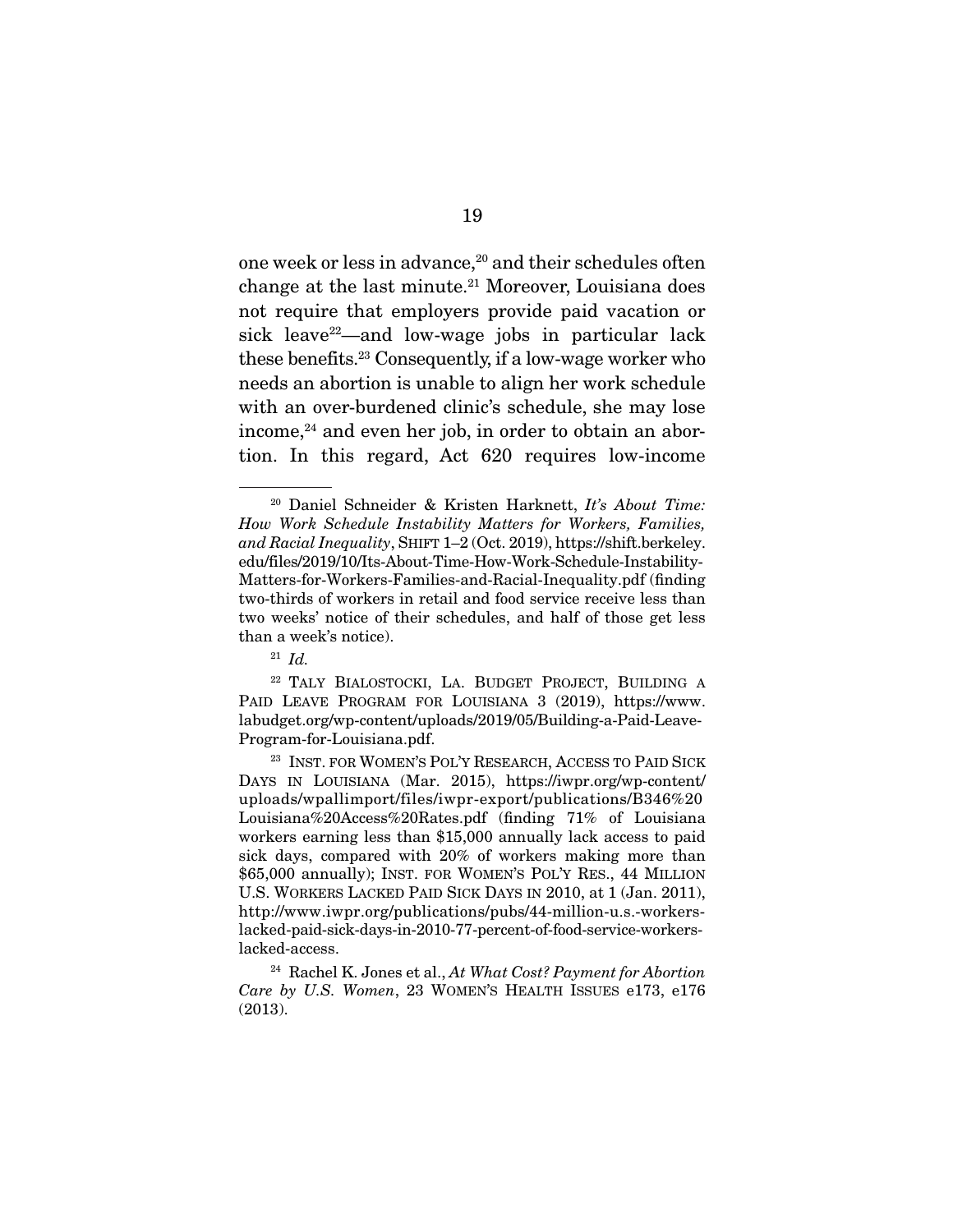women to risk employment and economic security in order to exercise their constitutional right to have an abortion.

 In addition to travel costs, hotel expenses, and lost wages, many women seeking an abortion will also incur child care costs, as most women having an abortion are already mothers.25 This is particularly so in Louisiana, where 73% of women who sought abortions were mothers and 43% had two or more children.<sup>26</sup> And many of these families may not be able to absorb extra costs, as 45% of female-led households in Louisiana are living in poverty.<sup>27</sup>

 Indeed, according to the Federal Reserve, approximately 40% of adults in the U.S. would struggle to cover an unexpected expense of \$400.28 Not surprisingly, one study found that one-third of women getting an abortion had to delay or forgo paying bills, food, and even rent.29 One-half relied on financial assistance

<sup>25</sup> Jones & Jerman, *supra* note 10, at 1906.

<sup>26</sup> Sarah C.M. Roberts et al., *Implications for Women of Louisiana's Law Requiring Abortion Providers to Have Hospital Admitting Privileges*, 91 CONTRACEPTION 368, 370 (2015).

<sup>27</sup> *Selected Economic Characteristics: 2018 American Community Survey 1-Year Estimates*, U.S. CENSUS BUREAU, https:// data.census.gov/cedsci/table?q=DP03&lastDisplayedRow=144& table=DP03&tid=ACSDP1Y2018.DP03&hidePreview=true&g= 0400000US22 (last visited Nov. 25, 2019).

<sup>&</sup>lt;sup>28</sup> BD. GOVERNORS FED. RESERVE SYS., REPORT ON THE ECO-NOMIC WELL-BEING OF U.S. HOUSEHOLDS IN 2018, at 21 (May 2019), https://www.federalreserve.gov/publications/files/2018-reporteconomic-well-being-us-households-201905.pdf.

<sup>29</sup> Rachel K. Jones et al., *supra* note 24, at e176.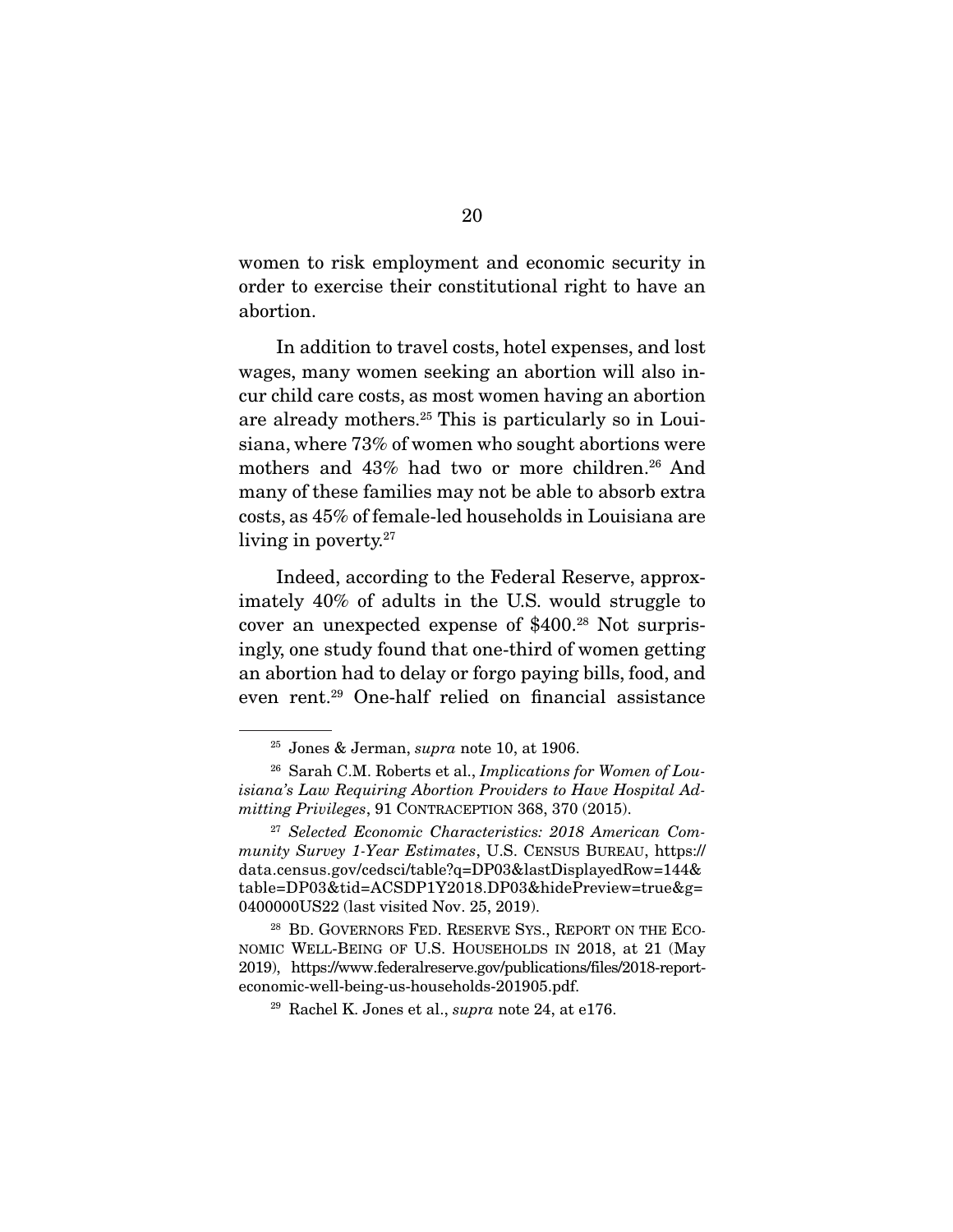from others,<sup>30</sup> but such assistance is never assured. Because women needing abortions are already more likely to have low incomes, be mothers, and be single,  $31$ these financial risks may force the woman to forgo the procedure altogether. *See Planned Parenthood of Wis., Inc. v. Van Hollen*, 94 F. Supp. 3d 949, 991 (W.D. Wis. 2015) ("At some point, the additional costs associated with travel—including gas, tolls, hotel room stays, bus tickets, lost wages and childcare—may reach a tipping point where they become too great for a household to bear and the woman would not be able to get the abortion. . . .") (internal quotation marks and alterations omitted), *aff 'd sub nom. Schimel*, 806 F.3d 908.

 Even for people able to raise the additional money, take time off work, book travel, and secure child care, Act 620 will force many to delay abortion care to later in pregnancy. The resources and arrangements needed to obtain abortion care if Act 620 goes into effect often cannot be secured overnight. In fact, logistical barriers are one of the primary reasons that women delay abortion care,<sup>32</sup> which Act 620 will only exacerbate. Many women, particularly low-income women, already have abortions later than they would prefer because they need time to raise money for the procedure and related

<sup>30</sup> *Id.*

<sup>31</sup> Jones & Jerman, *supra* note 10, at 1906.

<sup>32</sup> Diana Green Foster & Katrina Kimport, *Who Seeks Abortions at or After 20 Weeks?*, 45 PERSP. IN SEXUAL & REPROD. HEALTH 210 (2013).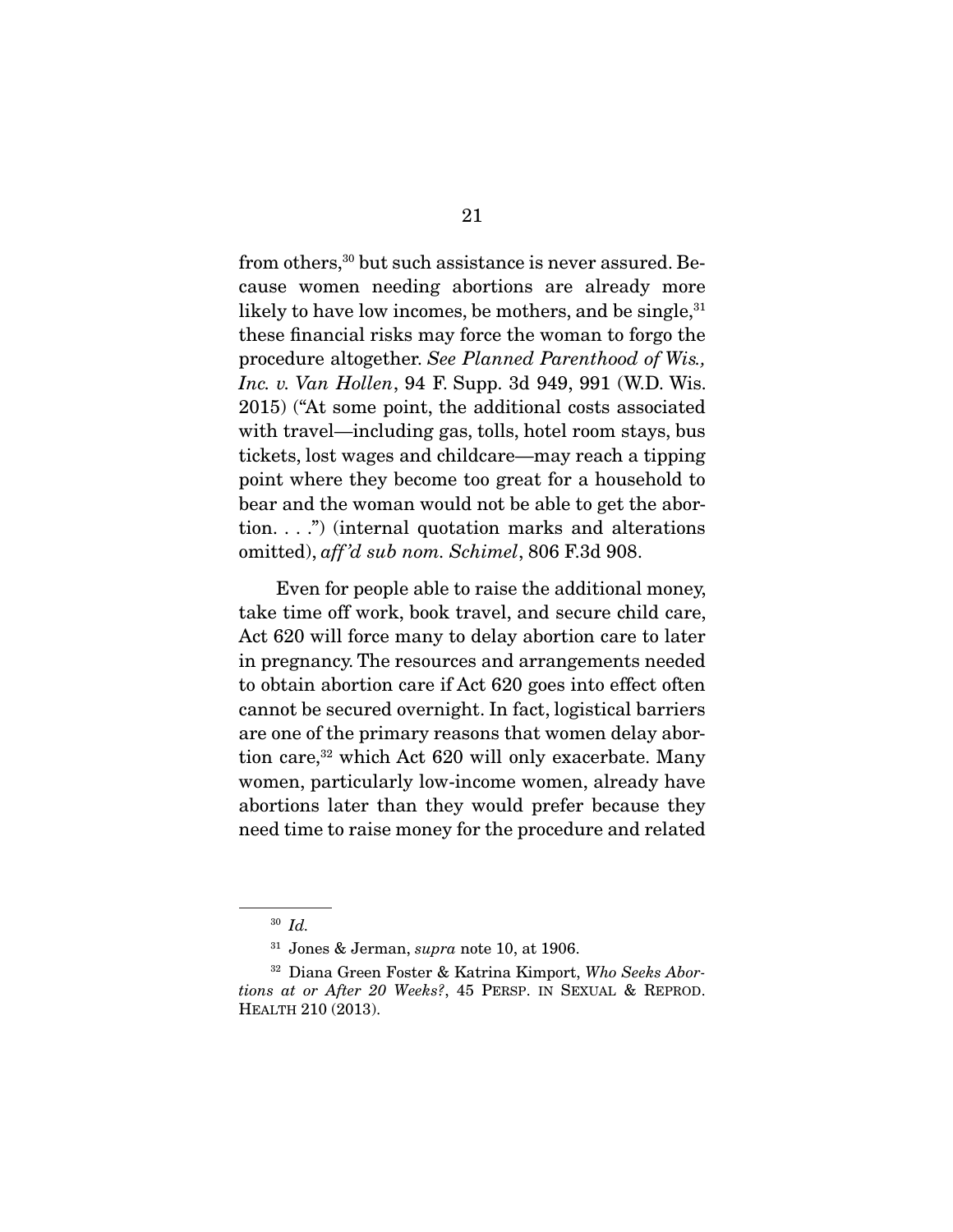travel.33 This delay is compounded by appointment wait times, which will certainly lengthen if there is only one abortion provider left in the state. Delays can lead to a more expensive procedure.<sup>34</sup> And although abortion is extremely safe, the risk of medical complications increases with time.<sup>35</sup> Of course, if too much time elapses, the abortion may be unattainable altogether, as the district court found that Act 620 would effectively impose a ban on abortion after seventeen weeks.36

 As this Court noted in *Casey*, the impact of unduly restrictive abortion laws may profoundly affect people

<sup>33</sup> Lawrence B. Finer et al., *Timing of Steps and Reasons for Delays in Obtaining Abortions in the United States*, 74 CONTRA-CEPTION 334, 335, 341 (2006).

 $34$  The average cost of an abortion procedure at 10 weeks gestation was \$508, compared to a median cost of \$1,195 at 20 weeks; in states with major abortion restrictions (such as Louisiana), patients paid the most at \$1,350 for the procedure. Rachel K. Jones et al., *Differences in Abortion Service Delivery in Hostile, Middle-Ground and Supportive States in 2014*, 28 WOMEN'S HEALTH IS-SUES 212, 215–16 (2018).

<sup>35</sup> Linda A. Bartlett et al., *Risk Factors for Legal Induced Abortion-Related Mortality in the United States*, 103 OBSTETRICS & GYNECOLOGY 729, 731 (2004); Caitlin Gerdts et al., *Side Effects, Physical Health Consequences, and Mortality Associated with Abortion and Birth After an Unwanted Pregnancy*, 26 WOMEN'S HEALTH ISSUES 55, 58 (2016).

<sup>36</sup> La. Rev. Stat. § 40:1061.1(E); *see also* Pet. App. 260a ("There would be no physician in Louisiana providing abortions between 17 weeks and 21 weeks, six days gestation. Women seeking abortion at this stage of their pregnancies would be denied all access to abortion in Louisiana and will be unable to exercise their constitutional right.").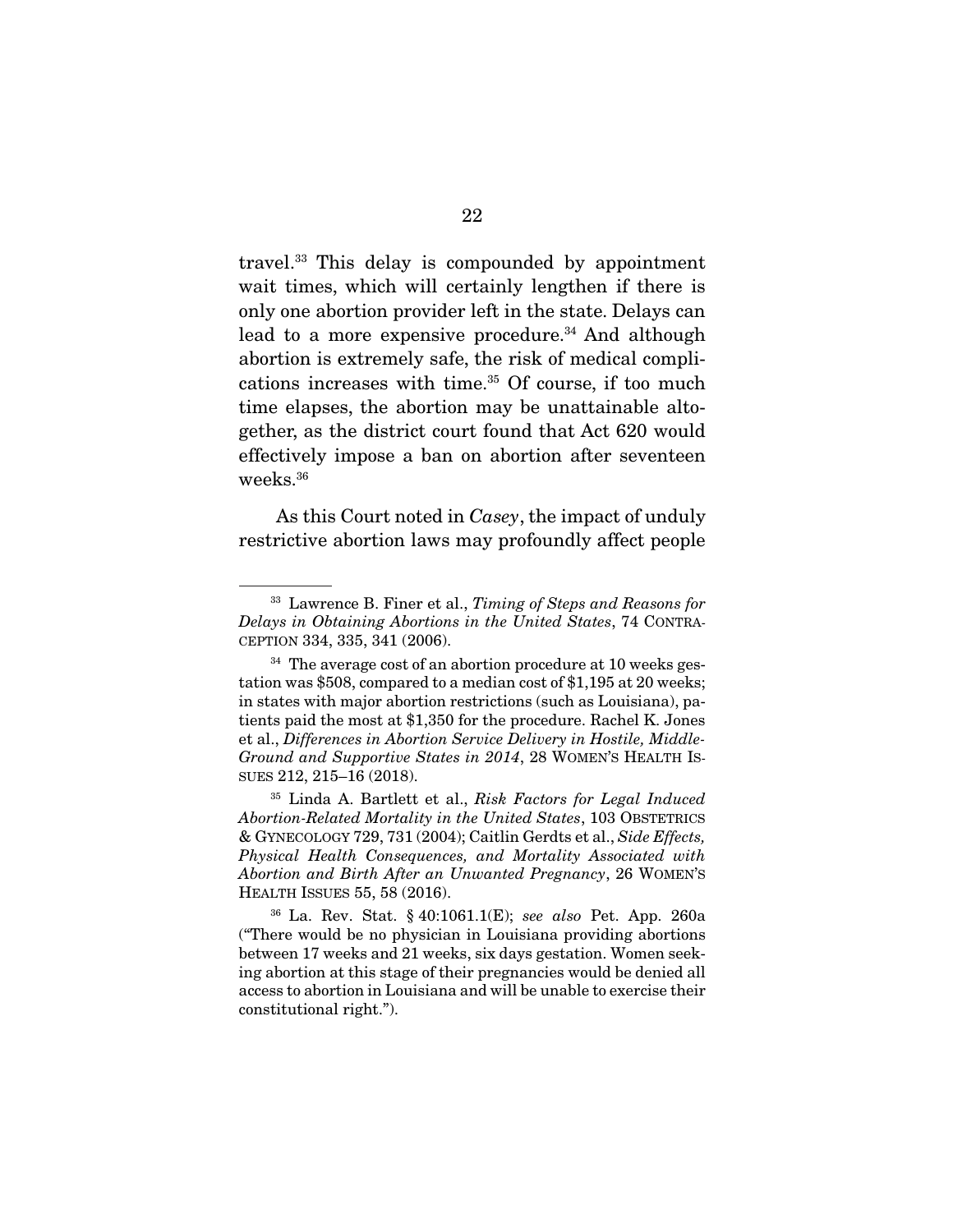who are subject to intimate partner violence. 505 U.S. at 889–90. Laws that increase logistical hurdles to obtain abortion care exacerbate these risks. An estimated 21% of women in the U.S. are raped during their lifetimes,<sup>37</sup> and physical and sexual violence by male intimate partners affects an estimated one in four U.S. women across the lifespan.38 About half of women who become pregnant as a result of rape will have abortions.39 And numerous studies show an association between intimate partner violence and pregnancy termination.40 Abusers, however, often attempt to control women by limiting access to money, transportation, and other economic resources.<sup>41</sup> Requiring women

<sup>&</sup>lt;sup>37</sup> SHARON G. SMITH ET AL., CDC, NATIONAL INTIMATE PART-NER AND SEXUAL VIOLENCE SURVEY: 2015 DATA BRIEF—UPDATED RELEASE 2 (Nov. 2018), https://www.cdc.gov/violenceprevention/ pdf/2015data-brief508.pdf.

<sup>38</sup> Elizabeth Miller et al., *Intimate Partner Violence and Health Care-Seeking Patterns Among Female Users of Urban Adolescent Clinics*, 14 MATERNAL CHILD HEALTH J. 910, 914–15 (2010).

<sup>39</sup> Melisa M. Holmes et al., *Rape-Related Pregnancy: Estimates and Descriptive Characteristics from a National Sample of Women*, 175 AM. J. OBSTETRICS & GYNECOLOGY 320, 322 (1996).

<sup>40</sup> *See* Megan Hall et al., *Associations Between Intimate Partner Violence and Termination of Pregnancy: A Systematic Review and Meta-Analysis*, 11 PLOS MED e1001581 (2014).

<sup>41</sup> *See* LEIGH GOODMARK, A TROUBLED MARRIAGE: DOMESTIC VIOLENCE AND THE LEGAL SYSTEM 42 (N.Y. Univ. Press 2011); Joan B. Kelly & Michael P. Johnson, *Differentiation Among Types of Intimate Partner Violence: Research Update And Implications for Interventions*, 46 FAM. CT. REV. 477, 481 (2008) (describing "coercive controlling violence" as including "intimidation; emotional abuse; isolation; minimizing, denying and blaming; use of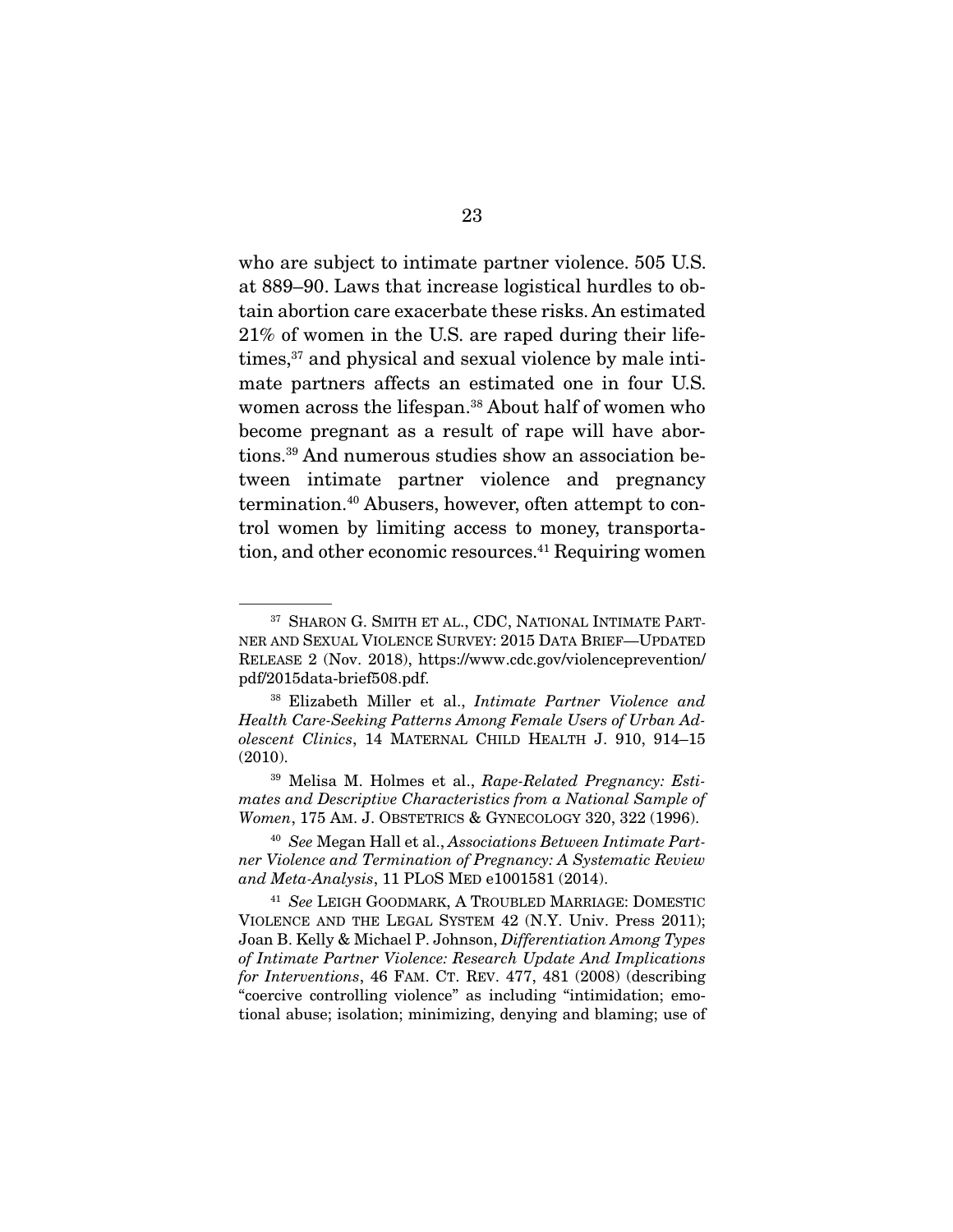to raise additional funds, travel longer distances, or stay out of town overnight increases the likelihood that they will be forced to disclose their decisions to abusive partners (as well as to employers or other family). Act 620 thus poses the same concerns of possible coercion and abuse that led the *Casey* Court to invalidate the spousal notification law in that case. As the Court explained, "[w]e must not blind ourselves to the fact that the significant number of women who fear for their safety and the safety of their children are likely to be deterred from procuring an abortion as surely as if the [State] had outlawed abortion in all cases." *Casey*, 505 U.S. at 894.

 When there are fewer clinics—in this case, only one—the costs imposed on women, including lost wages, additional child care, travel expenses, threats to their safety, and burdens on their dignity, combine to impose an undue burden on their access to abortion.

### C. Act 620 Deprives Women of Equality by Undermining Their Economic Security, Health, Safety, and Autonomy.

 By preventing women from obtaining an abortion or requiring them to incur substantial costs to exercise this fundamental right, Act 620 undermines their financial well-being, job security, workforce participation, educational attainment, and personal health, safety, and autonomy. These consequences do not occur

children; asserting male privilege; economic abuse; and coercion and threats").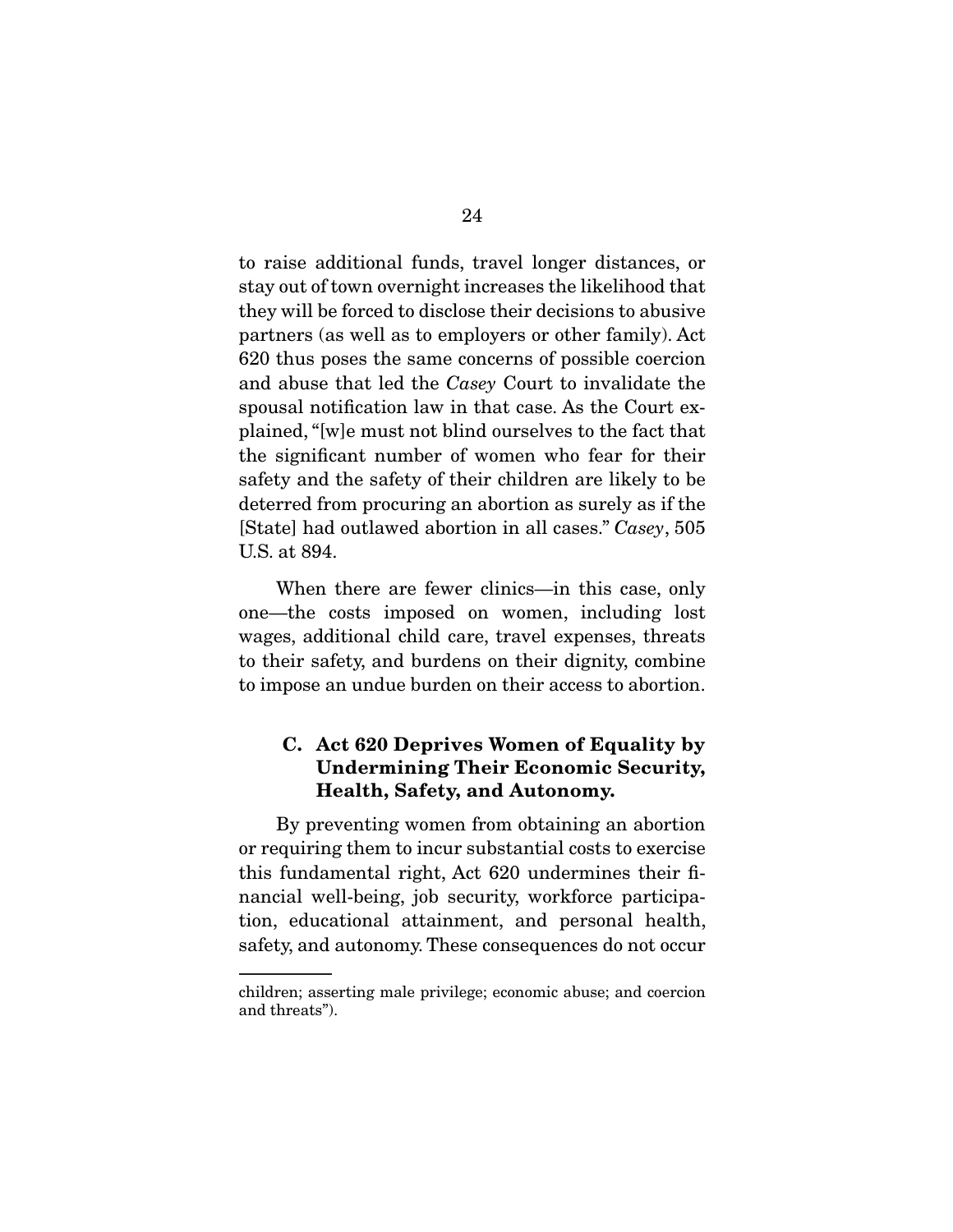in a vacuum, but rather must be considered in light of Louisiana's existing economic, social, and public health disparities. This deprivation of equal rights, in turn, denies Louisianans' right to liberty.

### 1. Individuals Unable to Obtain Abortion Care Face Substantial Economic and Social Costs.

 Many women unable to obtain an abortion will face negative consequences with respect to their economic security, workforce participation, and educational opportunities.

 To begin, pregnancy and childbirth impose significant, direct health care costs on women. In Louisiana, the average amount paid for a vaginal delivery is \$10,318 and for a cesarean delivery is \$13,943.42 These expenses are compounded if the child has low birthweight $43$  or requires intensive neonatal care,<sup>44</sup> and Louisiana has one of the highest percentages of low-birthweight

<sup>42</sup> TRUVEN HEALTH ANALYTICS, THE COST OF HAVING A BABY IN THE UNITED STATES 53 (Jan. 2013), http://www.national partnership.org/our-work/resources/health-care/maternity/archive/ the-cost-of-having-a-baby-in-the-us.pdf.

<sup>43</sup> NIRANJANA M. KOWLESSAR ET AL., AGENCY FOR HEALTHCARE RESEARCH & QUALITY, HOSPITAL STAYS FOR NEW-BORNS, 2011, at 5 (Oct. 2013), https://www.hcup-us.ahrq.gov/reports/ statbriefs/sb163.pdf (average hospital costs for newborns with low birth weight is \$27,200, compared to \$3,200 for all newborns).

<sup>44</sup> TRUVEN HEALTH ANALYSTICS, *supra* note 42, at 62 (average newborn cost for hospitalizations that included NICU care was \$32,595 for vaginal delivery and \$47,429 for cesarean delivery).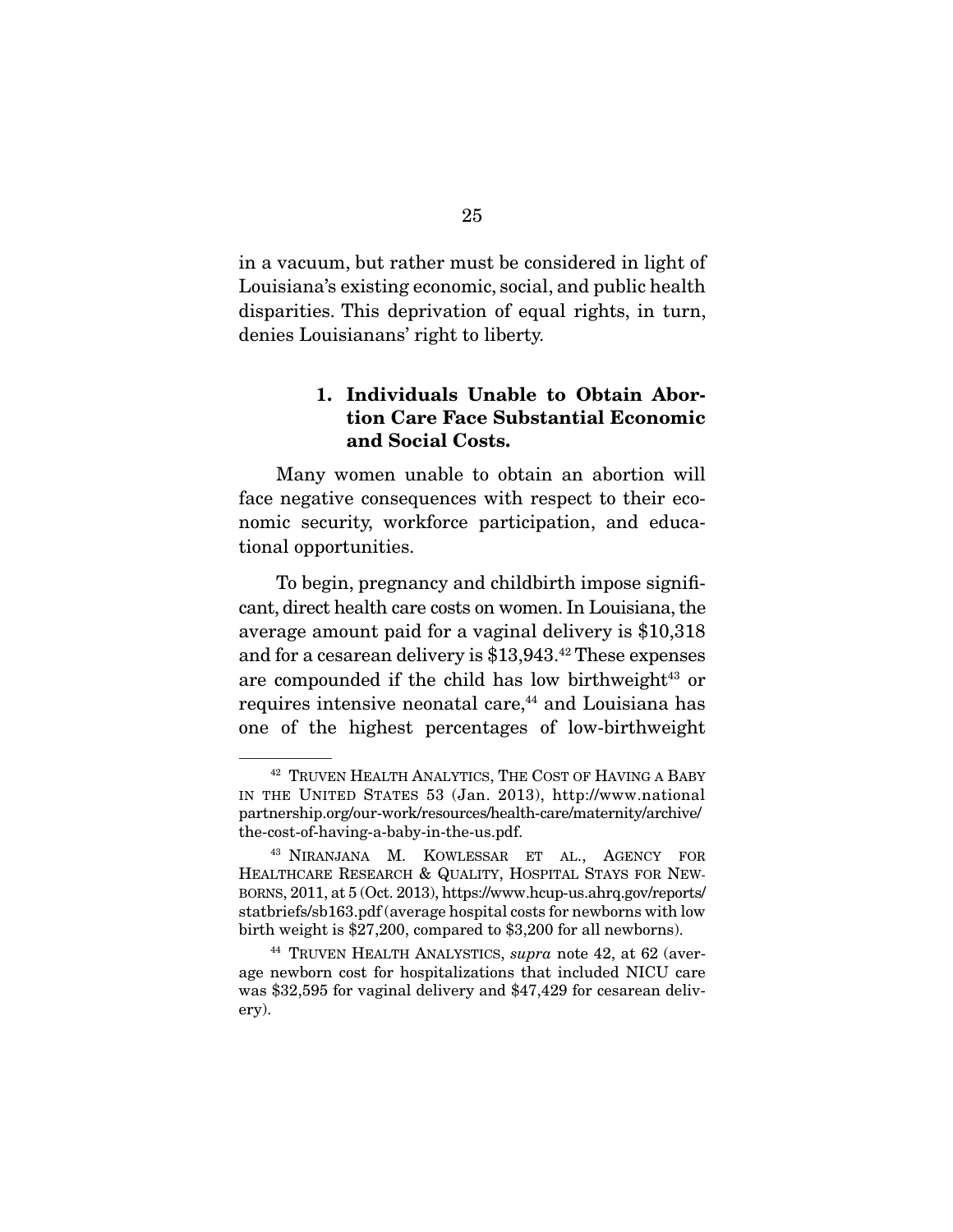infants.45 Women without health insurance may bear these costs in their entirety.46

 Beyond these immediate health costs, forcing women to continue their pregnancies undermines their economic security.47 Pregnant workers often face discrimination in the workplace.48 For example, pregnant workers, particularly in physically-demanding and low-wage jobs, with a medical need for temporary accommodations, such as avoiding heavy lifting, too often

<sup>45</sup> *Low Birthweight*, AM.'S HEALTH RANKINGS, UNITED HEALTH FOUND. (2019), https://www.americashealthrankings.org/ explore/health-of-women-and-children/measure/birthweight/state/ LA (follow "National Low Birthweight") (Louisiana ranks 49th with 10.7% of infants weighing less than 5.5 pounds at birth).

<sup>46</sup> *Uninsured Women*, AM.'S HEALTH RANKINGS, UNITED HEALTH FOUND. (2019), https://www.americashealthrankings.org/ explore/health-of-women-and-children/measure/Uninsured\_women/ state/LA (follow "National Uninsured") (finding 11% of women aged 19–24 have no health insurance).

<sup>&</sup>lt;sup>47</sup> KATE BAHN ET AL., CTR. FOR AM. PROGRESS, LINKING RE-PRODUCTIVE HEALTH CARE ACCESS TO LABOR MARKET OPPORTU-NITIES FOR WOMEN 18 (Nov. 2017), https://cdn.americanprogress. org/content/uploads/2017/11/16060404/110817\_ReproRightsEcon Opportunity-report1.pdf (women in states with more barriers to reproductive health care, including Louisiana, experience worse overall economic conditions).

<sup>48</sup> NAT'L PARTNERSHIP FOR WOMEN & FAMILIES, BY THE NUM-BERS: WOMEN CONTINUE TO FACE PREGNANCY DISCRIMINATION IN THE WORKPLACE 1 (Oct. 2016), http://www.nationalpartnership. org/our-work/resources/economic-justice/pregnancy-discrimination/ by-the-numbers-women-continue-to-face-pregnancy-discriminationin-the-workplace.pdf (nearly 31,000 charges of pregnancy discrimination were filed between 2010 and 2015 with Equal Employment Opportunity Commission and state-level agencies).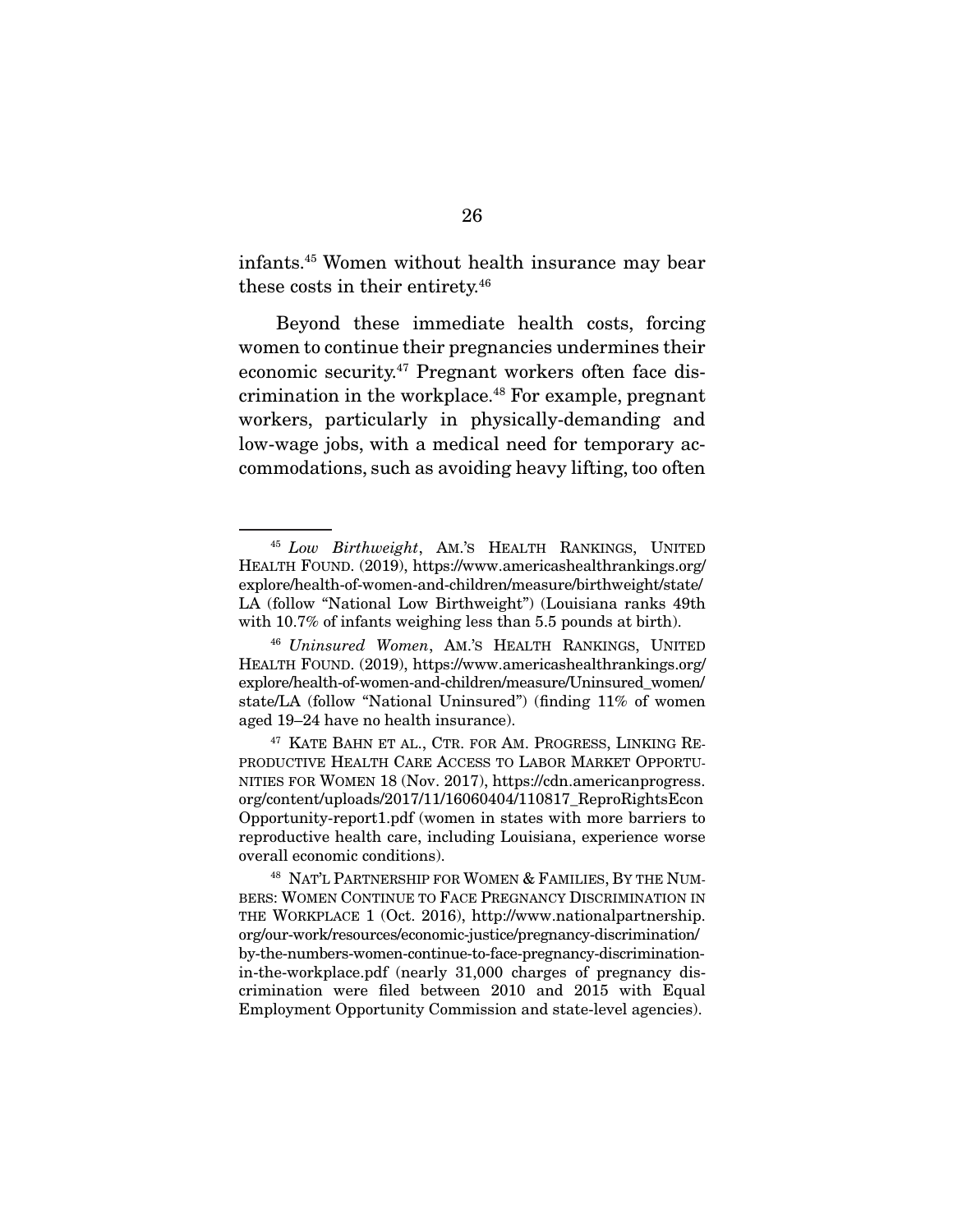have requests for accommodation denied.<sup>49</sup> Pregnant women are also denied promotions because of employers' preconceptions about pregnant women's career plans.<sup>50</sup>

 Louisianans forced to carry their pregnancies to term may also face job insecurity because state law does not require paid parental leave, nor does it require employers to provide unpaid leave beyond what is legally mandated by the Family and Medical Leave Act ("FMLA").<sup>51</sup> Approximately 65% of Louisiana workers are either ineligible for FMLA or cannot afford to take unpaid time off work.<sup>52</sup> For many Louisianans, having a child means risking a paycheck or even their jobs. That choice places substantial costs on women in Louisiana, especially women of color, who are key breadwinners for their families—82% of Black mothers, 50% of Latina mothers, and 46% of white mothers are the primary wage earners or earn at least 40% of joint earnings.<sup>53</sup>

<sup>53</sup> PAID LEAVE MEANS A STRONGER LOUISIANA, NAT'L PART-NERSHIP FOR WOMEN & FAMILIES (Jan. 2019), http://www.

<sup>49</sup> NAT'L WOMEN'S LAW CTR., ACCOMMODATING PREGNANCY ON THE JOB: THE STAKES FOR WOMEN OF COLOR AND IMMIGRANT WOMEN 1 (May 2014), http://nwlc.org/sites/default/files/pdfs/the\_ stakes\_for\_woc\_final.pdf.

<sup>50</sup> JOANNA BARSH & LAREINA YEE, MCKINSEY & CO., UN-LOCKING THE FULL POTENTIAL OF WOMEN AT WORK 7 (2012).

<sup>51</sup> BIALOSTOCKI, *supra* note 22, at 3.

<sup>52</sup> *Working Mothers Who Are Eligible for FMLA Unpaid Leave*, INST. FOR CHILD, YOUTH & FAM. POL'Y, http://www.diversity datakids.org/data/map/513/working-mothers-who-are-eligible-forfmla-unpaid-leave-share (last visited Nov. 25, 2019).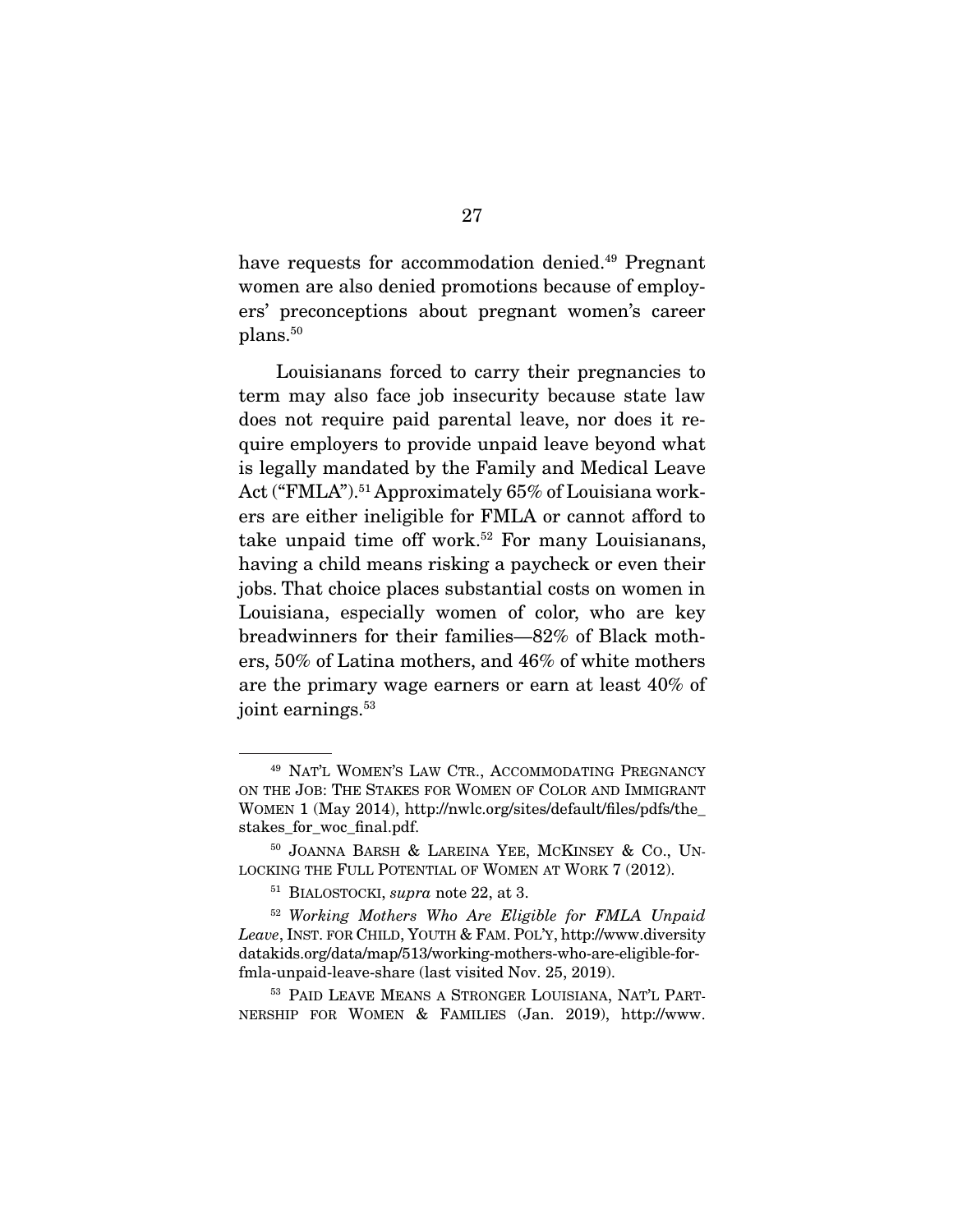Women able to return to work after having a child will also need child care. Affordable, high-quality care that enables women to work and ensures the wellbeing of children can be difficult to find, particularly for those in low-wage and part-time jobs with nonstandard, irregular, or unpredictable hours. In Louisiana, there were 3,826 children on the waiting list for child care assistance as of September 2019,<sup>54</sup> while the average annual cost of full-time center care for an infant in Louisiana is over \$7,500.55

 And, of course, child care is only one of many childrearing expenditures. A 2013 study found that 40% of women surveyed sought abortions because they were not prepared to support a child financially, while nearly 30% cited their need to focus on parenting existing children.<sup>56</sup> The average total annual cost of supporting one child in a single-parent household ranges from \$11,450 to \$13,280 depending on the child's age; and the costs of raising two children range from

nationalpartnership.org/our-work/resources/economic-justice/ paid-leave/paid-leave-means-a-stronger-louisiana.pdf.

<sup>54</sup> *Child Care Assistance Program*, LA. DEP'T OF EDUC., https://www.louisianabelieves.com/early-childhood/child-careassistance-program (follow "Child Care Program Waitlist Statistics") (last updated Sept. 2019).

<sup>55</sup> LYNETTE FRAGA ET AL., CHILD CARE AWARE OF AM., THE US AND THE HIGH COST OF CHILD CARE: APPENDICES 2 (2018), https:// usa.childcareaware.org/wp-content/uploads/2018/10/appendices 18.pdf.

<sup>56</sup> M. Antonia Biggs et al., *Understanding Why Women Seek Abortions in the US*, BMC WOMEN'S HEALTH, July 2013, at 6.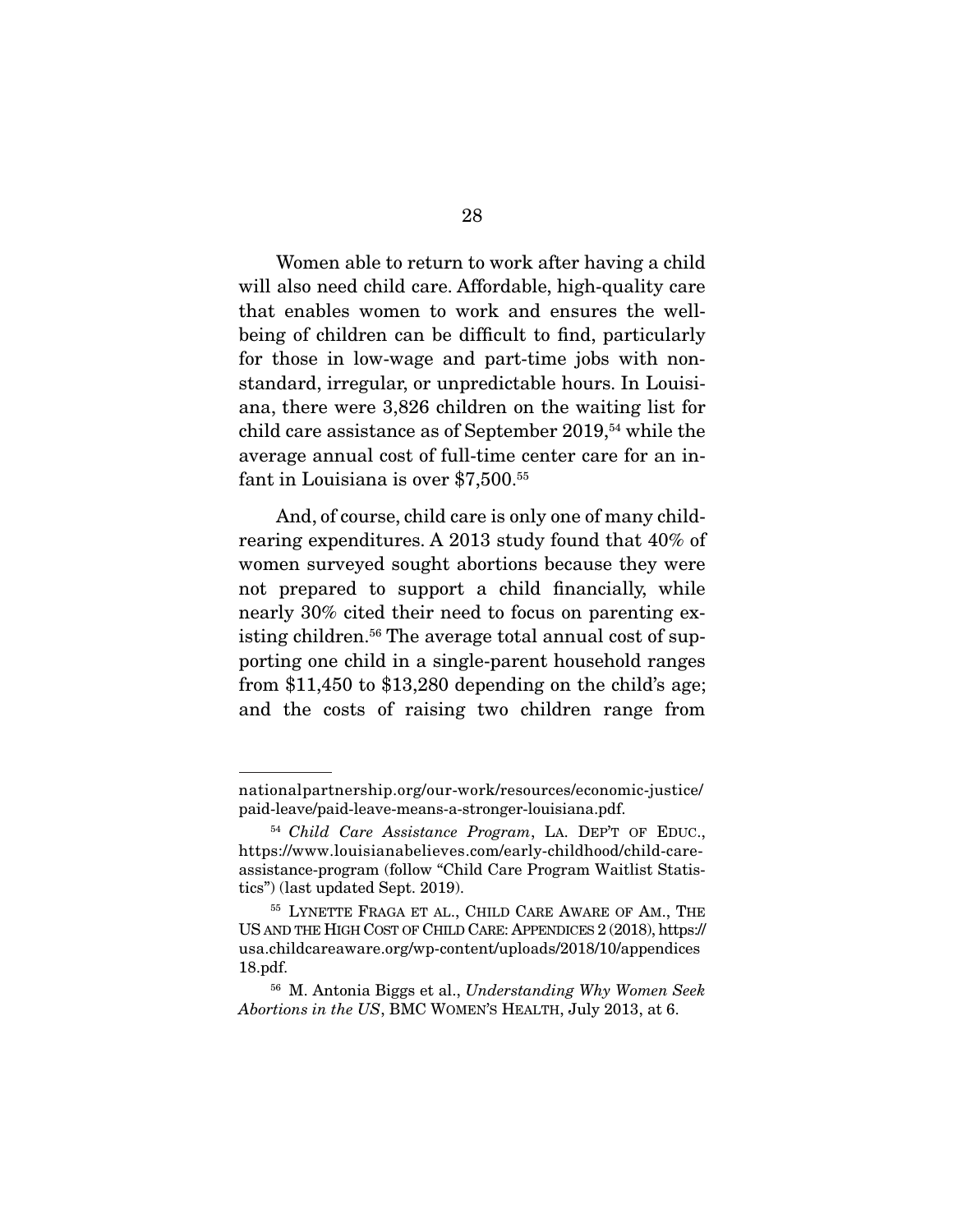$$19,210$  to  $$20,660.<sup>57</sup>$  The total costs of raising a child account for 27% of low-income families' gross income.58

 Beyond the immediate costs associated with having a child, women also face diminished earnings, interference with career advancement, disruption of education, and fewer resources for children they already have. This is especially true with respect to childbirth from unintended pregnancies.59

 Studies show having a child creates both an immediate decrease in women's earnings and a long-term drop in their lifetime earning trajectory.<sup>60</sup> Women earn  $3\%$  more for each year of delayed childbearing, $61$  and women without children have greater employment

<sup>57</sup> MARK LINO ET AL., U.S. DEP'T OF AGRIC., EXPENDITURES ON CHILDREN BY FAMILIES, 2015, at 15 (2017), https://fns-prod. azureedge.net/sites/default/files/crc2015\_March2017\_0.pdf.

<sup>58</sup> *Id.* at 10.

<sup>59</sup> Christine Dehlendorf et al., *Disparities in Abortion Rates: A Public Health Approach*, 103 AM. J. OF PUB. HEALTH 1772, 1775 (2013) ("[U]nintended childbirth is associated with decreased opportunities for education and paid employment. . . ."); ADAM SON-FIELD ET AL., THE SOCIAL AND ECONOMIC BENEFITS OF WOMEN'S ABILITY TO DETERMINE WHETHER AND WHEN TO HAVE CHILDREN 14–15 (2013), https://www.guttmacher.org/sites/default/files/report\_ pdf/social-economic-benefits.pdf.

<sup>60</sup> *See*, *e.g.*, SONFIELD ET AL., *supra* note 59, at 14–15 (reviewing studies documenting how controlling family timing and size contributes to educational and economic advancements).

<sup>61</sup> KELLEEN KAYE ET AL., NAT'L CAMPAGIN TO PREVENT TEEN & UNPLANNED PREGNANCY, THE BENEFITS OF BIRTH CONTROL IN AMERICA 4 (2014), https://powertodecide.org/sites/default/files/ resources/primary-download/benefits-of-birth-control-in-america. pdf.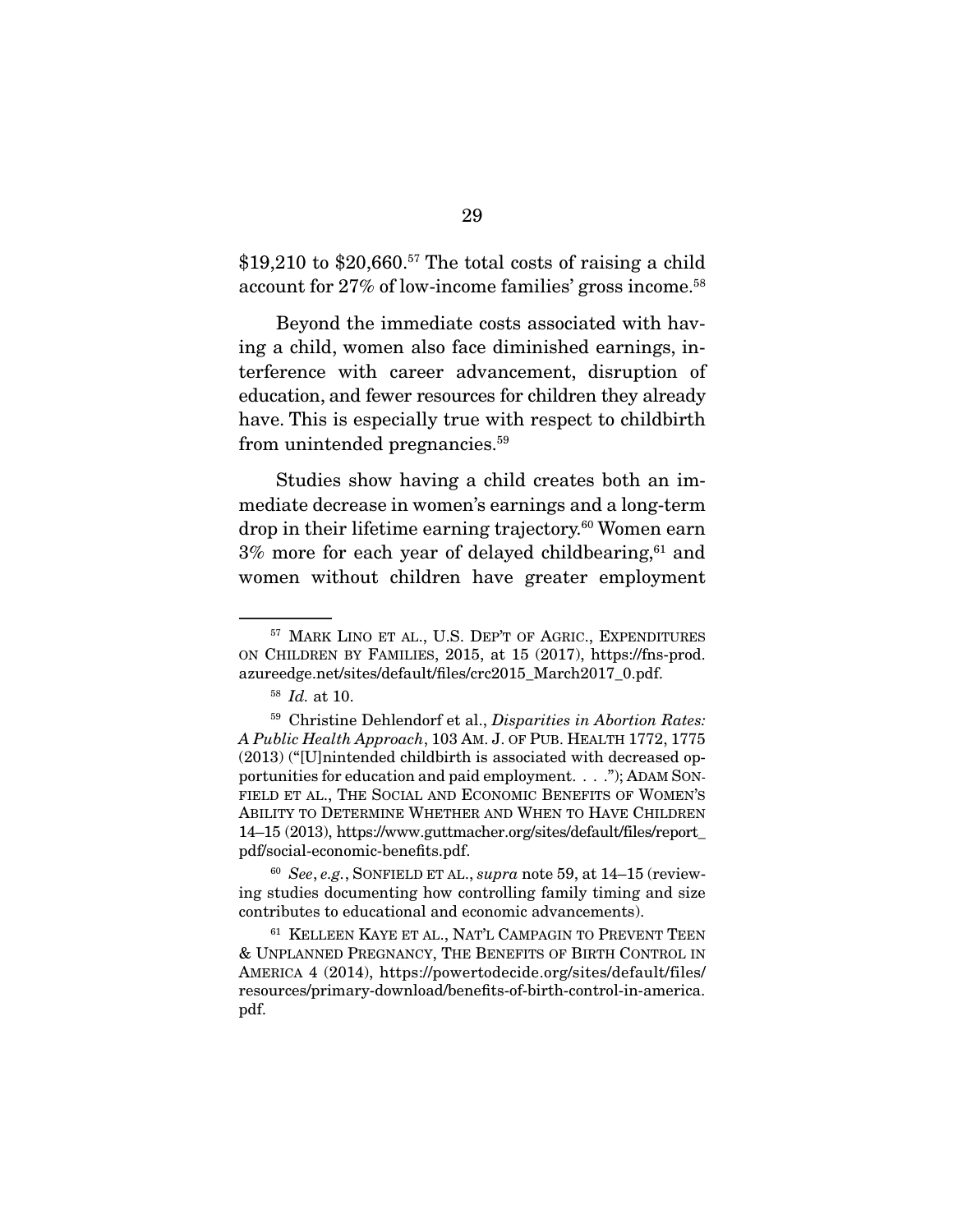rates than both mothers and pregnant women.<sup>62</sup> Compared to women who obtained abortion care, women denied such care were four times more likely to live below the federal poverty level.<sup>63</sup> Additionally, women unable to obtain abortions were more likely to be receiving public assistance and less likely to have a fulltime job six months later.<sup>64</sup>

 Being forced to carry an unintended pregnancy to term can also undermine educational opportunities. Young people who give birth are much less likely to obtain a high school diploma relative to their counterparts.65 Overall, 53% of young women who gave birth as teens receive a high school diploma by age twentynine, compared to 90% of women who did not. A full 30% of women who had a teen birth have not attained a high school education or GED by age twenty-nine.<sup>66</sup>

 In short, the costs of forced motherhood will have significant economic and social consequences on people unable to obtain an abortion. Women who delay

<sup>62</sup> Jennifer Bennett Shinall, *The Pregnancy Penalty*, 103 MINN. L. REV. 749, 795–96 (2018).

<sup>63</sup> Diana Greene Foster et al., *Socioeconomic Outcomes of Women Who Receive and Women Who Are Denied Wanted Abortions in the United States*, 108 AM. J. PUB. HEALTH 407, 412–13 (2018).

<sup>64</sup> *Id.* at 409.

<sup>65</sup> Jennifer Manlove & Hannah Lantos, *Data Point: Half of 20- to 29-Year-Old Women Who Gave Birth in Their Teens Have a High School Diploma*, CHILD TRENDS (Jan. 11, 2018), https:// www.childtrends.org/half-20-29-year-old-women-gave-birth-teenshigh-school-diploma.

<sup>66</sup> *Id.*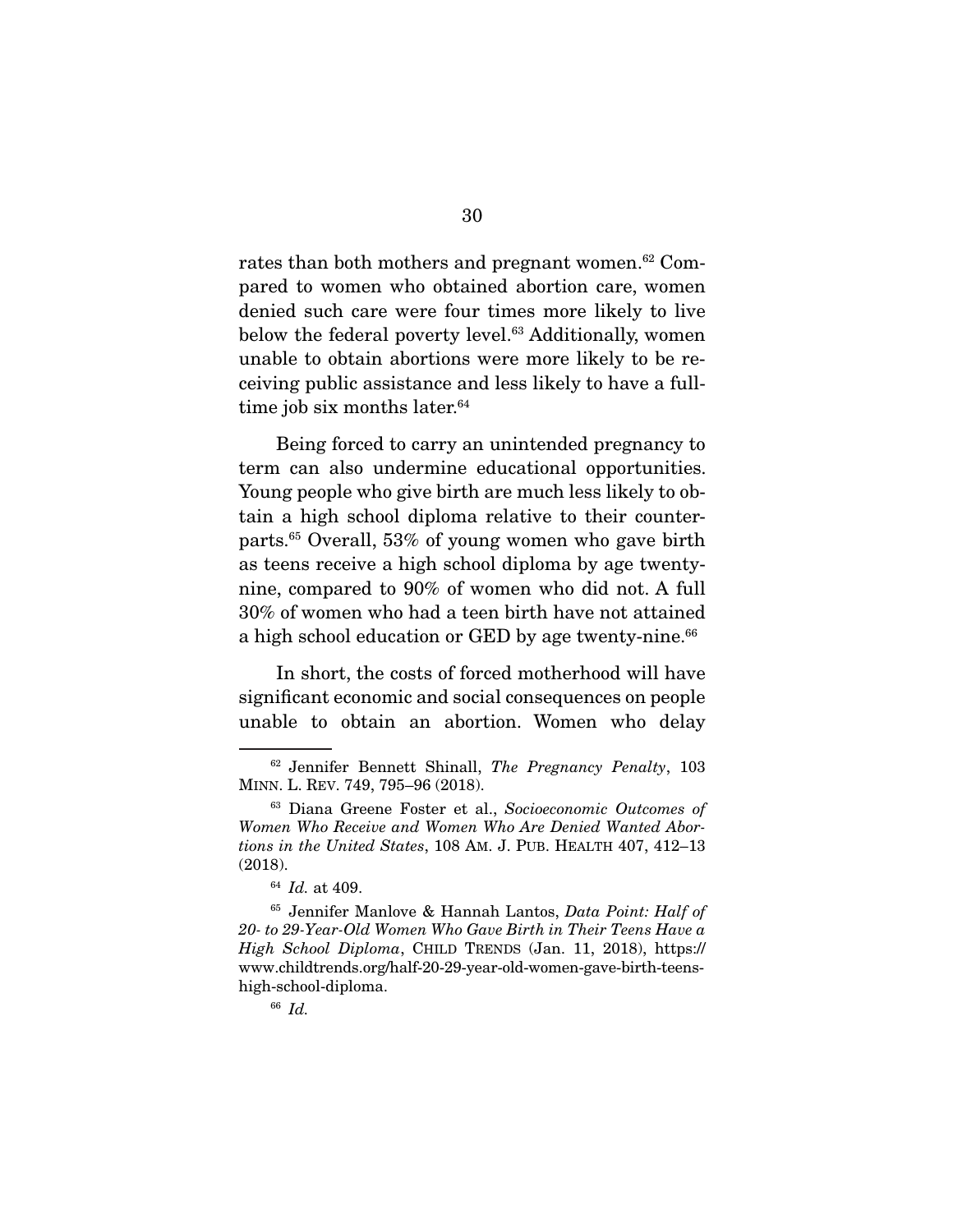childbearing can more easily mitigate the earnings loss associated with motherhood by investing in education and obtaining crucial early work experience. Women able to choose later childbearing and further education achieve greater socioeconomic mobility and are likely to pass on their educational advantage to their children.67 The ability to decide whether and when to become mothers has contributed to significant gains for women across the socioeconomic spectrum.68 These consequences underscore the importance to a woman's liberty to choose whether or when to incur these substantial costs.

### 2. Individuals Unable to Obtain Abortion Care Face Significant Threats to Their Health, Safety, and Autonomy.

 Forcing women and others who can become pregnant to carry a pregnancy threatens their health, safety, and bodily autonomy, often with grave results. These harms are particularly detrimental for women of color, transgender and non-conforming individuals, and survivors of intimate partner violence.

 Some people need abortions for health reasons. Pregnancy is contraindicated for some women, and some pregnant women develop conditions—such as

<sup>67</sup> *See* Joanna Venator & Richard V. Reeves, *Three Reasons College Matters for Social Mobility*, BROOKINGS (Feb. 6, 2015), https://www.brookings.edu/blog/social-mobility-memos/2015/02/06/ three-reasons-college-matters-for-social-mobility.

<sup>68</sup> KAYE ET AL., *supra* note 63, at 29–31.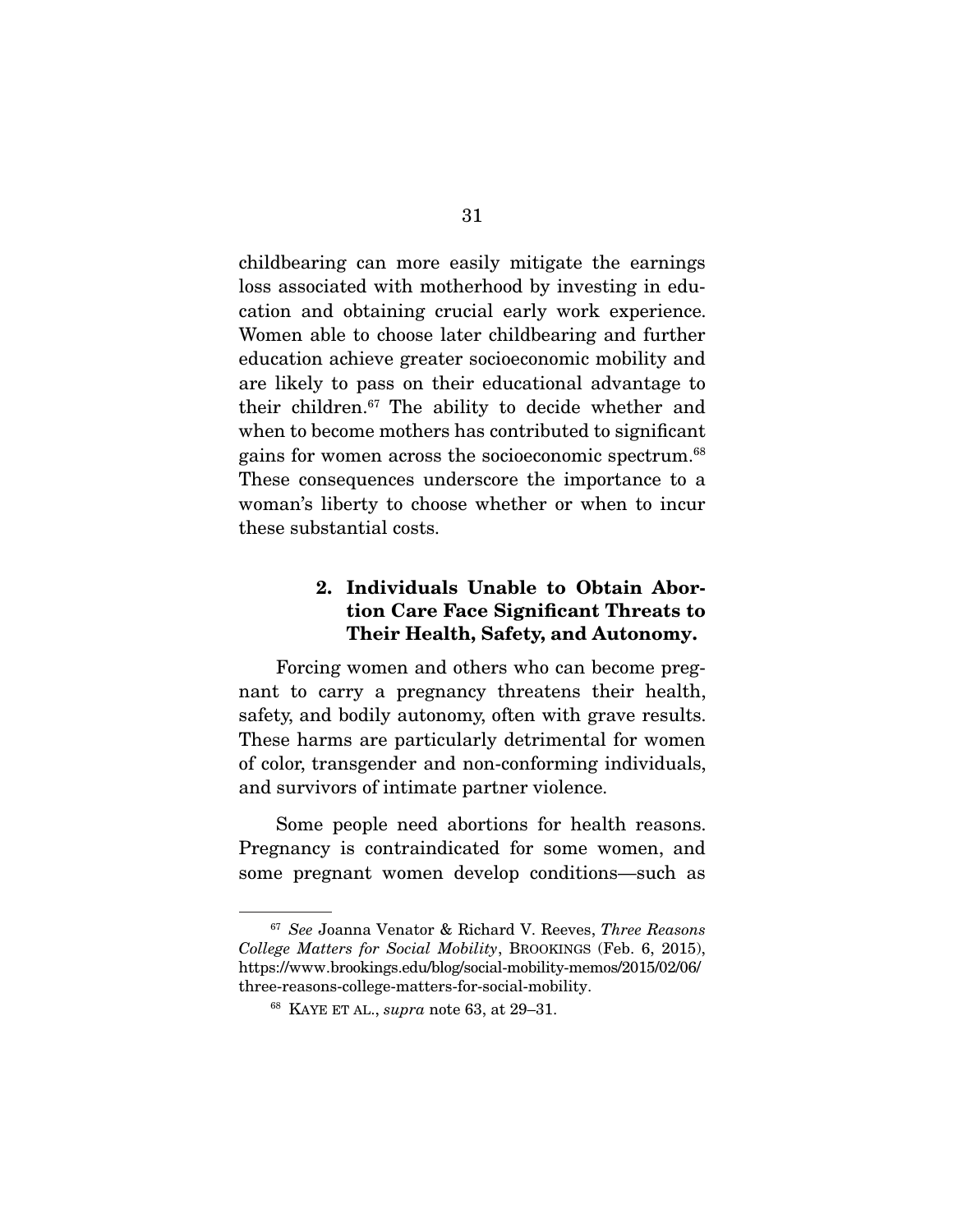severe infection, heart failure, or severe preeclampsia—for which pregnancy termination is medically necessary.69 If a woman is unable to terminate the pregnancy, the potentially serious health consequences can have a devastating impact on all aspects of her life.

 Childbirth also presents one of the most serious health risks many women experience in their lifetimes. As the district court found, carrying a pregnancy to term creates much greater health risks for women than an abortion.70 Rates of pregnancy-related mortality are also rising in the United States to crisis levels more than doubling from 1987 to 2016.71 Louisiana has the highest maternal mortality rate in the country, with particularly devastating effects on Black women.72 Between 2011 and 2016, Black women

<sup>69</sup> *See* Kim Painter, *Doctors Say Abortions Do Sometimes Save Women's Lives*, USA TODAY (Oct. 22, 2012), http://www. usatoday.com/story/news/nation/2012/10/19/abortion-mother-lifewalsh/1644839; *see also* PRINCIPLES OF MEDICAL THERAPY IN PREGNANCY 8–9 (Norbert Gleicher ed., 1985); Lara A. Friel, *Heart Disorders in Pregnancy*, MERCK MANUAL, https://www.merck manuals.com/professional/gynecology-and-obstetrics/pregnancycomplicated-by-disease/heart-disorders-in-pregnancy (last updated Feb. 2019).

<sup>70</sup> Pet. App. 218a–19a.

<sup>71</sup> *Pregnancy Mortality Surveillance System*, CDC, https://www. cdc.gov/reproductivehealth/maternal-mortality/pregnancy-mortalitysurveillance-system.htm (last updated Oct. 10, 2019).

<sup>72</sup> *Maternal Mortality*, AM.'S HEALTH RANKINGS, UNITED HEALTH FOUND. (2019), https://www.americashealthrankings.org/ explore/health-of-women-and-children/measure/maternal\_mortality a/state/ALL (follow "National Maternal Mortality").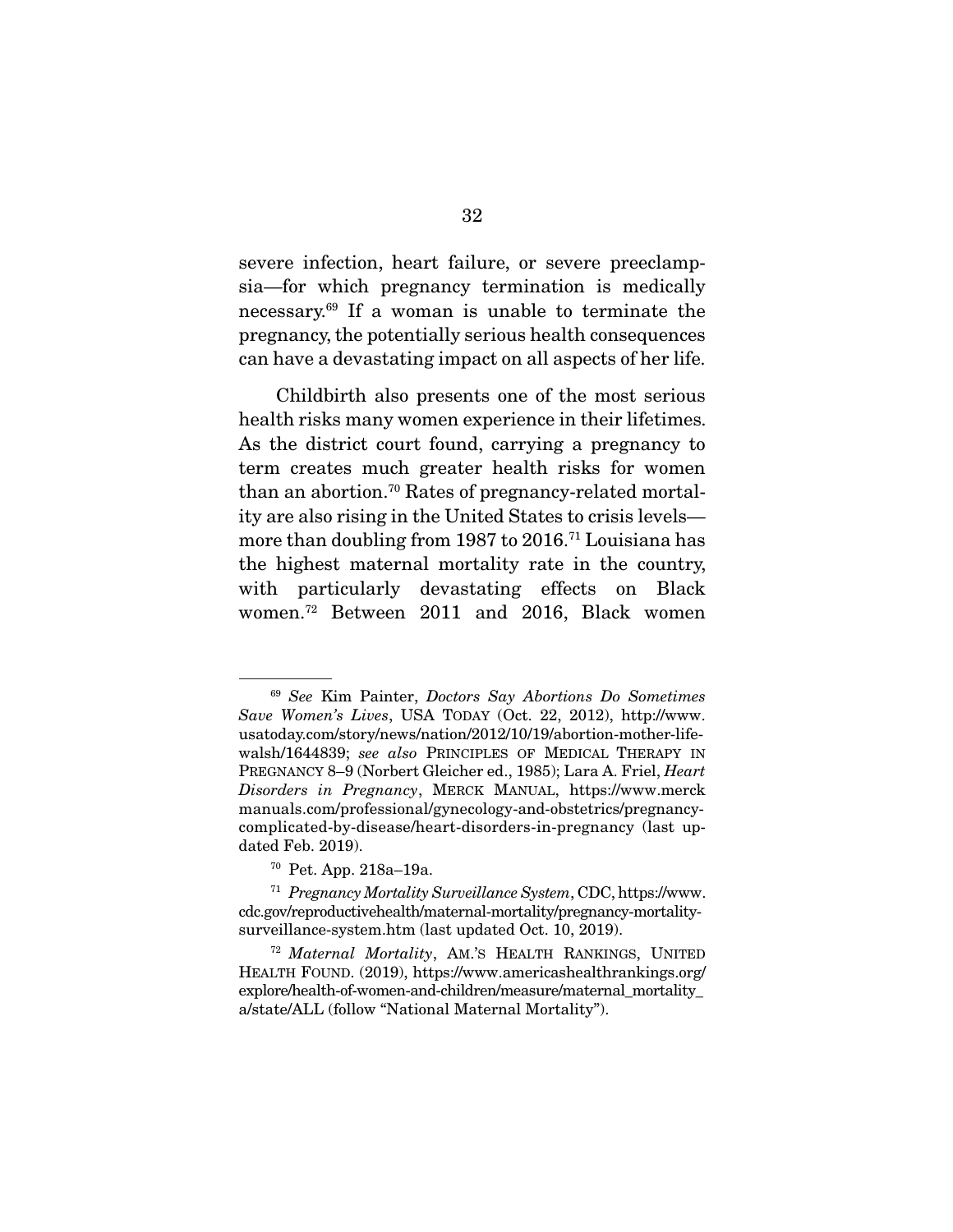comprised 68% of maternal deaths in Louisiana.73 The state also has one of the worst infant mortality rates  $(ranked 46th)^{74}$  and child mortality rates  $(ranked 47th)^{75}$ 

 Being denied an abortion also poses grave threats to transgender men and non-binary people who become pregnant. For some, pregnancy can increase experiences of gender dysphoria—the distress resulting from one's physical body not aligning with one's sense of self.76 And gender dysphoria is a serious, potentially life-threatening condition: a staggering 40% of the transgender community has attempted suicide in their lifetime, with transgender people of color attempting suicide at higher rates than white counterparts.<sup>77</sup> Because pregnancy and childbirth can exacerbate experiences of gender dysphoria, access to abortion is critical.

<sup>73</sup> LYN KIELTYKA ET AL., LA. DEP'T OF HEALTH, LOUISIANA MATERNAL MORTALITY REVIEW REPORT 2011-2016, at 17, 21 (Aug. 2018), http://ldh.la.gov/assets/oph/Center-PHCH/Center-PH/ maternal/2011-2016\_MMR\_Report\_FINAL.pdf.

<sup>74</sup> *Infant Mortality*, AM.'S HEALTH RANKINGS, UNITED HEALTH FOUND. (2019), https://www.americashealthrankings.org/ explore/health-of-women-and-children/measure/IMR\_MCH/state/LA (follow "National Infant Mortality").

<sup>75</sup> *Child Mortality*, AM.'S HEALTH RANKINGS, UNITED HEALTH FOUND. (2019), https://www.americashealthrankings.org/ explore/health-of-women-and-children/measure/child\_mortality\_ a/state/LA (follow "National Child Mortality").

<sup>76</sup> Alexis D. Light et al., *Transgender Men Who Experienced Pregnancy After Female-to-Male Gender Transitioning*, 124 OB-STETRICS & GYNECOLOGY 1120, 1123–24 (2014).

<sup>77</sup> SANDY E. JAMES ET AL., NAT'L CTR. FOR TRANSGENDER EQUALITY, 2015 U.S. TRANSGENDER SURVEY 112–114 (2016), https://www.transequality.org/sites/default/files/docs/USTS-Full-Report-FINAL.PDF.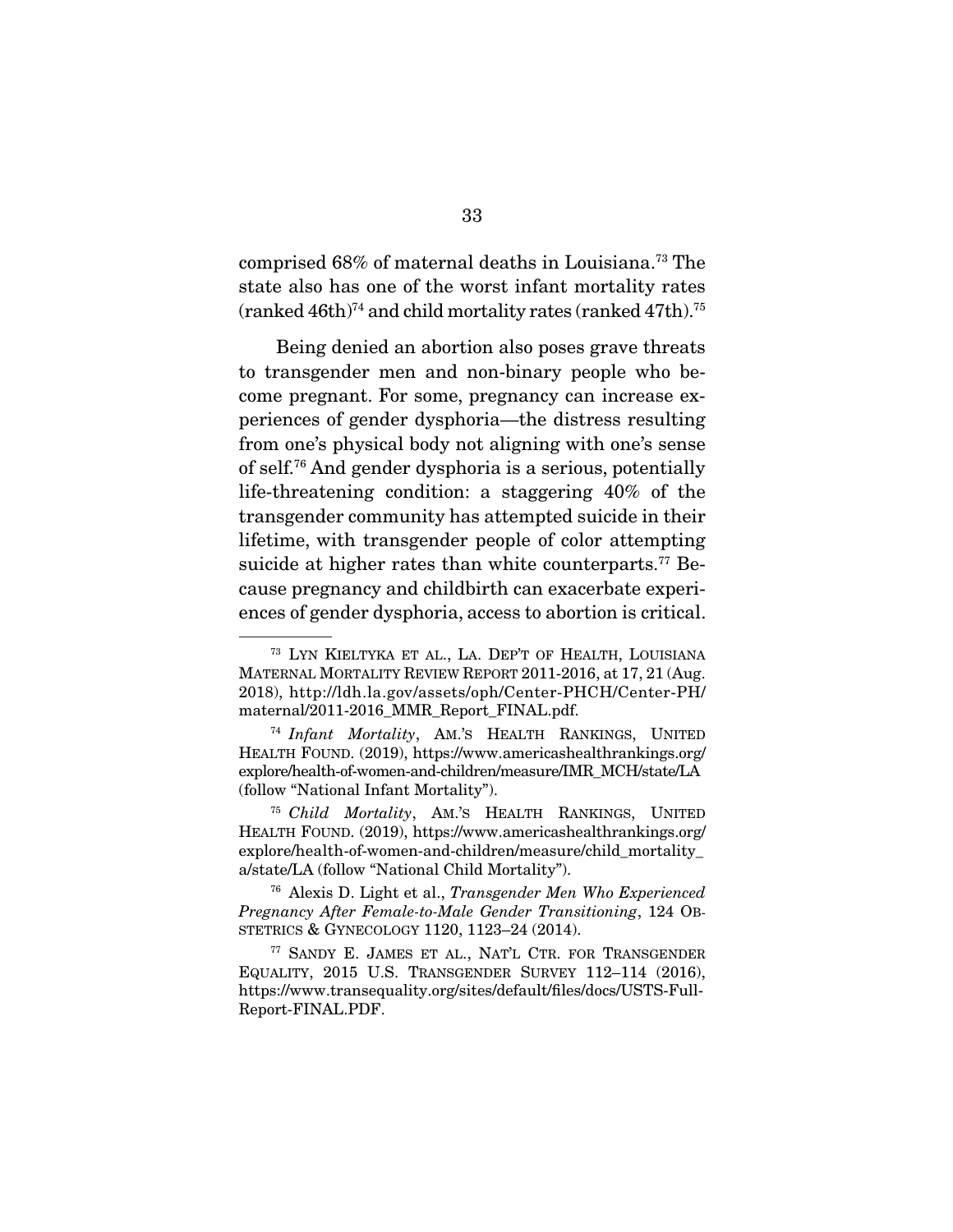The barriers posed by Act 620 may have life or death consequences for transgender and gender nonconforming individuals who are unable to terminate an unwanted pregnancy.

 Finally, being forced to continue a pregnancy can also threaten personal safety. Women in abusive relationships who sought and obtained abortion care experienced a decrease in physical violence from the man involved in the pregnancy; women who sought but were denied care were not so fortunate.78 Women denied an abortion remain tethered to the abuser and at risk for continued violence, even if they end the romantic relationship.79 Pregnant women in abusive relationships are also at risk of being killed by their abusers.<sup>80</sup>

 The decision whether or when to have a child is one of the most important decisions most women will make. Impairing the ability to make this decision has drastic implications for women's economic security, health, safety, and autonomy. Restrictions on abortion like Act 620 thus undermine women's ability "to participate equally in the economic and social life of the

<sup>78</sup> Sarah C.M. Roberts et al., *Risk of Violence from the Man Involved in the Pregnancy After Receiving or Being Denied an Abortion*, BMC MED., Sept. 2014, at 5; *see also id.* (women denied abortion were more likely to have sustained contact with the man involved in pregnancy).

<sup>79</sup> *Id.*

<sup>80</sup> Deborah Tuerkheimer, *Conceptualizing Violence Against Pregnant Women*, 81 IND. L.J. 667, 672 (2006).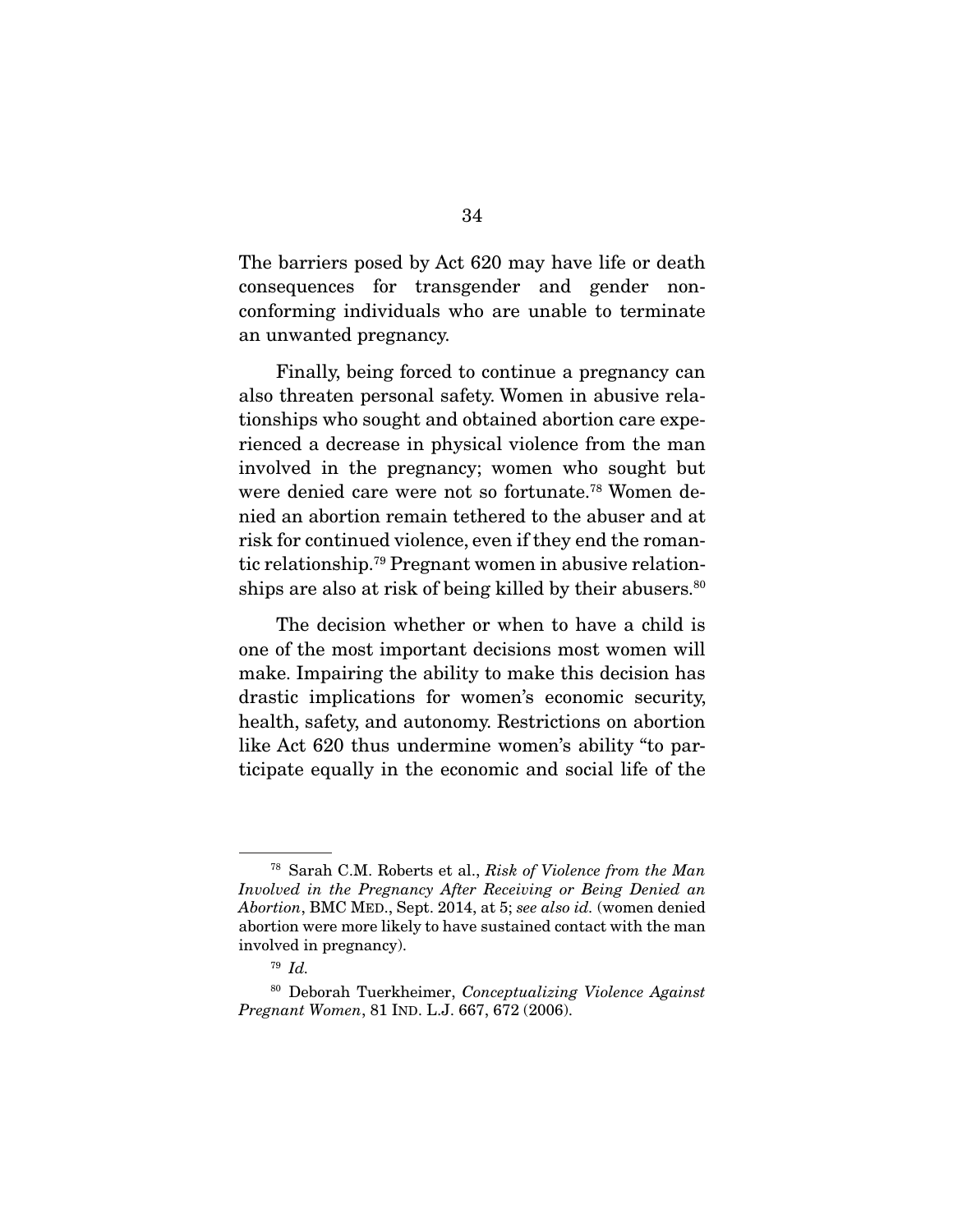Nation" and violate the fundamental right to liberty. *Casey*, 505 U.S. at 856.

#### **CONCLUSION**

--------------------------------- ---------------------------------

 For the foregoing reasons, *amici curiae* respectfully request that this Court reverse the decision of the Court of Appeals for the Fifth Circuit.

Respectfully submitted,

STEPHEN M. CUTLER DAVID ELBAUM MEREDITH KARP SIMPSON THACHER & BARTLETT LLP 425 Lexington Avenue New York, NY 10017 (212) 455-2000

FATIMA GOSS GRAVES GRETCHEN BORCHELT\* \**Counsel of Record* SUNU CHANDY MICHELLE BANKER HEATHER SHUMAKER LAUREN GORODETSKY± NATIONAL WOMEN'S LAW **CENTER** 11 Dupont Circle NW, Suite 800 Washington, DC 20036 (202) 588-5180 gborchelt@nwlc.org

± Not admitted in D.C.; supervised by D.C. Bar members.

*Counsel for Amici Curiae* 

December 2, 2019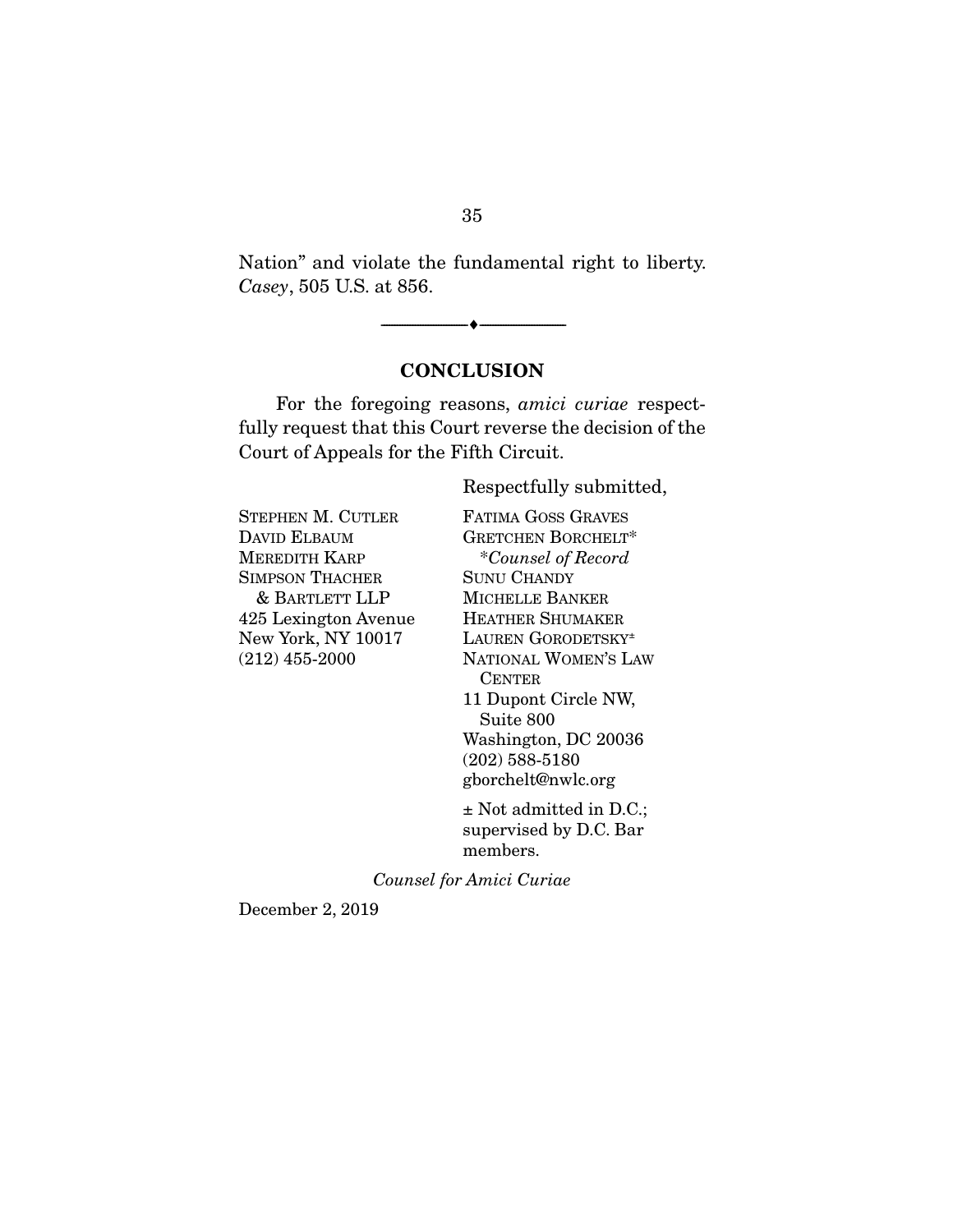#### APPENDIX

Abortion Access Front

Abortion Access Hackathon

American Association of University Women

American Federation of State, County and Municipal Employees

American Federation of Teachers, AFL-CIO

American Sexual Health Association

American-Arab Anti-Discrimination Committee (ADC)

Anti-Defamation League

Asian Pacific American Labor Alliance

California Women Lawyers

California Women's Law Center

Center for American Progress

Center for Law and Social Policy

Coalition of Labor Union Women

Colorado Women's Bar Association

Columbia Law School Sexuality and Gender Law Clinic

Connecticut Women's Education and Legal Fund

Desiree Alliance

Equal Rights Advocates

Feminist Women's Health Center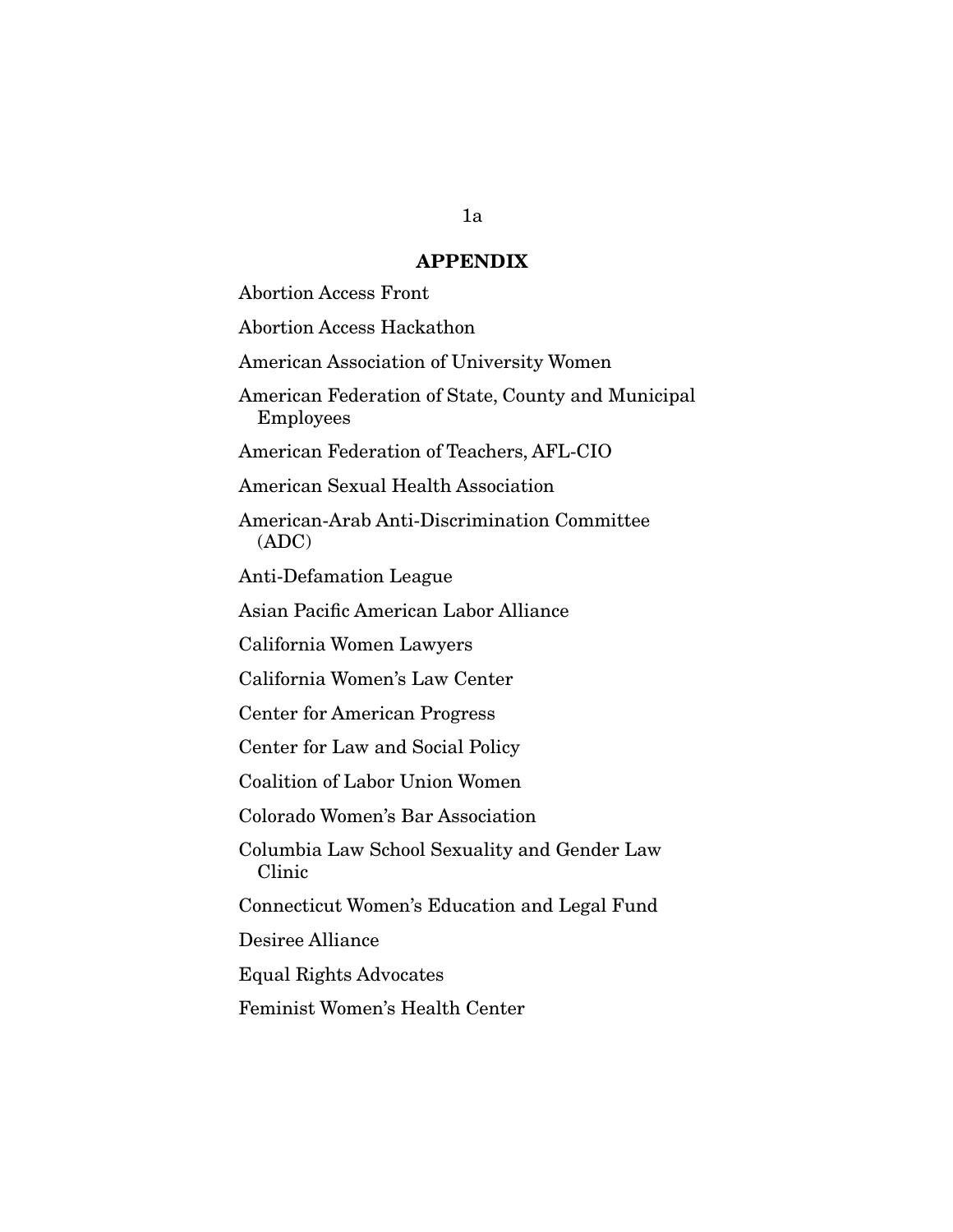# Freedom From Religion Foundation

Gender Justice

Girls Inc.

Guttmacher Institute

Hadassah, The Women's Zionist Organization of America, Inc.

Healthy and Free Tennessee

International Action Network for Gender Equity & Law

Jacobs Institute of Women's Health

KWH Law Center for Social Justice and Change

LatinoJustice PRLDEF

Lawyers Club of San Diego

Legal Momentum, the Women's Legal Defense and Education Fund

Legal Voice

Mabel Wadsworth Center

Maine Women's Lobby

NARAL Pro-Choice America

National Alliance to End Sexual Violence

National CAPACD- National Coalition for Asian Pacific American Community Development

National Center for Law and Economic Justice

National Consumers League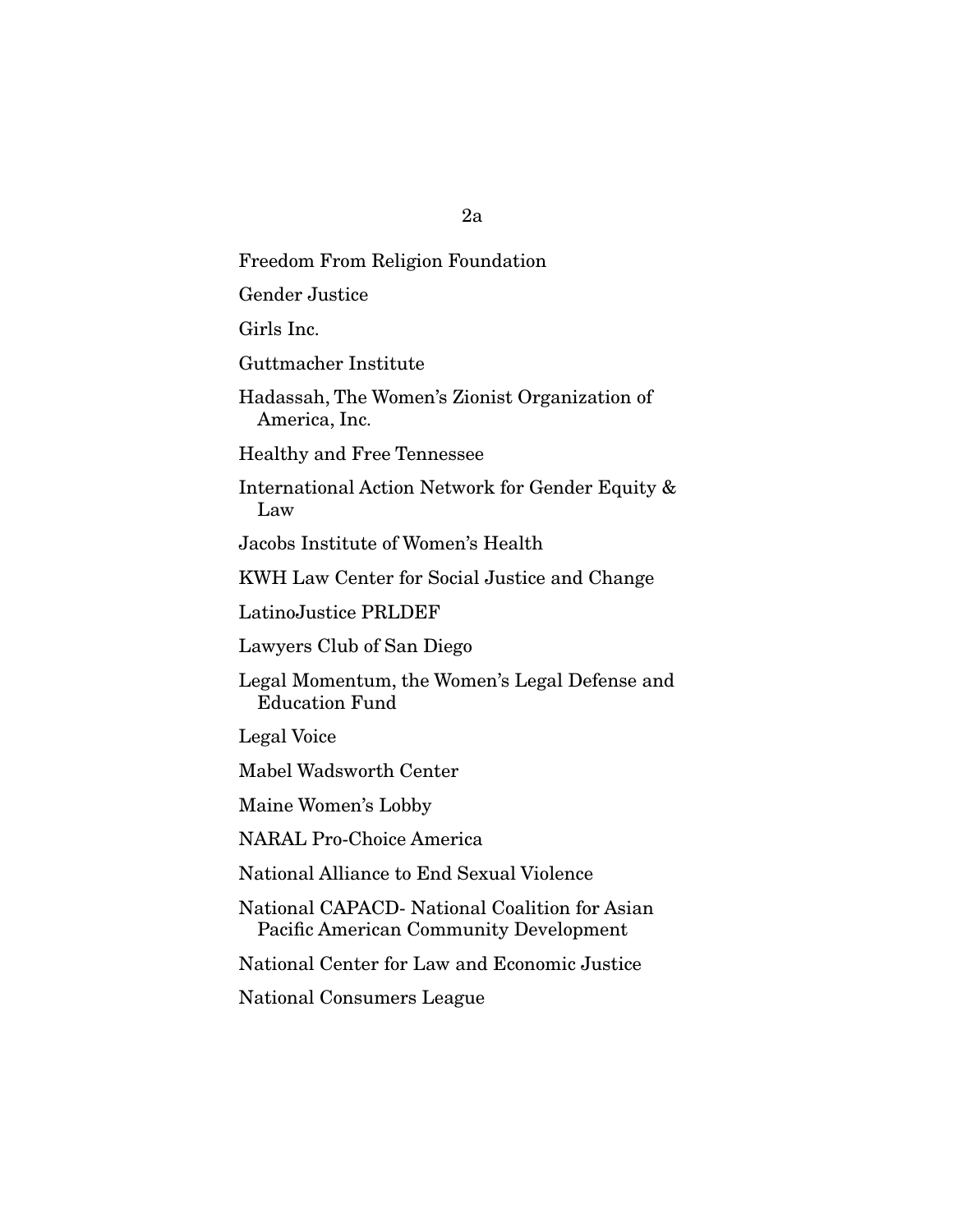National Education Association National Employment Law Project National Family Planning & Reproductive Health Association National Institute for Reproductive Health National Network to End Domestic Violence National Partnership for Women & Families National Women's Health Network National Women's Political Caucus Northwest Health Law Advocates Nurses for Sexual and Reproductive Health Oklahoma Call for Reproductive Justice Partnership for Working Families People For the American Way Foundation Population Connection Action Fund Power to Decide Progress Florida Reproductive Health Access Project Sanctuary for Families Service Employees International Union (SEIU) Shriver Center on Poverty Law SIECUS: Sex Ed for Social Change The Women's Law Center of Maryland